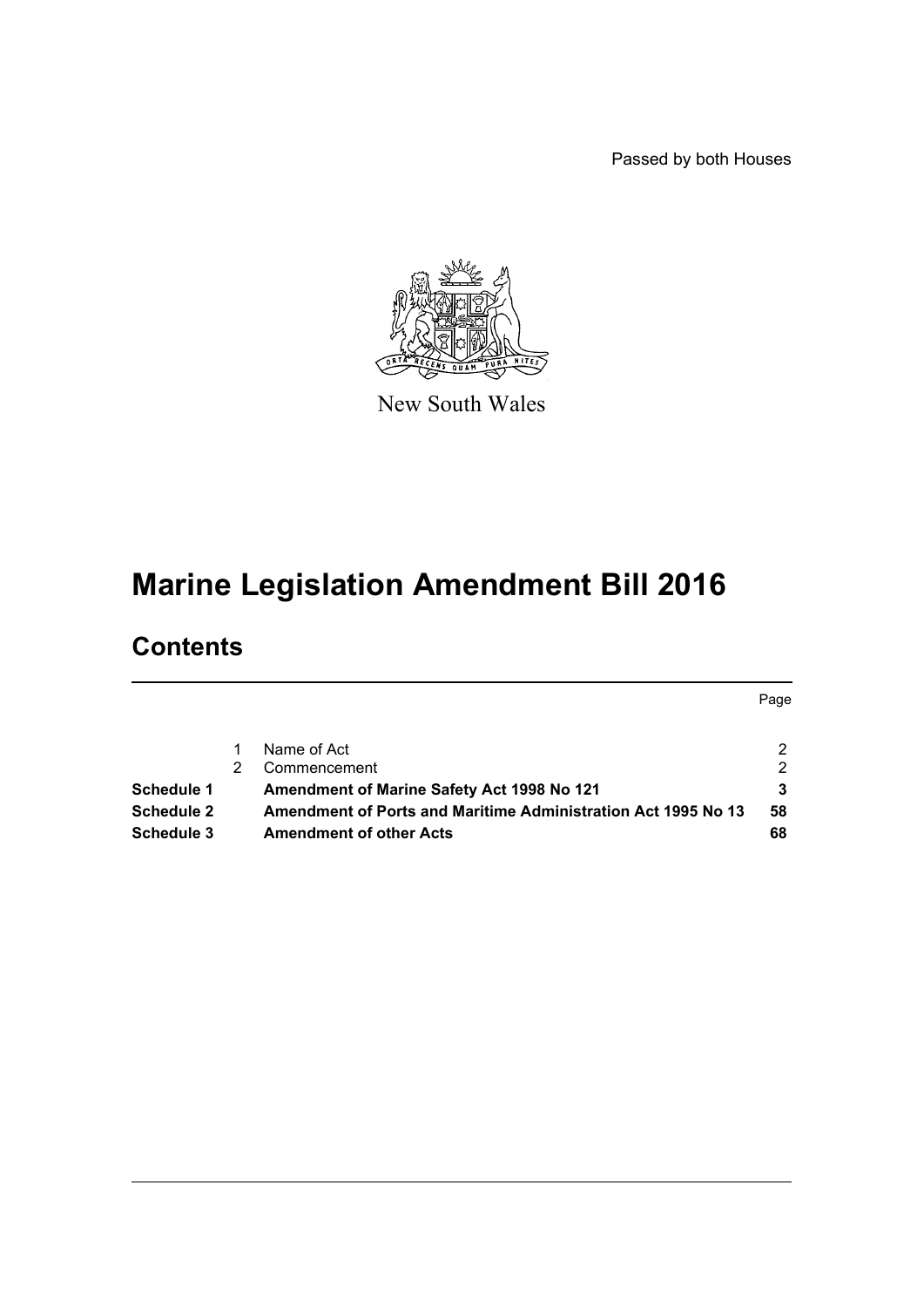*I certify that this PUBLIC BILL, which originated in the LEGISLATIVE COUNCIL, has finally passed the LEGISLATIVE COUNCIL and the LEGISLATIVE ASSEMBLY of NEW SOUTH WALES.*

*Legislative Council 2016* *Clerk of the Parliaments*



New South Wales

# **Marine Legislation Amendment Bill 2016**

Act No , 2016

An Act to amend the *Marine Safety Act 1998* and the *Ports and Maritime Administration Act 1995* to make provision for camera recorded offences and further provision for safety management matters, alcohol and drug testing procedures, and compliance and investigation; and for other purposes.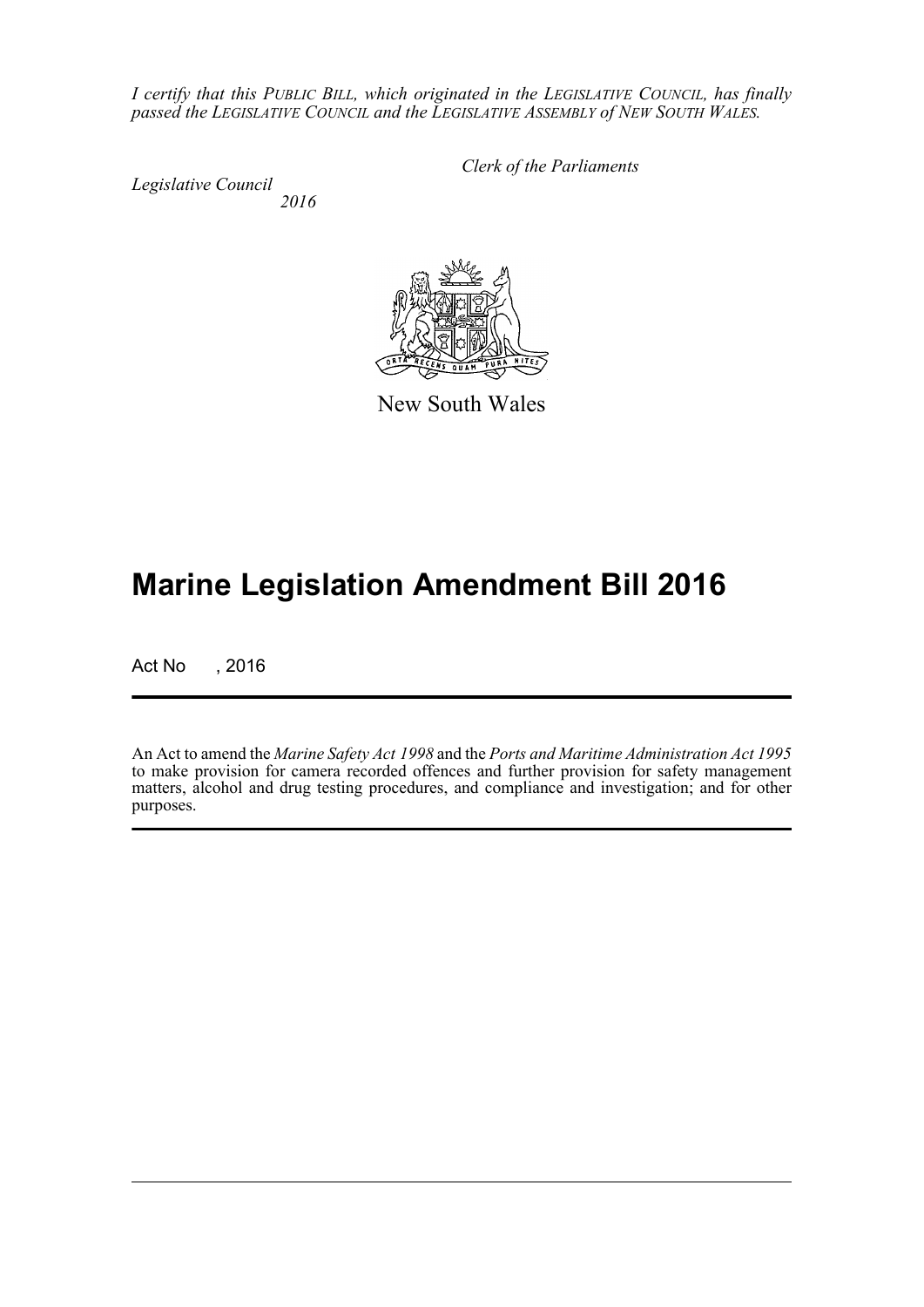# <span id="page-2-0"></span>**The Legislature of New South Wales enacts:**

# **1 Name of Act**

This Act is the *Marine Legislation Amendment Act 2016*.

# <span id="page-2-1"></span>**2 Commencement**

This Act commences on a day or days to be appointed by proclamation.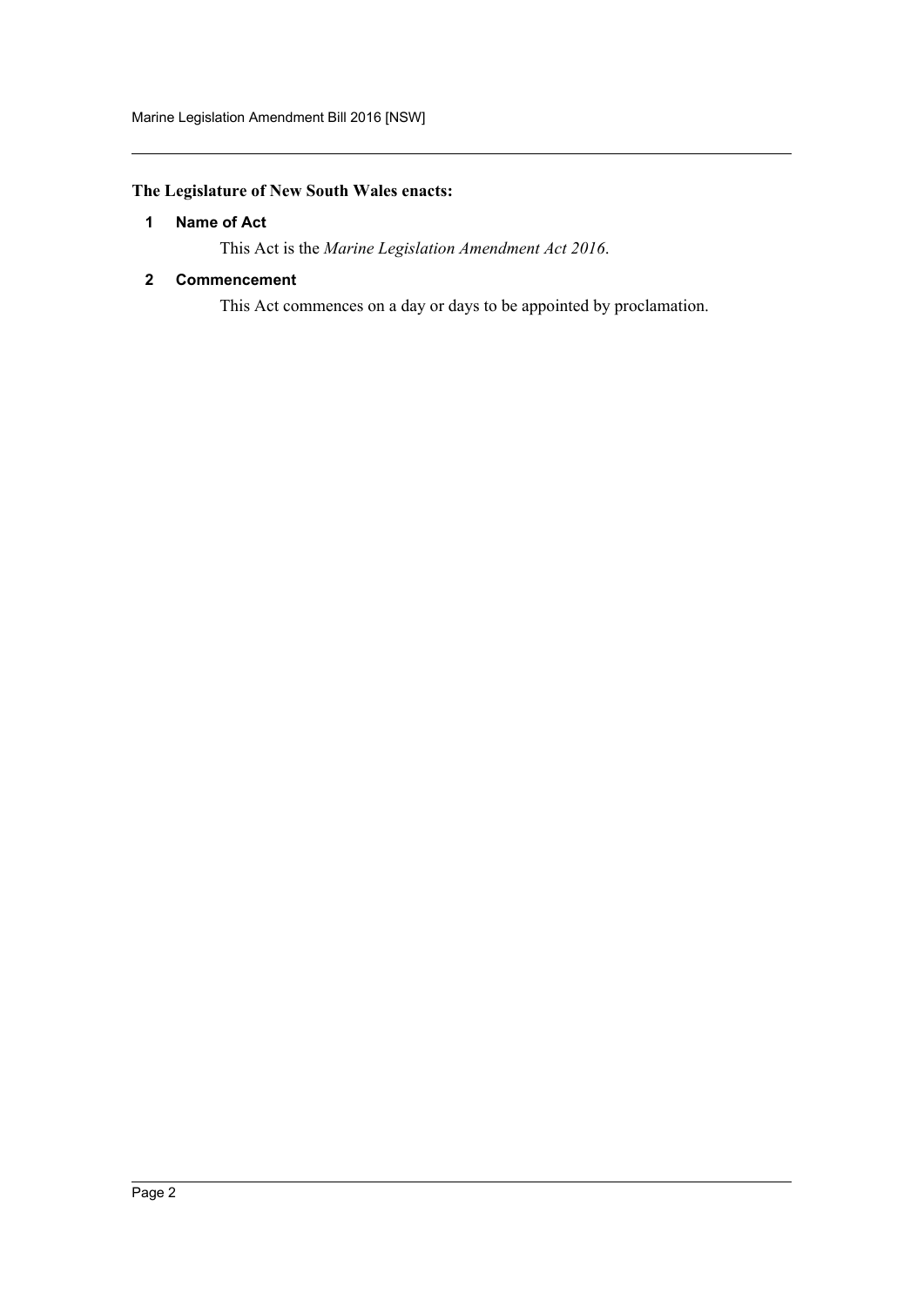# <span id="page-3-0"></span>**Schedule 1 Amendment of Marine Safety Act 1998 No 121**

# **[1] Section 3 Objects of Act**

Insert after section 3 (b):

(b1) to provide an effective framework for the enforcement of marine legislation,

# **[2] Section 4 Definitions**

Insert in alphabetical order in section 4 (1):

*defence vessel* has the same meaning as in the National law.

*foreign vessel* has the same meaning as in the *Navigation Act 2012* of the Commonwealth.

*Port Authority of New South Wales* means the Newcastle Port Corporation established under the *Ports and Maritime Administration Act 1995*.

*prescribed illicit drug* has the same meaning as in the *Road Transport Act 2013*.

# **[3] Section 4 (1)**

Omit "National law" from the definition of *regulated Australian vessel*.

Insert instead "*Navigation Act 2012* of the Commonwealth".

# **[4] Section 8 Vessels and waters to which Act applies**

Omit section 8 (2). Insert instead:

(2) Despite subsection (1), Parts 4 and 5 (other than sections 63B, 67 (b) and 69 and provisions relating to the marine safety licences specified in section 29 (f), (g) and (g1)) do not apply to or in respect of commercial vessels, foreign vessels or regulated Australian vessels.

# **[5] Section 9**

Omit the section. Insert instead:

# **9 Act does not apply to defence vessels**

This Act does not apply to or in respect of a defence vessel.

# **[6] Part 2, Division 1, heading**

Insert after the heading to Part 2:

# **Division 1 General provisions**

**[7] Section 11 Speed limits, wash limits and other restrictions on operation of vessels in navigable waters**

Insert "published in the Gazette or" after "notice" in section 11 (1).

# **[8] Section 11 (2) and (2A)**

Omit section 11 (2). Insert instead:

- (2) The Minister may, by such a notice, impose any restriction considered appropriate for:
	- (a) the safety of the public, or
	- (b) the protection of vessels or other property, or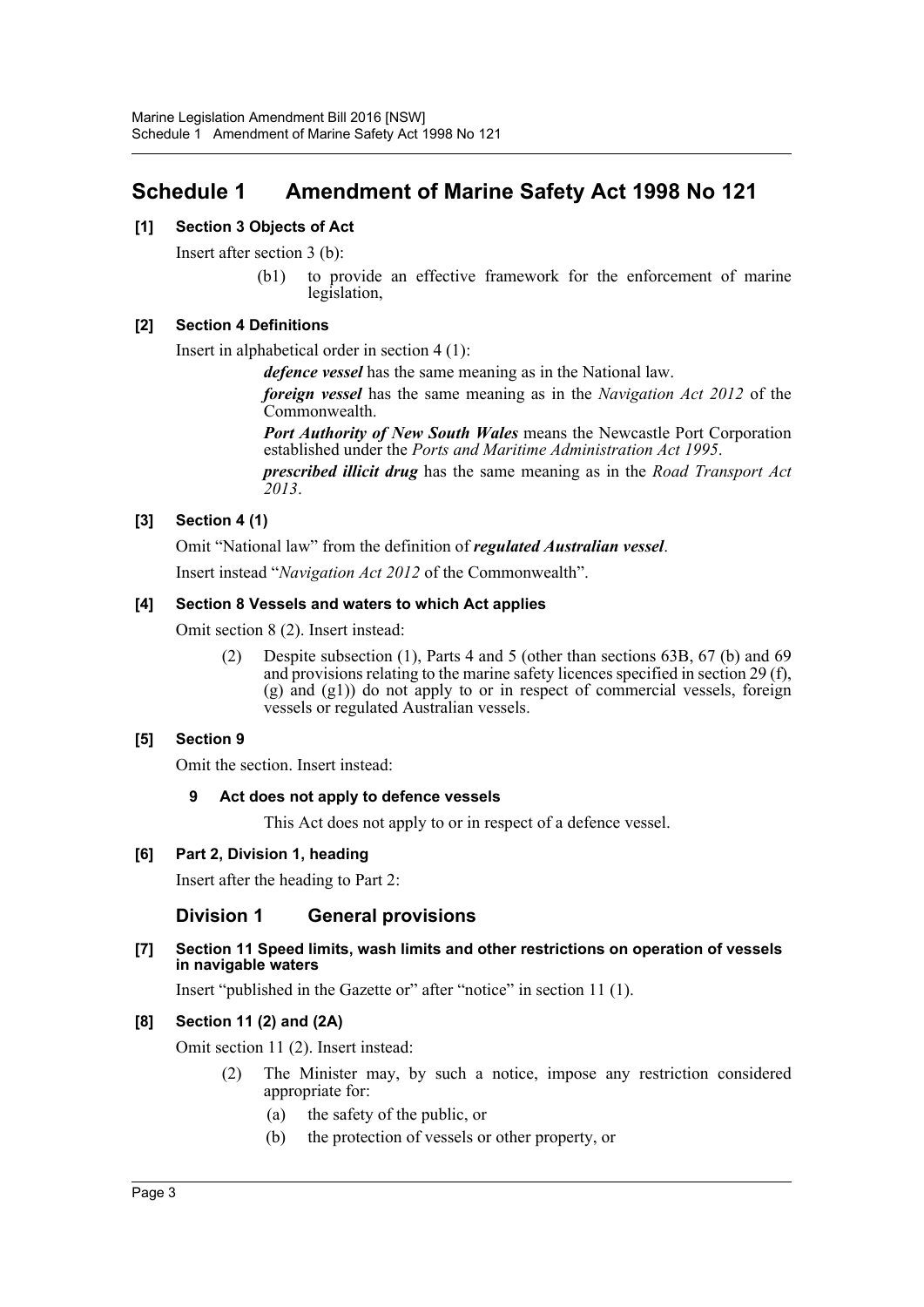- (c) the protection of the environment, or
- (d) the amenity of other users of the specified waters or occupiers of land adioining those waters.
- (2A) In particular, the Minister may impose restrictions on:
	- (a) the speed of vessels, or
	- (b) the creation of wash by vessels, or
	- (c) the creation of noise by vessels, or
	- (d) the mooring or anchoring of vessels, or
	- (e) the use of vessels for particular purposes, or
	- (f) the use of vessels in particular areas (including the exclusion of vessels from particular areas).

# **[9] Section 12**

Omit the section. Insert instead:

# **12 Restrictions on vessels and people in navigable waters during special events**

- (1) In this section, *special event* means a major race for vessels or other event that may affect the safety of navigation in any particular waters.
- (2) The Minister may prohibit or regulate the operation of vessels in specified navigable waters during a special event by notice published in the Gazette.
- (3) The Minister may, without limiting subsection (2), exclude vessels and people by such a notice from specified areas (the *exclusion zone*) during the event concerned and impose any other restrictions of a kind that may be imposed under section 11.
- (4) An authorised officer may direct:
	- (a) a person in an exclusion zone, or
	- (b) a person operating a vessel in an exclusion zone,

to move out of the exclusion zone or comply with any restrictions imposed in accordance with section 11.

- (5) A person who:
	- (a) continues to operate a vessel, or
	- (b) allows a vessel to remain in an exclusion zone, or
	- (c) remains in an exclusion zone, or
	- (d) does not comply with restrictions imposed under section 11,

in contravention of a direction by an authorised officer is guilty of an offence. Maximum penalty: 10 penalty units.

- (6) Nothing in this section affects any regulation or notice under section 11 that prohibits or regulates the operation of vessels or any power relating to the navigation or other use of vessels conferred on any person or body by the marine legislation or the National law.
- (7) In any proceedings for an offence against this section, proof of the publication of a notice in accordance with this section is not required until evidence is given to the contrary.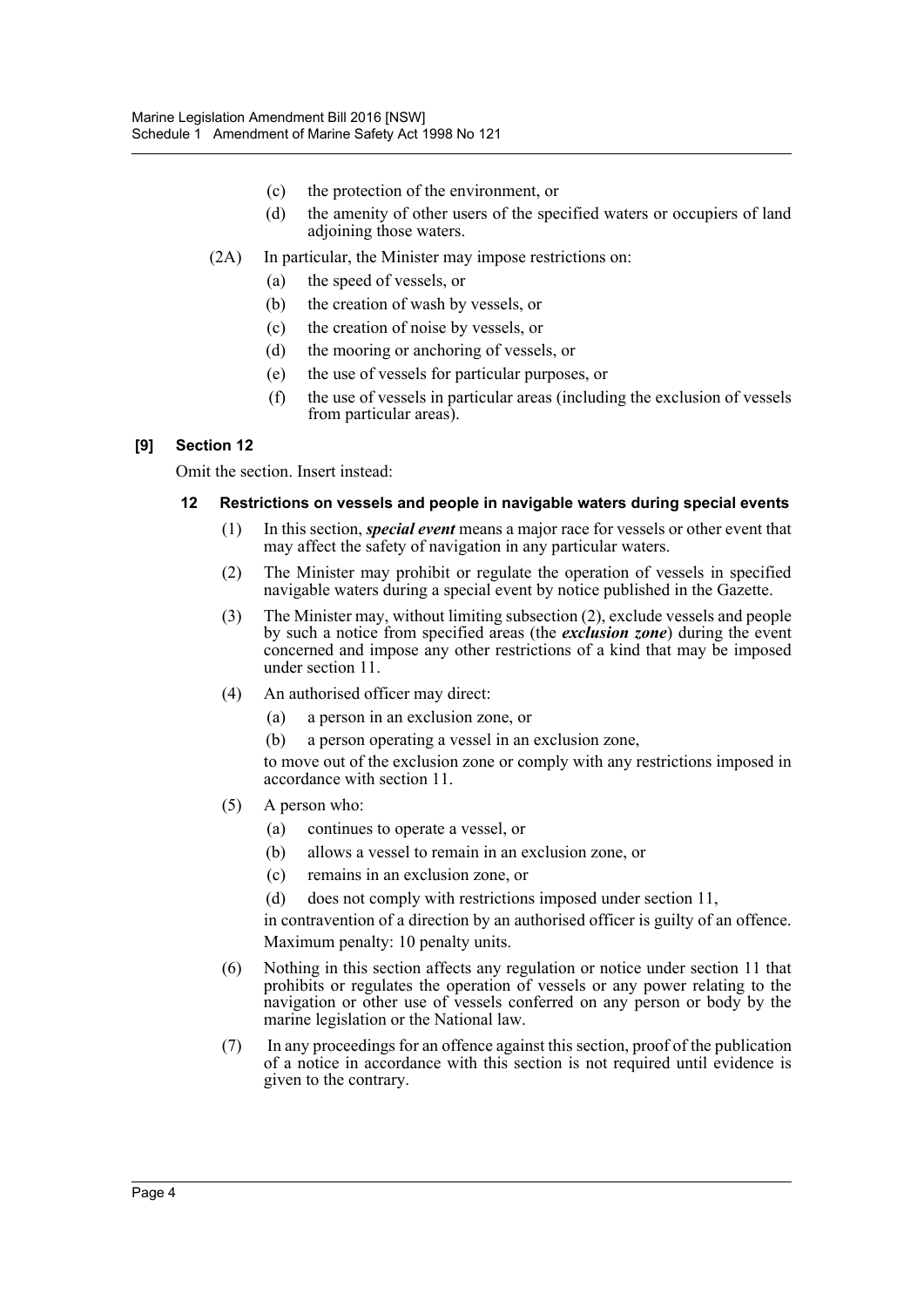# **[10] Section 13 Reckless, dangerous or negligent navigation and other acts**

Omit the penalty from section 13 (1). Insert instead:

Maximum penalty:

- (a) if the operation of the vessel occasions death or grievous bodily harm— 1,000 penalty units (where the vessel is a foreign vessel or regulated Australian vessel), 100 penalty units (where the vessel is any other commercial vessel other than a hire and drive vessel) or 50 penalty units (where the vessel is a hire and drive vessel or recreational vessel), or imprisonment for 2 years, or both, or
- (b) if the operation of the vessel does not occasion death or grievous bodily harm—1,000 penalty units (where the vessel is a foreign vessel or regulated Australian vessel), 100 penalty units (where the vessel is any other commercial vessel other than a hire and drive vessel) or 50 penalty units (where the vessel is a hire and drive vessel or recreational vessel), or imprisonment for 9 months (in the case of a first offence) or 12 months (in the case of a second or subsequent offence), or both.

# **[11] Section 13 (3) (c)**

Insert at the end of section 13 (3) (b):

(c) the impact of the alleged offence on others using or near to the waters in which the offence is alleged to have been committed, including nearby swimmers, divers, surfers, fishers and people using any adjacent land.

# **[12] Section 13 (5)**

Omit the definition of *seagoing ship*. Insert in alphabetical order:

*hire and drive vessel* has the same meaning as in the National law.

# **[13] Section 13A**

Insert after section 13:

# **13A Operating vessel in a menacing manner**

# (1) **Offence—intent to menace**

A person must not operate a vessel in any navigable waters in a manner that menaces another person with the intention of menacing that other person.

Maximum penalty: 30 penalty units or imprisonment for 18 months or both (in the case of a first offence) or 50 penalty units or imprisonment for 2 years or both (in the case of a second or subsequent offence).

# (2) **Offence—possibility of menace**

A person must not operate a vessel in any navigable waters in a manner that menaces another person if the person ought to have known that the other person might be menaced.

Maximum penalty: 20 penalty units or imprisonment for 12 months or both (in the case of a first offence) or 30 penalty units or imprisonment for 18 months or both (in the case of a second or subsequent offence).

# (3) **Application of section**

This section applies:

(a) whether the other person is menaced by a threat of personal injury or by a threat of damage to property, and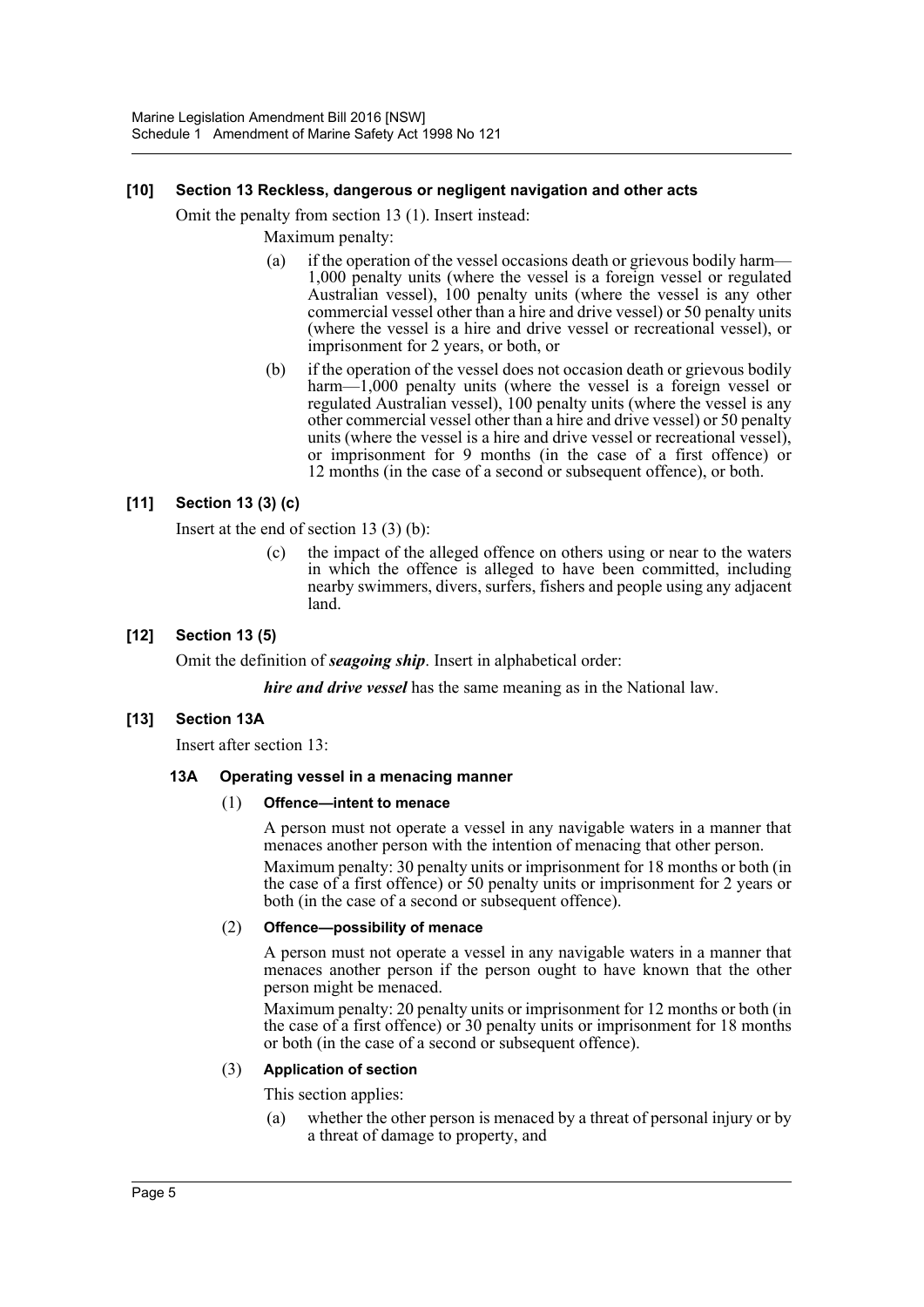(b) whether or not that person or that property is in or on any navigable waters.

# (4) **Defence**

A person is not guilty of an offence against this section if the person could not, in the circumstances, reasonably avoid menacing the other person.

# (5) **Double jeopardy**

A person is not liable to be convicted of:

- (a) both an offence against subsection (1) and an offence against subsection (2), or
- (b) both an offence against this section and an offence against section 13, arising out of a single incident.

# **[14] Section 15A Power to give directions relating to safety on navigable waters**

Omit section 15A (1) (a). Insert instead:

- (a) the giving of the direction is necessary to:
	- (i) prevent the operation or other use of a vessel in contravention of section 14, or
	- (ii) ensure the safety of any person, or to prevent damage to property, in, on or near navigable waters, and

# **[15] Section 15A (1A)**

Insert after section 15A (1):

- (1A) Any such direction under subsection (1) may, without limitation, include the following:
	- (a) a direction to the owner, master or operator of a vessel to cease operating a vessel,
	- (b) a direction to the owner, master or operator of a vessel to remove the vessel from the water,
	- (c) a direction to the owner, master or operator of a vessel to moor the vessel in a certain location.

# **[16] Section 16 Removal of obstructions in navigable waters**

Omit the penalty from section 16 (2). Insert instead:

Maximum penalty:

- (a) if the obstruction is a foreign vessel or regulated Australian vessel that has sunk, is unseaworthy or is likely to cause danger to the public or shipping or property damage—100 penalty units, or
- (b) in any other case—50 penalty units.

# **[17] Section 19 Regulations relating to safety of navigation**

Omit the note. Insert instead:

**Note.** Part 6A of the *Ports and Maritime Administration Act 1995* deals with the management of wharves, moorings, port facilities and works.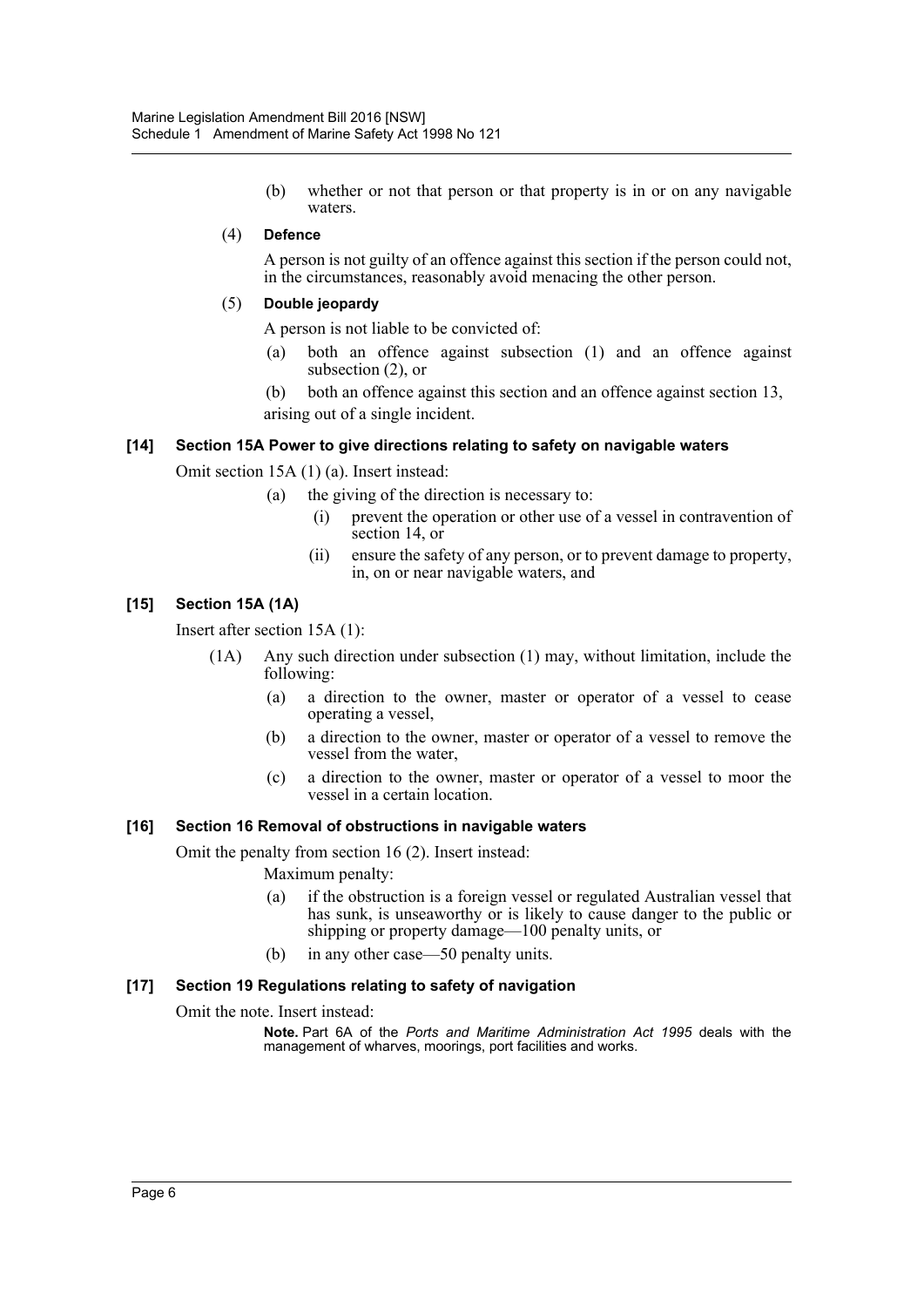# **[18] Part 2, Division 2**

Insert after section 19:

# **Division 2 Seizure, impoundment or forfeiture of recreational vessels**

#### **19A Seizure of vessels**

- (1) An authorised officer may do any one or more of the things set out in this section if the authorised officer reasonably believes that:
	- (a) a recreational vessel has been operated in a way so as to commit an offence under section 13A, or
	- (b) a person has committed an offence involving the death of, or grievous bodily harm to, another person caused by the operation of a vessel, being an offence that comprises the crime of murder or manslaughter or an offence against the *Crimes Act 1900*, or
	- (c) a person has committed an offence under section 13 (1) (b) or (c) and a court attendance notice has been issued in relation to the offence.
- (2) The authorised officer may:
	- (a) use reasonable force to seize and take charge of the recreational vessel and cause it to be moved to a place determined by the Commissioner of Police or Chief Executive of RMS and immediately, or as soon as practicable afterwards, give or send the owner of the vessel a receipt relating to the seizure of the vessel, or
	- (b) give the owner of the vessel a notice (a *recreational vessel production notice*) requiring the owner to move or cause the recreational vessel to be moved to, or to produce the vessel or cause it to be produced to an authorised officer at, a place specified in the notice no later than on the date and time specified in the notice and on production of the vessel, or as soon as practicable afterwards, give or send the owner of the vessel a receipt relating to the production of the vessel.

# **19B Production notices**

- (1) The date specified in a recreational vessel production notice for production of a recreational vessel must be a date that is no later than the first working day occurring 5 days after the notice is given.
- (2) A production notice may be given personally or by post and must state the ground on which it is being given.
- (3) A production notice given by post is taken to have been given on the day that is 7 days after it is posted.
- (4) The disposal of a vessel within the period of 5 days after a production notice is given in relation to the vessel does not affect the requirement to produce the vessel in accordance with the notice, except as provided by subsection (5).
- (5) A production notice ceases to have effect in relation to a vessel if it is withdrawn by the Commissioner of Police or Chief Executive of RMS by notice in writing given to:
	- (a) the vessel owner concerned, or
	- (b) a person who purchased the vessel after the production notice was given who satisfies the Commissioner of Police or Chief Executive of RMS,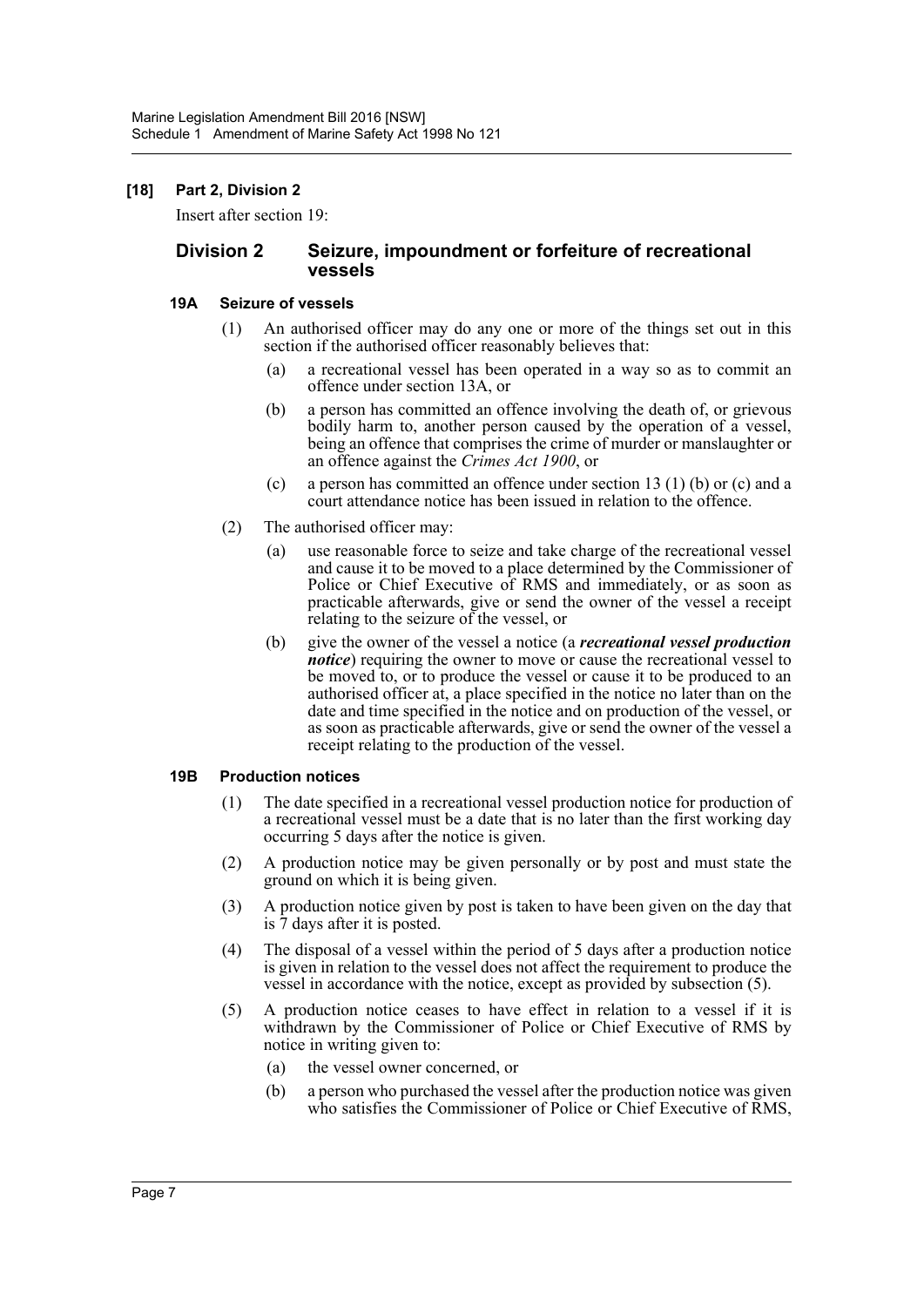as the case requires, that the purchase was made in good faith for value and without notice, at the time of the purchase, of the production notice.

#### **19C Powers and duties relating to seizure of recreational vessels**

- (1) A recreational vessel may be seized under section 19A (2) (a):
	- (a) in State waters, or
	- (b) on a road or public place, or
	- (c) in any other place, with the consent of the owner or occupier of the place or by a police officer under the authority of a search warrant issued under section 19P.
- (2) For the purpose of exercising the powers conferred by section 19A, an authorised officer may cause any locking device or other feature of the vessel that is impeding the seizure and movement of the vessel to be removed, dismantled or neutralised and may, if the owner or any other person will not surrender the keys to the vessel, start the vessel by other means.
- (3) A vessel may be moved under section 19A:
	- (a) by being operated, whether or not under power, or by being towed or pushed, or in any other manner, and
	- (b) by one or more authorised officers or, at the direction of an authorised officer, by persons engaged by the Commissioner of Police or Chief Executive of RMS.
- (4) If a vessel is moved in accordance with this section by a tow truck, the person operating or driving the tow truck may take such action as is reasonable or necessary to facilitate the towing or movement of the vessel in a manner that does the least damage to the vessel. In taking any such action, the person is not liable for any damage to the vessel that the person causes.

# **19D Removal, impounding and production of vessel**

- (1) Any recreational vessel moved to, or produced at, a place in accordance with section 19A may, subject to the regulations, be impounded by the Commissioner of Police or Chief Executive of RMS at that place or may be moved to and impounded at any other place determined by the Commissioner or Chief Executive.
- (2) A certificate in writing given by an authorised officer as to the fact and cost of any such movement is evidence of those matters.

#### **19E Failure to comply with production notice**

- (1) The owner of a recreational vessel is guilty of an offence if:
	- (a) the owner is given a recreational vessel production notice in relation to the vessel, and
	- (b) without reasonable excuse, the owner fails to move the vessel to or produce it at, or cause it to be moved to or produced at, the place, on the date and within the time period, specified in the notice.

Maximum penalty: 30 penalty units.

- (2) The responsible licensing official may suspend the registration of a vessel for a period not exceeding 3 months if the owner of the vessel:
	- (a) is found guilty of an offence against this section, or
	- (b) pays the whole or part of the amount specified in a penalty notice issued in respect of an offence against this section, or in any process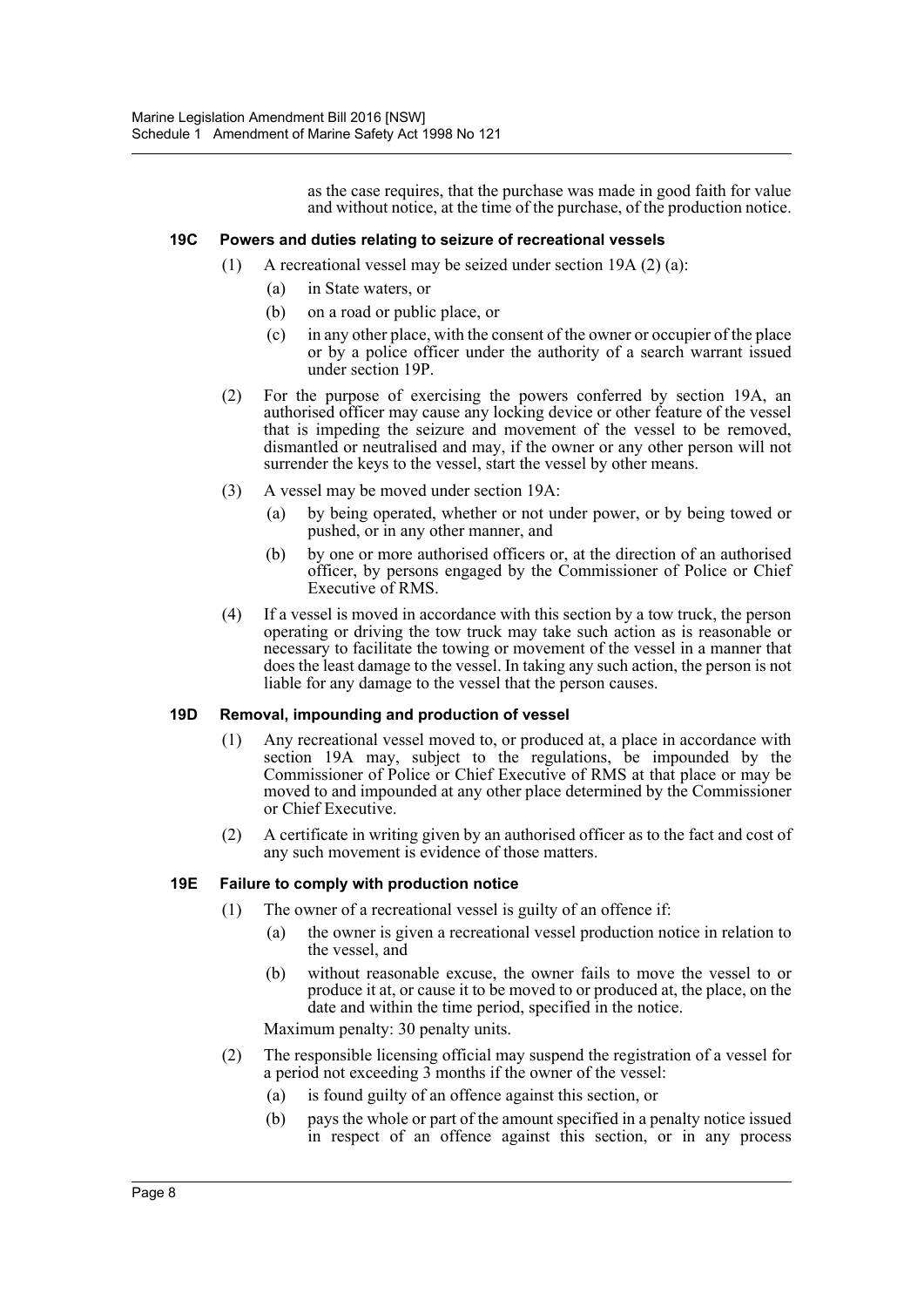subsequent to such a penalty notice, as the amount that is payable in order to dispose of the alleged offence without having it dealt with by a court, or

- (c) has not paid the amount so specified, has not elected to have the matter dealt with by a court and the time for electing to have the matter so dealt with has elapsed.
- (3) Any suspension under subsection (2) is in addition to any penalty imposed by a court or prescribed by the regulations for the offence.
- (4) If the owner of a recreational vessel is issued with a second recreational vessel production notice after failing to comply with subsection (1) and the owner fails to comply with subsection (1) in relation to the second production notice, the vessel is forfeited to the Crown unless already forfeited under section 19F or the court otherwise directs under section 19G.

# **19F Forfeiture of vessel**

- (1) A vessel that is used in connection with an offence specified in section 19A (1) that is a second or subsequent offence under that section within a 5-year period is, by the finding of guilt by the court, forfeited to the Crown unless already forfeited under section 19E or the court otherwise directs under section 19G.
- (2) Any forfeiture under this section is in addition to any other penalty that may be imposed for the offence concerned, but for the purposes of any rights of appeal against a penalty so imposed by the court finding the offence to be proven, the forfeiture is taken to be, or to be part of, that penalty.

# **19G Commutation of forfeiture**

- (1) The court that finds a person guilty of an offence referred to in section 19E (4) or 19F (1) may, at the time of making that finding, by order direct that the forfeiture that would otherwise be imposed under the relevant provision by that finding be commuted to a period of impounding specified in the order, if the court is satisfied that the forfeiture of the vessel will cause extreme hardship to the owner of the vessel or any other person.
- (2) The period for which a vessel was impounded under section 19D is to be reckoned as counting towards a period of impounding imposed under this section.
- (3) A vessel impounded by an order of a court under this section is to be retained by the Commissioner of Police or Chief Executive of RMS for the time required by the order, unless it is sooner released under this Division.

# **19H Interested persons to be notified**

- (1) The owner of a vessel is to give the holder of any registered interest in the vessel notice of the imposition of any sanction in relation to the vessel operated in connection with the offence concerned under section 19A.
- (2) The Commissioner of Police is to notify RMS of any offence under this Division.
- (3) RMS is to notify the owner of a vessel of the imposition of any action taken in relation to the vessel operated in connection with any offence under this Division.
- (4) In this section, *registered interest*, in relation to a vessel, means a security interest in the vessel with respect to which a financing statement (within the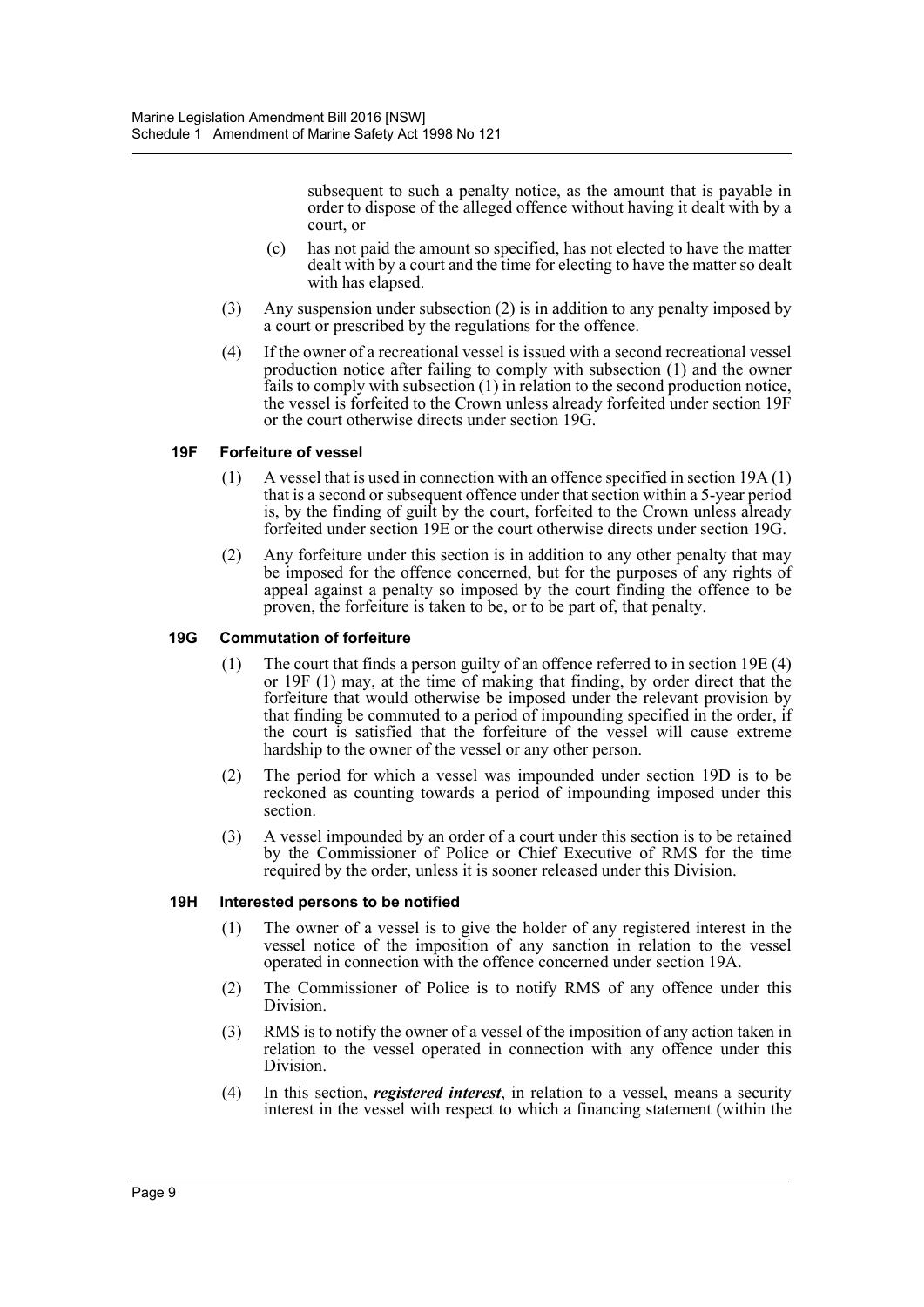meaning of the *Personal Property Securities Act 2009* of the Commonwealth) has been registered under that Act.

# **19I Retention of vessel impounded under this Division**

The Commissioner of Police or Chief Executive of RMS is to retain a vessel impounded under section 19D for the period of 3 months after its impoundment, unless it is sooner released under this Division or in accordance with the regulations.

# **19J Early release of vessel on application to Local Court**

- (1) A person may apply to the Local Court for an order for the release into the person's custody of a vessel impounded under this Division before the end of the period of impounding imposed on the vessel.
- (2) An order cannot provide for release on a day that is less than 5 working days after the vessel was impounded.
- (3) In determining whether to make an order under this section, the Local Court is entitled to have regard to the following:
	- (a) the safety of the public and the public interest in preventing the use of a vessel that the Court considers is reasonably likely in all the circumstances to be used for further offences specified in section 19A (1),
	- (b) any alleged extreme hardship to a person other than the owner of the vessel arising from the impoundment of the vessel.
- (4) The vessel is to be released by order of the Local Court only after the applicant has paid in full any applicable movement, towing and storage fees under section 19K.
- (5) An applicant into whose custody a vessel is released by an order under this section must acknowledge in writing receipt of the vessel from the custody of the Commissioner of Police or Chief Executive of RMS.

# **19K Release of impounded vessel**

- (1) The regulations may prescribe the fees (if any) payable in respect of the movement, towage and storage of an impounded vessel and the persons responsible for payment of those fees.
- (2) It is the duty of the Commissioner of Police or Chief Executive of RMS to endeavour to cause any impounded vessel to be available for collection by the owner of the vessel as soon as the person is entitled to it.
- (3) However, the Commissioner of Police or Chief Executive of RMS is not required to release any vessel under this section unless all movement, towing and storage fees payable under this section in respect of the impounded vessel have been paid in full.
- (4) An applicant to whom a vessel is released under this section must in writing acknowledge receipt of the vessel from the custody of the Commissioner of Police or Chief Executive of RMS.
- (5) The Commissioner of Police or Chief Executive of RMS may waive the whole or any part of the prescribed fees for movement, towage and storage of a vessel.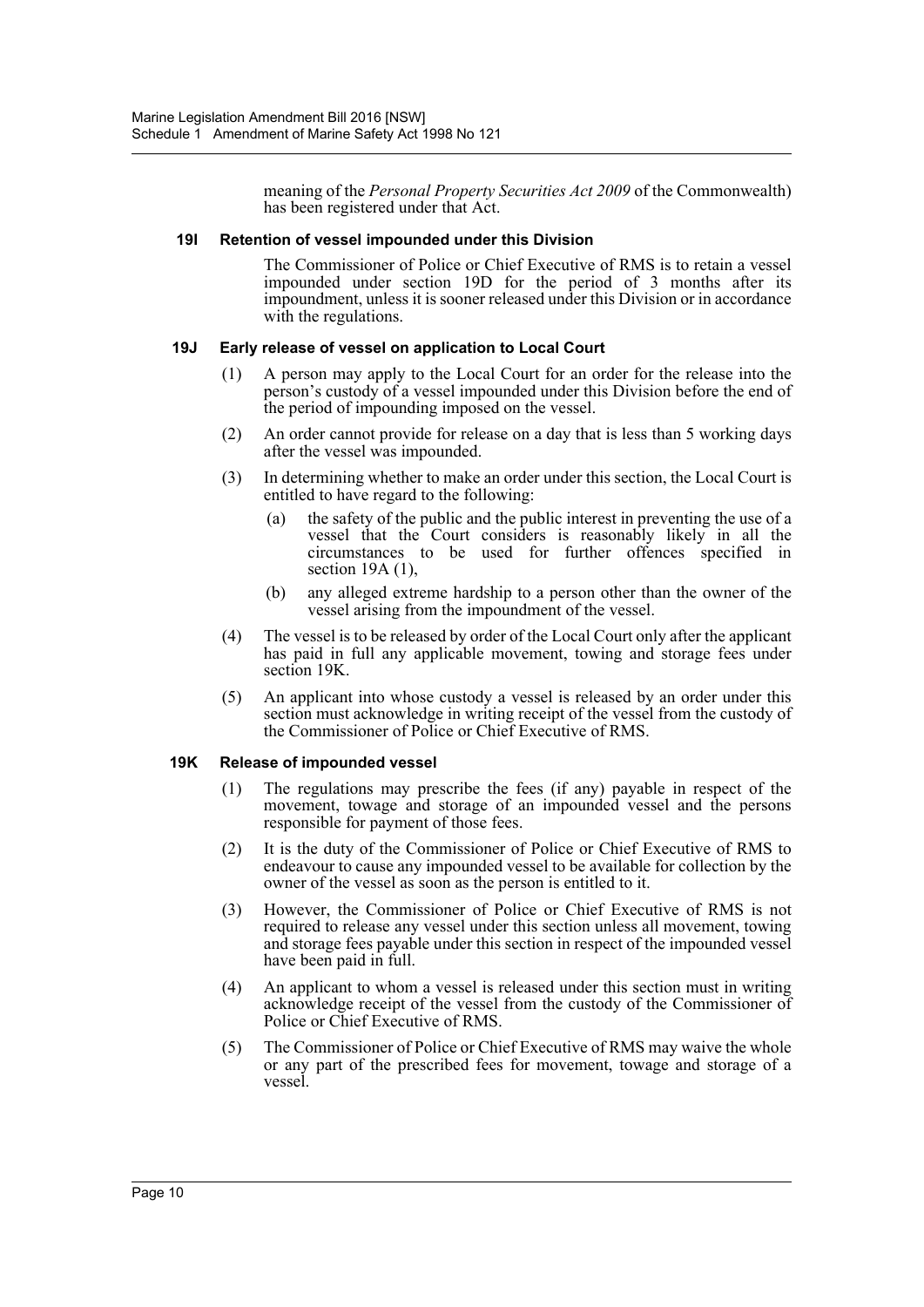# **19L Safe keeping of vessels**

The Commissioner of Police or Chief Executive of RMS has (in their official capacity) a duty to take all reasonable steps to secure an impounded vessel against theft or damage while impounded.

# **19M Disposal of vessels**

- (1) The Commissioner of Police or Chief Executive of RMS may cause an impounded or forfeited vessel to be offered for sale in the circumstances prescribed by the regulations. The sale is to be by public auction or public tender.
- (2) The vessel may be disposed of otherwise than by sale if the Commissioner of Police or Chief Executive of RMS believes it is appropriate in the circumstances to dispose of the vessel otherwise than by sale.
- (3) If the vessel offered for sale is not sold, the Commissioner of Police or Chief Executive of RMS may dispose of the vessel otherwise than by sale.
- (4) The regulations may make provision for or with respect to the disposal of the proceeds of any such sale, including provisions for or with respect to entitling persons to seek to be paid any such proceeds.
- (5) The Commissioner of Police or Chief Executive of RMS may dispose of a vessel that is the subject of forfeiture under section 19F by releasing it to Transport for NSW or RMS to be used for the purposes of crash testing and any educational program for operators of vessels established by Transport for NSW or RMS.
- (6) Transport for NSW or RMS may cause any vessel released to it to be used for the purposes of crash testing and any educational program for operators of vessels established by Transport for NSW or RMS.

#### **19N Protection from liability with respect to impounding and other matters**

No action lies against the Crown, the Minister, the Commissioner of Police or Chief Executive of RMS, RMS, Transport for NSW or any authorised officer for:

- (a) any damage to, or theft of, a vessel caused by, or arising from, impounding or crash testing a vessel in accordance with this Division, or
- (b) failure by any person to give the holder of a registered interest notice as required by section 19H.

# **19O Failure to prosecute**

- (1) No action lies against the Crown, the Minister, the Commissioner of Police or Chief Executive of RMS, RMS or any authorised officer in respect of the seizure or impounding of a vessel under this Division for an alleged offence for which no proceedings or process are taken or issued.
- (2) This section does not protect an authorised officer from liability in respect of the seizure, otherwise than in good faith, of a vessel.

# **19P Search warrants**

(1) A police officer may apply to an authorised warrants officer for a search warrant if the police officer has reasonable grounds for believing that there is or, within 72 hours, will be on any premises a vessel that has been operated as referred to in section 19A.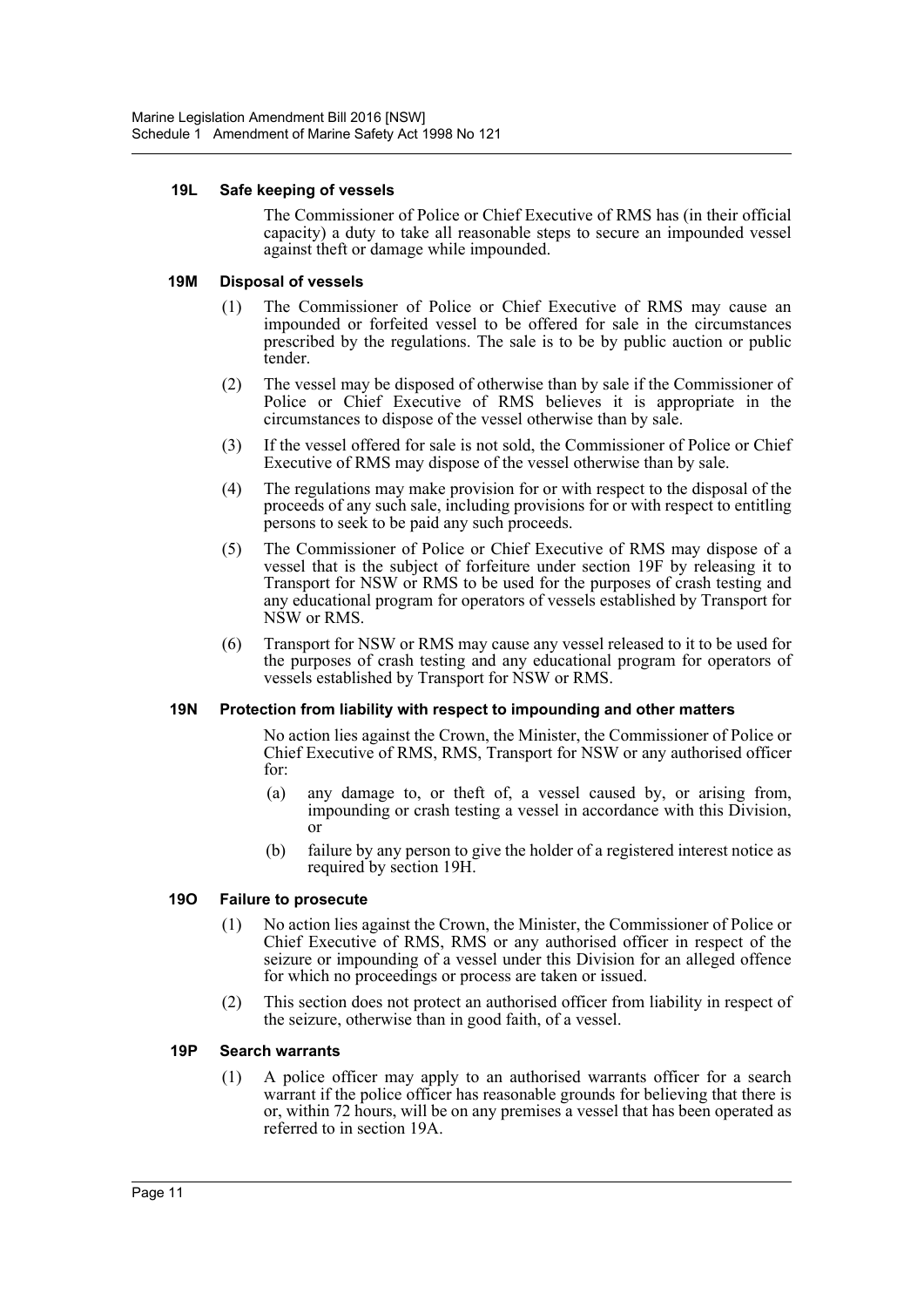- (2) An authorised warrants officer to whom such an application is made may, if satisfied that there are reasonable grounds for doing so, issue a search warrant authorising a police officer named in the warrant:
	- (a) to enter the premises, and
	- (b) to search the premises for such a vessel, and
	- (c) to seize such a vessel, and otherwise deal with it, in accordance with this Division.
- (3) Division 4 of Part 5 of the *Law Enforcement (Powers and Responsibilities) Act 2002* applies to a search warrant issued under this section.
- (4) In this section:

*authorised warrants officer* means an authorised officer within the meaning of the *Law Enforcement (Powers and Responsibilities) Act 2002*. *premises* has the same meaning as in the *Law Enforcement (Powers and Responsibilities) Act 2002*.

# **19Q Appeal against decisions**

- (1) A person may appeal to the Local Court against the decision of a responsible licensing official made in relation to the person under section 19E (2).
- (2) Notice of an appeal is to be lodged with the Local Court within 28 days after the date on which the person was notified of the relevant decision.
- (3) Subject to the rules of court of the Local Court, the notice of appeal must specify the grounds of appeal.
- (4) An appeal does not operate to stay the effect of the official's decision unless the Local Court otherwise orders.
- (5) If the effect of a decision is stayed under this section, it is stayed only for so long as any conditions imposed by the Local Court when ordering the stay are complied with.

# **19R Procedure on notice of appeal**

- (1) The relevant registrar of the Local Court must give notice of the time and place of the hearing of an appeal to the responsible licensing official and to the appellant.
- (2) A notice given under subsection (1) is to inform the person to whom it is given of the grounds of the appeal.
- (3) The hearing of an appeal may proceed regardless of any omission from or error in a notice given under this section or the failure to give the notice if the Local Court is satisfied that the appellant and the responsible licensing official knew of the time and place of the hearing and were not prejudiced by the omission, error or failure to give notice.

# **19S Procedure on appeal**

- (1) An appeal under section 19Q is to be heard before the Local Court.
- (2) The Local Court is to hear and determine the appeal and may confirm (with or without variation) the decision appealed against, set aside the decision, dismiss the appeal or make any other order as seems just to the Court in the circumstances.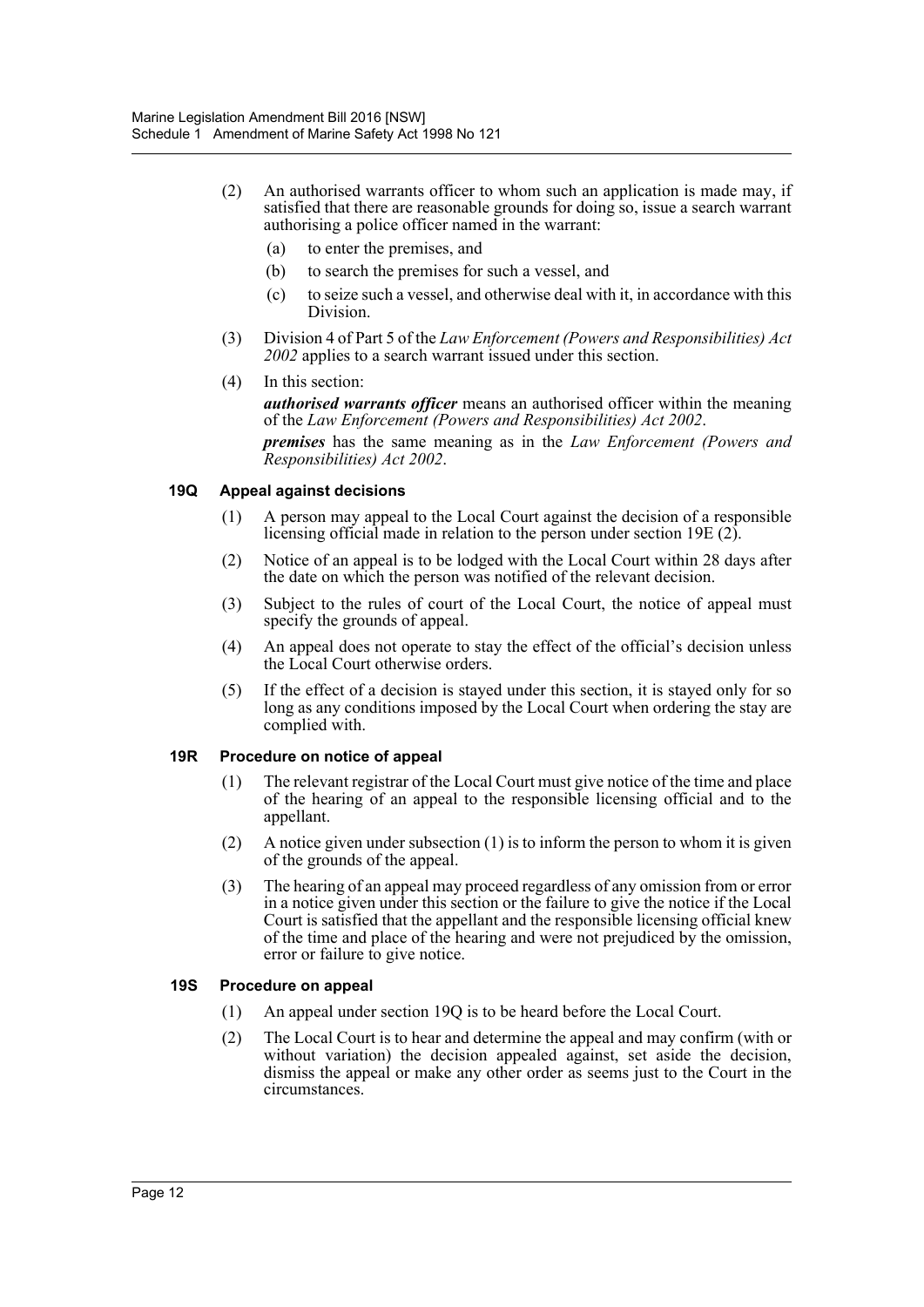- (3) In varying a decision in an appeal under this Division, the Local Court may exercise only such powers as the responsible licensing official could have exercised under this Act when making that decision.
- (4) If the decision that is appealed against was based on an offence committed (or alleged to have been committed) by the appellant under this Act or any other law, the appeal against the decision does not permit review of:
	- (a) the guilt or innocence of the appellant for the offence, or
	- (b) the imposition of a penalty or the level of a penalty imposed on the appellant for the offence.
- (5) The Local Court is not bound to observe the rules of law governing the admission of evidence but may inform itself of any matter in such manner as it sees fit.
- (6) The civil standard of proof applies in proceedings on an appeal.
- (7) Subject to the regulations, any material considered by the responsible licensing official in reaching the decision the subject of the appeal and copies of any notices, documents or letters served on the appellant by the responsible licensing official together with details of their service are admissible in the proceedings.
- (8) The authenticity of any such material, notices, documents, letters and service must be certified by an authorised officer.
- (9) The decision of the Local Court given in any appeal under this Division is final and is taken to be the decision of the responsible licensing official and to be carried into effect accordingly.

# **19T Regulations may make provision for appeals and original applications**

The regulations may make provision for or with respect to the following:

- (a) the matters that the Local Court may or must take into account (or not take into account) when determining an appeal under this Division,
- (b) the manner of notification of specified decisions by a responsible licensing official or any other person to persons affected by the decisions,
- (c) the notification of appeal rights concerning specified decisions to persons affected by the decision,
- (d) the giving of reasons for specified decisions,
- (e) the grounds on which the Local Court may (or may not) allow an appeal against specified decisions,
- (f) the adjournment of appeals under this Division,
- (g) the internal review of specified decisions as a precondition to appeals against such decisions under this Division,
- (h) the actions that may be taken by the Local Court, or must be taken by a responsible licensing official or any other person, after the determination of an appeal under this Division,
- (i) the circumstances in which specified decisions are or are not stayed (or may or may not be stayed) by the Local Court pending the determination of an appeal under this Division,
- (j) the admission of specified certified documents in evidence in an appeal under this Division as prima facie evidence of the matters stated in the document.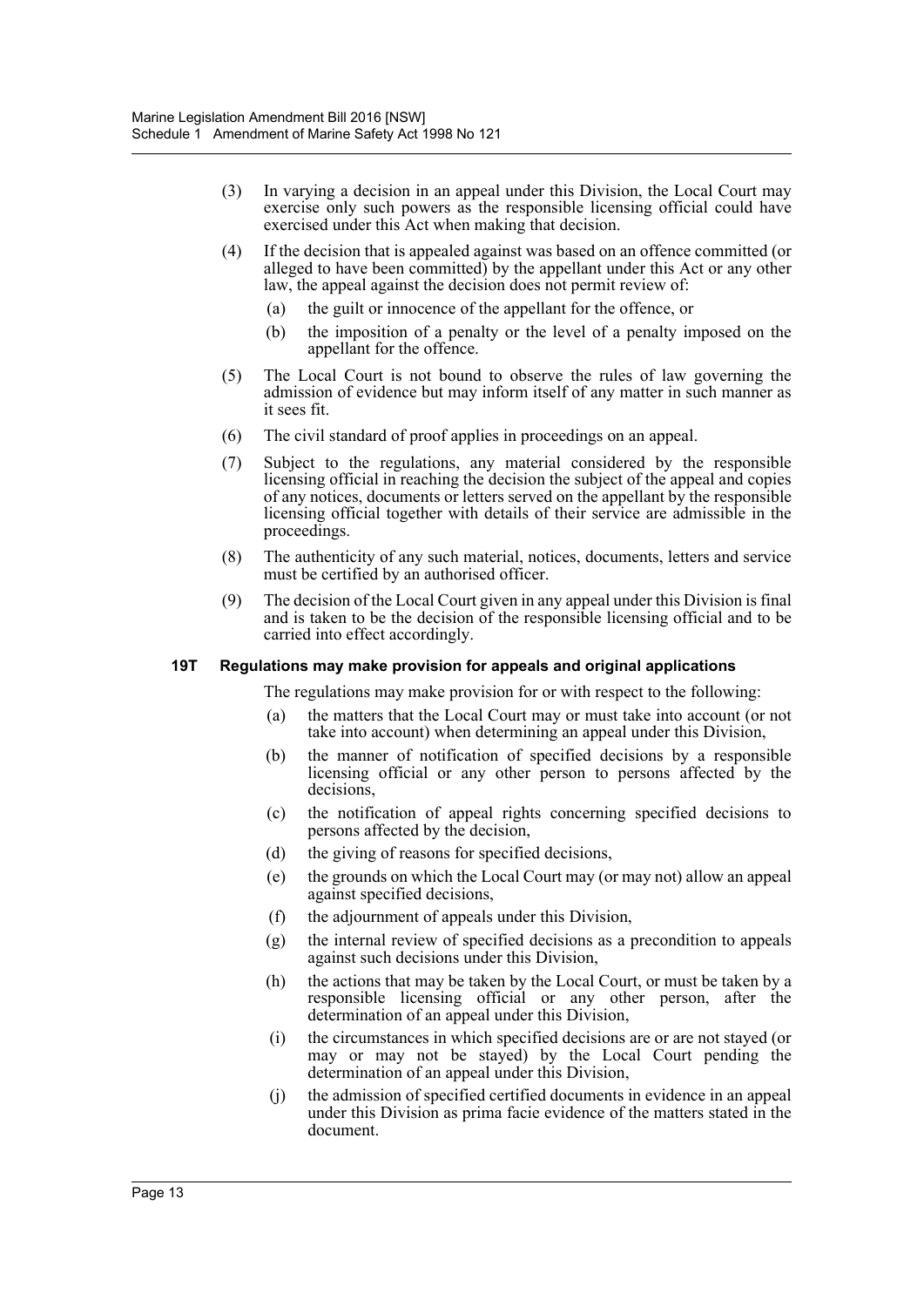# **19U References to vessels include trailers**

In this Division, a reference to a vessel includes a reference to any trailer used to carry the vessel.

#### **[19] Section 22 Prescribed concentrations of alcohol**

Omit "*youth range*" from section 22 (a). Insert instead "*novice range*".

#### **[20] Part 3 Boating safety—alcohol and other drug use**

Omit Divisions 2 and 3. Insert instead:

# **Division 2 Offences involving alcohol or other drugs**

#### **24 Presence of prescribed concentration of alcohol in person's breath or blood**

#### (1) **Offence—novice range prescribed concentration of alcohol**

A person who is under 18 years of age must not, while there is present in the person's breath or blood the novice range prescribed concentration of alcohol, operate a vessel in any waters.

Maximum penalty: 10 penalty units (in the case of a first offence) or 20 penalty units (in the case of a second or subsequent offence).

# (2) **Offence—special range prescribed concentration of alcohol**

A person must not operate a vessel in any waters while there is present in his or her breath or blood the special range prescribed concentration of alcohol if:

- (a) the person is under 18 years of age, or
- (b) the person is operating the vessel for commercial purposes.

Maximum penalty: 10 penalty units (in the case of a first offence) or 20 penalty units (in the case of a second or subsequent offence).

#### (3) **Offence—low range prescribed concentration of alcohol**

A person must not, while there is present in the person's breath or blood the low range prescribed concentration of alcohol, operate a vessel in any waters. Maximum penalty: 10 penalty units (in the case of a first offence) or 20 penalty units (in the case of a second or subsequent offence).

#### (4) **Offence—middle range prescribed concentration of alcohol**

A person must not, while there is present in the person's breath or blood the middle range prescribed concentration of alcohol, operate a vessel in any waters.

Maximum penalty: 20 penalty units or imprisonment for 9 months or both (in the case of a first offence) or 30 penalty units or imprisonment for 12 months or both (in the case of a second or subsequent offence).

#### (5) **Offence—high range prescribed concentration of alcohol**

A person must not, while there is present in the person's breath or blood the high range prescribed concentration of alcohol, operate a vessel in any waters. Maximum penalty: 30 penalty units or imprisonment for 18 months or both (in the case of a first offence) or 50 penalty units or imprisonment for 2 years or both (in the case of a second or subsequent offence).

#### (6) **Alternative verdicts for lesser offences**

If the court on a prosecution of a person for an offence against any subsection of this section is not satisfied that the offence is proven but is satisfied that the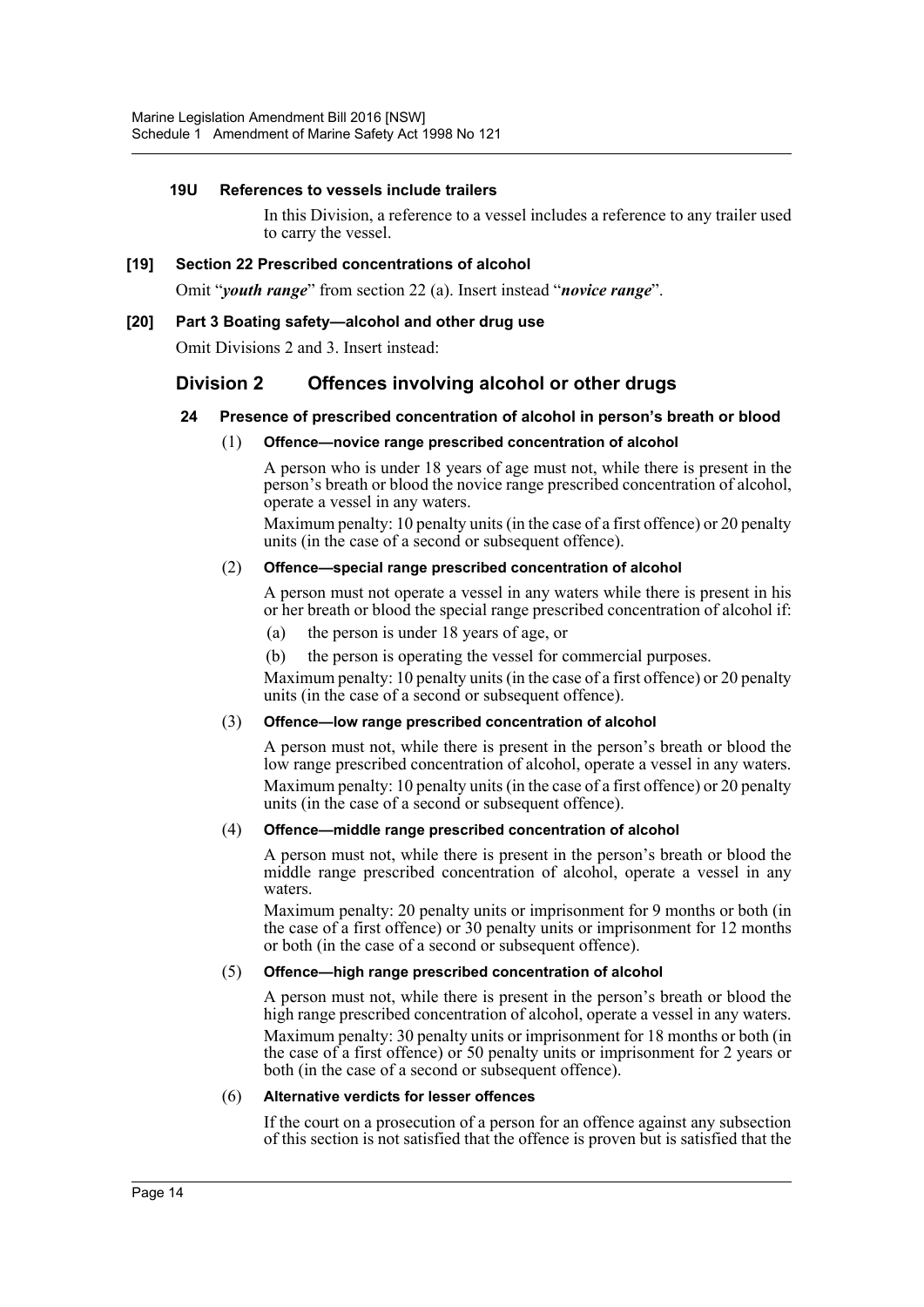person has committed an offence against any other subsection of this section of a less serious nature, the court may acquit the person of the offence with which the person is charged and find the person guilty of an offence against the other subsection. The person is liable to be punished accordingly.

- (7) For the purposes of subsection (6):
	- (a) an offence against subsection  $(1)$ ,  $(2)$ ,  $(3)$  or  $(4)$  is of a less serious nature than an offence against subsection (5), and
	- (b) an offence against subsection (1), (2) or (3) is of a less serious nature than an offence against subsection (4), and
	- (c) an offence against subsection (1) or (2) is of a less serious nature than an offence against subsection  $(3)$ , and
	- (d) an offence against subsection (1) is of a less serious nature than an offence against subsection (2).

# (8) **Presence of higher concentration of alcohol not defence**

It is not a defence to a prosecution for an offence against a subsection of this section if the defendant proves that, at the time the defendant engaged in the conduct that is alleged to have contravened the subsection, a greater concentration of alcohol was present in the defendant's breath or blood than the prescribed concentration of alcohol referred to in the subsection.

#### (9) **Defence for offence relating to novice range prescribed concentration of alcohol**

It is a defence to a prosecution for an offence against subsection (1) if the defendant proves to the court's satisfaction that, at the time the defendant engaged in the conduct that is alleged to have contravened the subsection, the presence in the defendant's breath or blood of the novice range prescribed concentration of alcohol was not caused (in whole or in part) by any of the following:

- (a) the consumption of an alcoholic beverage (otherwise than for the purposes of religious observance),
- (b) the consumption or use of any other substance (for example, food or medicine) for the purpose of consuming alcohol.

# **25 Presence of certain drugs (other than alcohol) in oral fluid, blood or urine**

# (1) **Presence of prescribed illicit drug in person's oral fluid, blood or urine**

A person must not, while there is present in the person's oral fluid, blood or urine any prescribed illicit drug, operate a vessel in any waters. Maximum penalty: 10 penalty units (in the case of a first offence) or 20 penalty units (in the case of a second or subsequent offence).

- (2) If a person is charged with an offence against subsection  $(1)$ :
	- (a) the court attendance notice may allege that more than one prescribed illicit drug was present in the oral fluid, blood or urine of the person and the proceedings are not liable to be dismissed on the ground of uncertainty or duplicity if each of those drugs is described in the court attendance notice, and
	- (b) the offence is proved if the court is satisfied beyond reasonable doubt that there was present in the oral fluid, blood or urine of the defendant:
		- (i) a drug described in the court attendance notice, or
		- (ii) a combination of drugs any one or more of which was or were described in the court attendance notice.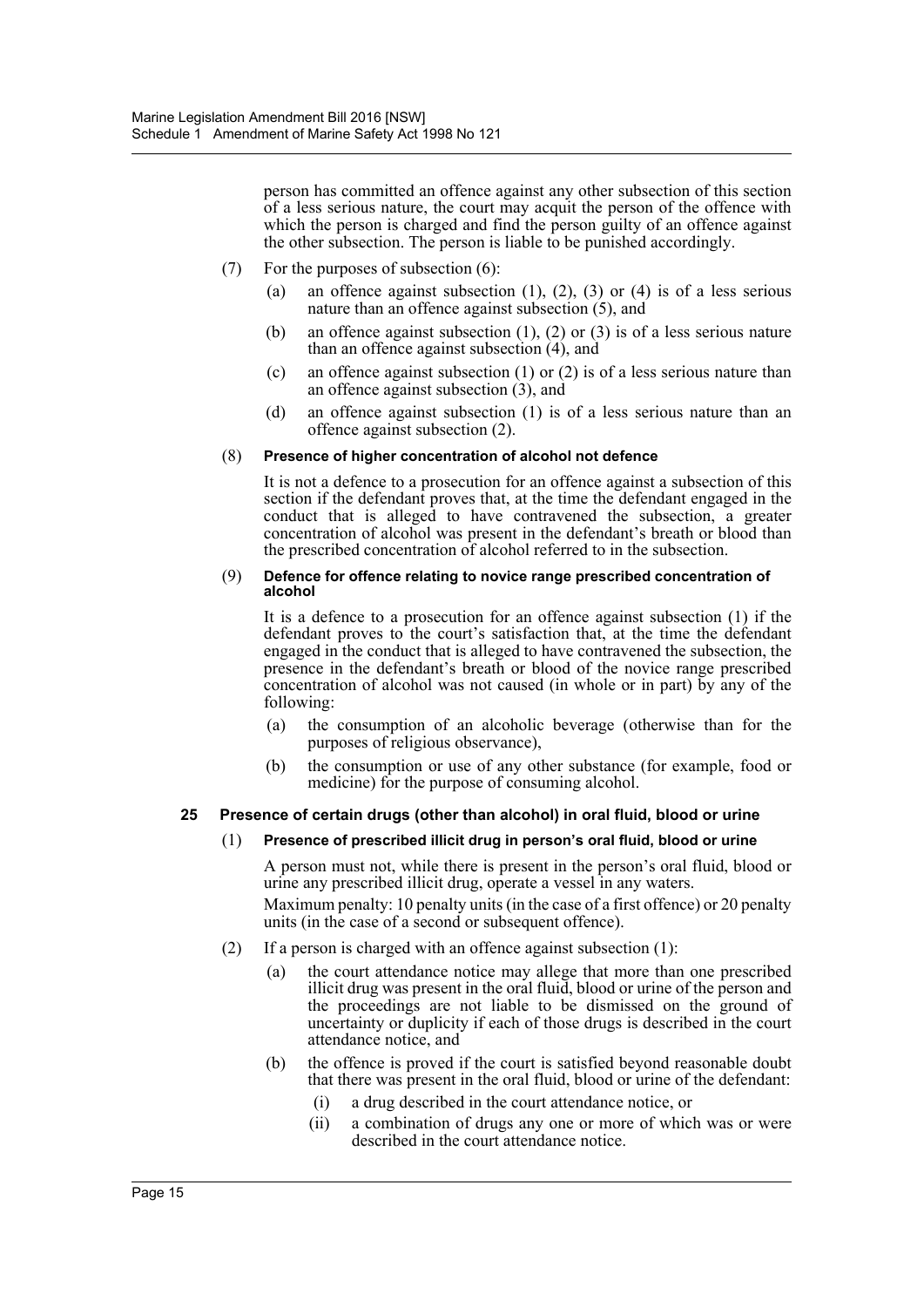#### (3) **Presence of morphine or cocaine in person's blood or urine**

A person must not, while there is present in the person's blood or urine any morphine or cocaine, operate a vessel in any waters.

Maximum penalty: 10 penalty units (in the case of a first offence) or 20 penalty units (in the case of a second or subsequent offence).

- (4) If a person is charged with an offence against subsection (3):
	- (a) the court attendance notice may allege that both morphine and cocaine were present in the blood or urine of the person and the proceedings are not liable to be dismissed on the ground of uncertainty or duplicity if each of those drugs is described in the court attendance notice, and
	- (b) the offence is proved if the court is satisfied beyond reasonable doubt that there was present in the blood or urine of the defendant:
		- (i) a drug described in the court attendance notice, or
		- (ii) a combination of drugs any one or more of which was or were described in the court attendance notice.

#### (5) **Defence for offence relating to presence of morphine in person's blood or urine**

It is a defence to a prosecution for an offence against subsection (3) if the defendant proves to the court's satisfaction that, at the time the defendant engaged in the conduct that is alleged to have contravened the subsection, the presence in the defendant's blood or urine of morphine was caused by the consumption of a substance for medicinal purposes.

#### (6) **Meaning of "consumption for medicinal purposes"**

For the purposes of this section, a substance is consumed for medicinal purposes only if it is:

- (a) a drug prescribed by a medical practitioner taken in accordance with a medical practitioner's prescription, or
- (b) a codeine-based medicinal drug purchased from a pharmacy that has been taken in accordance with the manufacturer's instructions.

# **26 Operating vessel under influence of alcohol or other drug**

(1) A person must not operate a vessel in any waters while under the influence of alcohol or any other drug.

Maximum penalty: 20 penalty units or imprisonment for 9 months or both (in the case of a first offence) or 30 penalty units or imprisonment for 12 months or both (in the case of a second or subsequent offence).

(2) The master of a vessel must not permit a person to operate in any waters a vessel in the charge of the master if the master is aware, or has reasonable cause to believe, that the person is under the influence of alcohol or any other drug.

Maximum penalty: 20 penalty units or imprisonment for 9 months or both (in the case of a first offence) or 30 penalty units or imprisonment for 12 months or both (in the case of a second or subsequent offence).

- (3) If a person is charged with an offence under this section:
	- (a) the court attendance notice may allege the person was under the influence of more than 1 drug and is not liable to be dismissed on the ground of uncertainty or duplicity if each of those drugs is described in the court attendance notice, and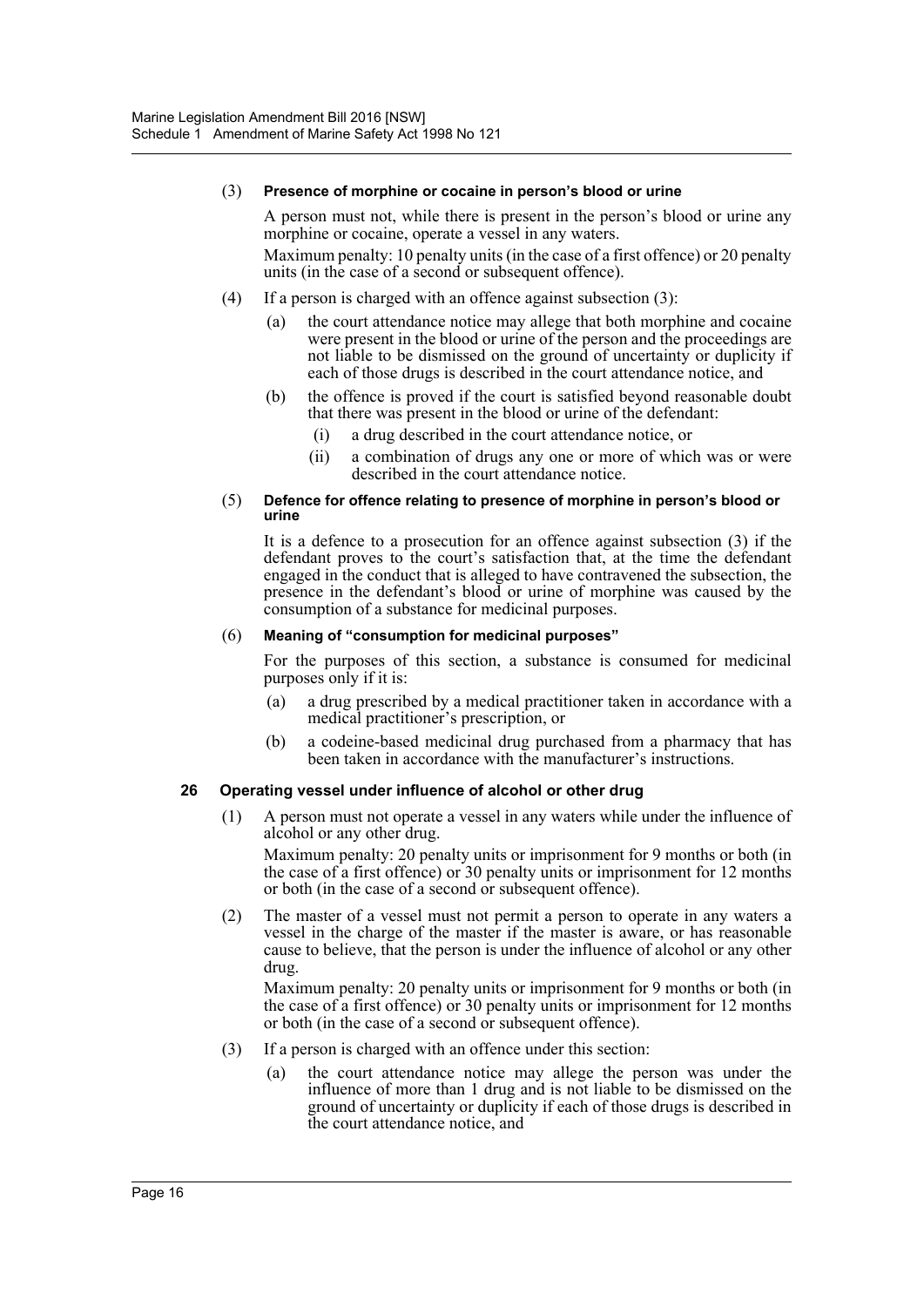- (b) the offence is proved if the court is satisfied beyond reasonable doubt that the defendant was under the influence of:
	- (i) a drug described in the court attendance notice, or
	- (ii) a combination of drugs any one or more of which was or were described in the court attendance notice.

#### **[21] Part 3**

Renumber Division 4 as Division 3.

#### **[22] Section 28A Cancellation and suspension of marine safety licences**

Omit section 28A (2). Insert instead:

- (2) The holder of a marine safety licence referred to in subsection (1) who is convicted of an offence against a provision specified in the Table to this subsection is automatically disqualified from holding or obtaining such a licence for:
	- (a) the period specified in Column 1 of the Table for that offence—if during the period of 5 years before the conviction the person had not been convicted of any other major offence, or
	- (b) the period specified in Column 2 of the Table for that offence—if during the period of 5 years before the conviction the person has been convicted of any other major offence.

# **Table Disqualification periods**

| <b>Offence</b>                    | Column 1  | Column 2  |  |
|-----------------------------------|-----------|-----------|--|
| Section 24 $(1)$ , $(2)$ or $(3)$ | 3 months  | 6 months  |  |
| Section 24 $(4)$                  | 6 months  | 12 months |  |
| Section 24 $(5)$                  | 12 months | 2 years   |  |
| Section 25 $(1)$                  | 6 months  | 12 months |  |
| Section 25 $(3)$                  | 6 months  | 12 months |  |
| Section 26 $(1)$                  | 6 months  | 12 months |  |

# **[23] Section 28A (5)**

Insert before the note to the section:

(5) The court is to cause particulars of any cancellation, suspension or disqualification under this section to be forwarded to RMS.

#### **[24] Section 39 Cancellation and suspension of licences by court in connection with offence**

Insert after section 39 (2):

(2A) The court is to cause particulars of any cancellation, suspension or disqualification under this section to be forwarded to RMS.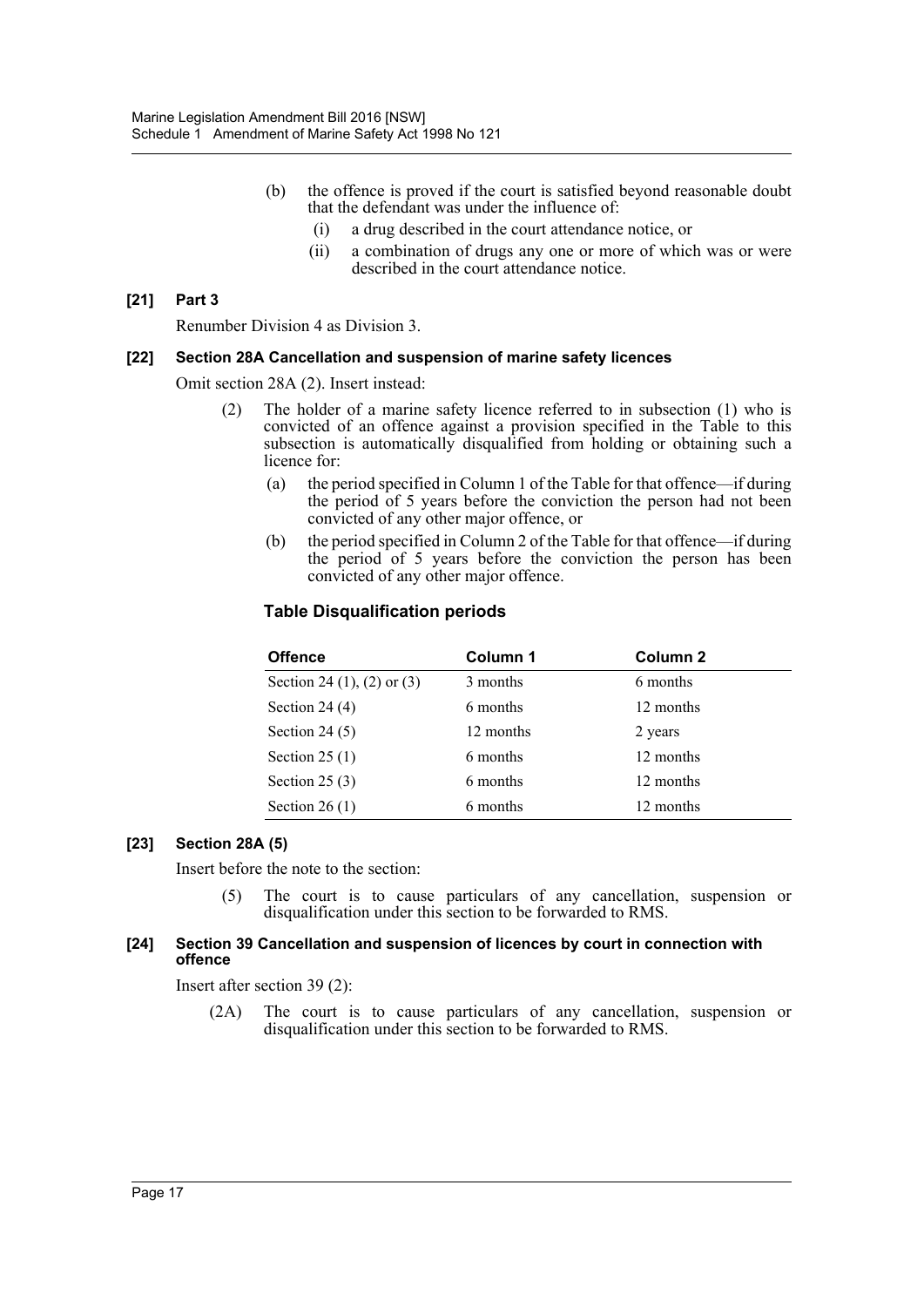# **[25] Section 44**

Omit the section. Insert instead:

# **44 Definition of "unsafe vessel"**

A vessel is an *unsafe vessel* for the purposes of this Division if, because of:

- (a) the condition or equipment of the vessel, or
- (b) the overloading of the vessel, or
- (c) any other reason,

the operation of the vessel is likely to endanger any person.

# **[26] Section 45**

Omit the section. Insert instead:

# **45 Person not to operate unsafe vessel**

A person must not operate a vessel if the person knows, or ought reasonably to know, that it is an unsafe vessel.

Maximum penalty: 50 penalty units.

# **[27] Sections 46–48**

Omit the sections. Insert instead:

# **46 Repair and disposal of unsafe vessels**

- (1) An authorised officer may board and inspect a vessel that the authorised officer reasonably suspects may be an unsafe vessel.
- (2) An authorised officer may board and inspect a vessel only if it is in, or in the immediate vicinity of, State waters.
- (3) If an authorised officer inspects a vessel and determines that the vessel is an unsafe vessel, the authorised officer may, by notice in writing given to the owner or operator of the vessel, require the owner or operator to take the measures specified in the notice to repair the vessel or otherwise make the vessel safe within a specified period.
- (4) If the owner or operator of the vessel to whom a notice is given under this section fails to comply with any of the requirements of the notice, within the period specified in the notice, the owner or operator is guilty of an offence. Maximum penalty: 50 penalty units.
- (5) If the owner or operator of the vessel to whom a notice is given under this section fails to comply with any of the requirements of the notice within the period specified in the notice, an authorised officer may do any of the following:
	- (a) take the measures specified in the notice,
	- (b) detain the vessel (either on or off the water) provided such action is considered by the Minister to be reasonable in the circumstances,
	- (c) dispose of the vessel provided such action is considered by the Minister to be reasonable in the circumstances.
- (6) The Minister may, by proceedings brought in a court of competent jurisdiction, recover as a debt from a person to whom a notice has been given under this section the costs incurred in taking action under subsection (5).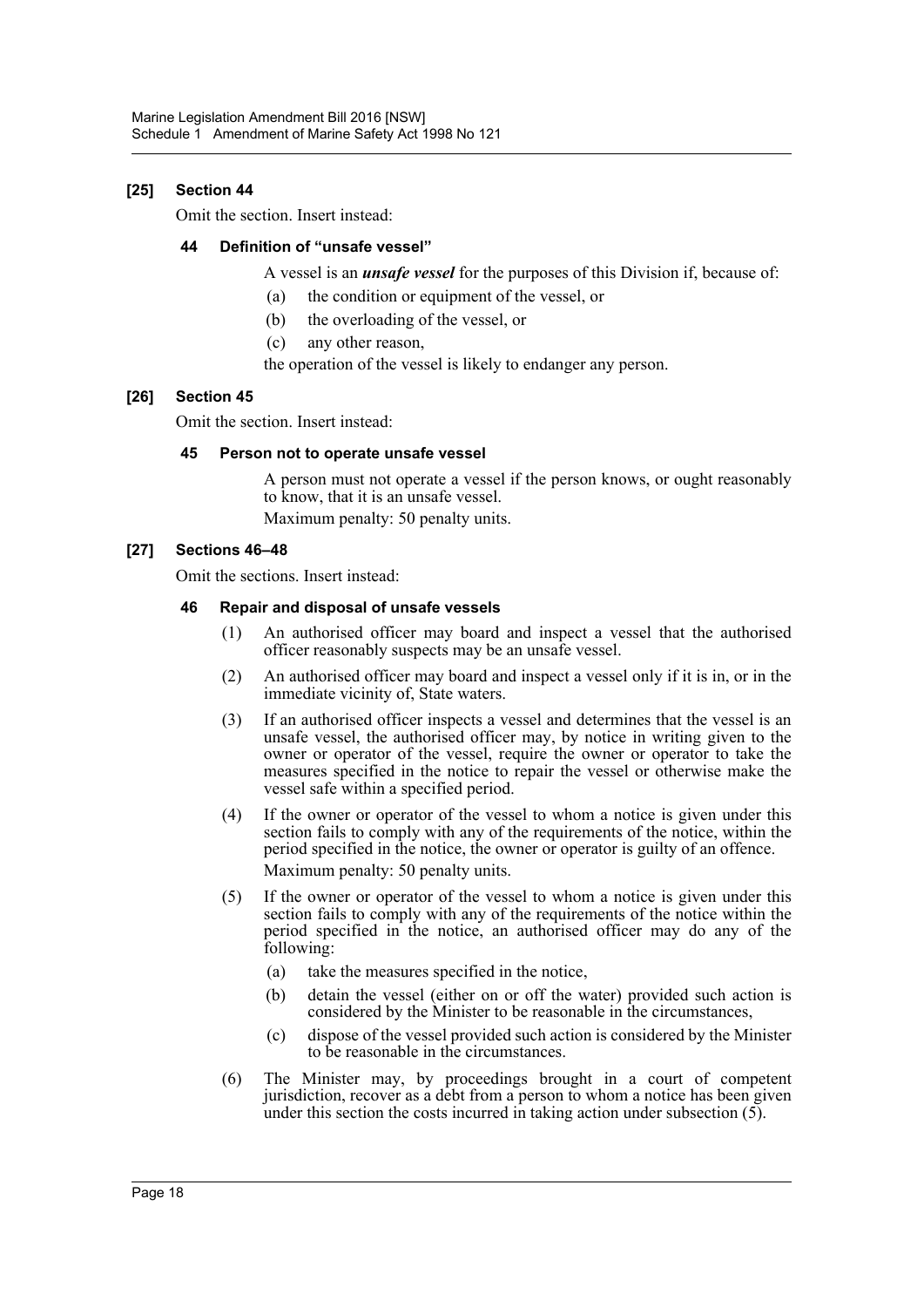# **[28] Section 49 Vessels requiring State registration**

Omit "that operate" from section 49 (1).

# **[29] Section 51**

Omit the section. Insert instead:

# **51 Offence to enter or operate unregistered vessel in State waters**

- (1) The owner of a State registrable vessel must not allow the vessel to enter, or operate the vessel in, State waters unless the vessel is registered under this Act and the owner is the holder of the vessel registration certificate.
- (2) The master of a State registrable vessel must not allow the vessel to enter, or operate the vessel in, State waters if the vessel is not registered under this Act or is being operated in contravention of any conditions of its vessel registration certificate. It is a defence to a prosecution under this subsection if the master establishes that he or she did not have any reasonable cause to believe that the vessel was not registered or was in such an area or being so operated.

Maximum penalty: 20 penalty units.

**Note.** The registration of a vessel is a marine safety licence. Part 4 deals with the grant of, and other matters relating to, any such licence. A contravention of the conditions of such a licence by the owner is an offence—see section 32.

# **[30] Section 52 Additional grounds for refusal, suspension or cancellation of registration**

Insert after section 52 (b):

(c) the responsible licensing official may do so on grounds that the vessel is subject to sanctions under Division 2 of Part 2.

# **[31] Section 63A Offences committed by disqualified holders of boat driving licences**

Omit "100 penalty units" and "125 penalty units" from the penalty in section 63A (1). Insert instead "30 penalty units" and "50 penalty units", respectively.

# **[32] Section 63A (4A)**

Insert after section 63A (4):

(4A) The court is to cause particulars of any disqualification under subsection (4) to be forwarded to RMS.

# **[33] Section 75 Vessels exempted from compulsory pilotage**

Omit section 75 (1) (b).

# **[34] Section 88 General powers of harbour master in relation to vessels**

Insert after section 88 (1) (e):

- (f) watchkeeping requirements on vessels in ports,
- (g) the period of advance notification required for a shipping berth,
- (h) the turning of a propeller of a vessel at a wharf.

# **[35] Section 88 (4)**

Insert after section 88 (3):

(4) A direction given under this section may be given in relation to a particular vessel or a particular class of vessels.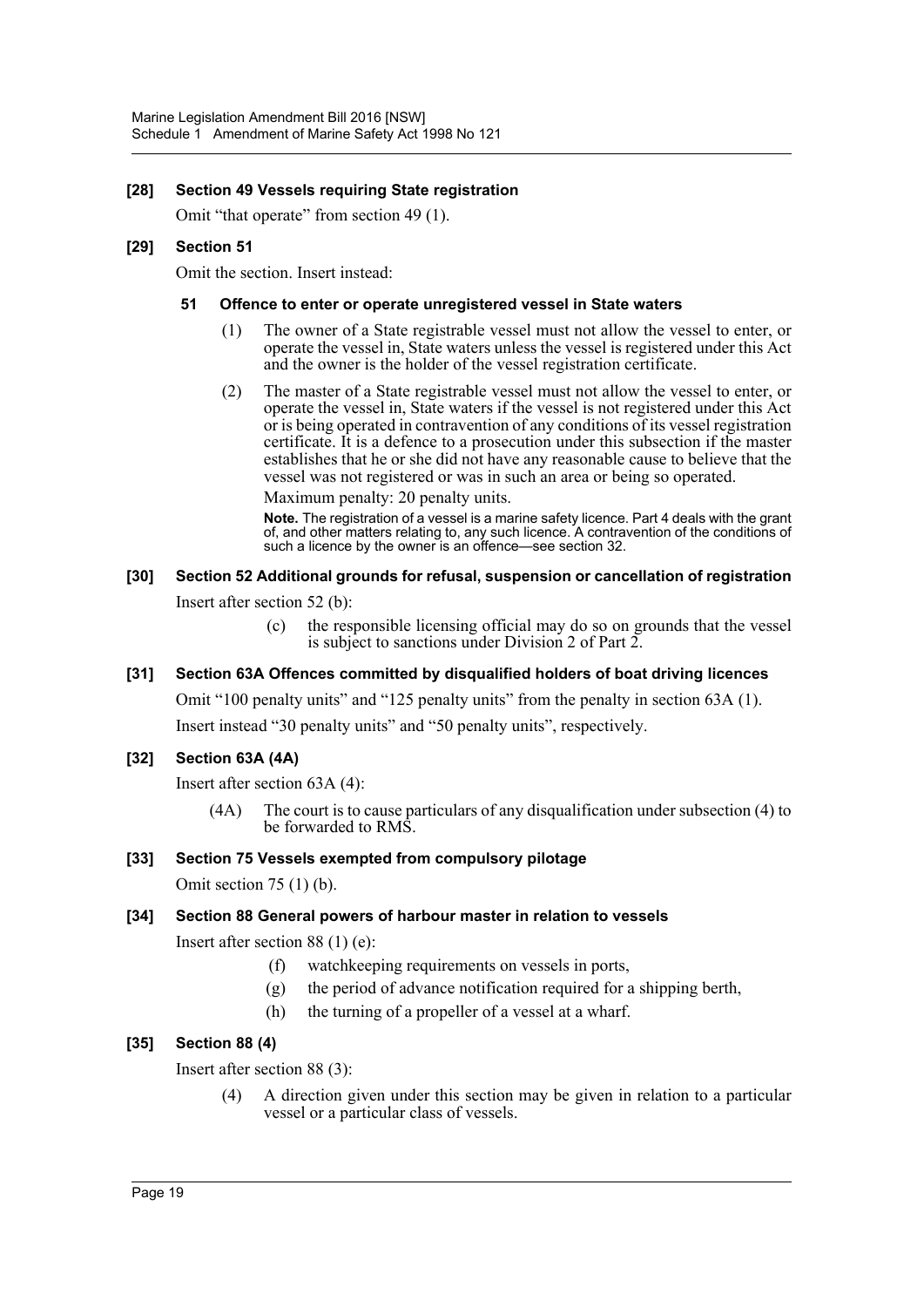# **[36] Section 91B**

Insert after section 91A:

#### **91B Information to be provided to harbour master on request**

- (1) The master of a vessel in a port must, on enquiry from the harbour master of the port, whether by voice, sound or visual signal or radio or electronic communication, indicate his or her immediate intentions regarding the navigation or securing of the vessel.
- (2) The master of a vessel who, without reasonable excuse, fails to respond to an enquiry from a harbour master under this section (either immediately or within such time as the harbour master may allow) is guilty of an offence. Maximum penalty: 50 penalty units.

# **[37] Part 8, heading**

Omit the heading. Insert instead:

# **Part 8 Compliance and investigation**

#### **[38] Section 96 Appointment of authorised officers (other than harbour masters and police officers)**

Omit "a Port Corporation" from section 96 (1) (b).

Insert instead "the Port Authority of New South Wales".

# **[39] Section 97A**

Omit the section. Insert instead:

# **97A Obstruction or assault of authorised officers and others**

- (1) A person must not, without reasonable excuse, prevent or obstruct any authorised officer or other person in the exercise of a function under the marine legislation.
- (2) A person must not assault or threaten, or use abusive language to, an authorised officer or other person in the exercise of a function under the marine legislation, or cause any other person to do so.
- (3) A person must not impersonate an authorised officer. Maximum penalty: 100 penalty units or imprisonment for 3 months, or both.

# **[40] Section 98A**

Insert after section 98:

# **98A Requirements of masters of recreational vessels to render assistance**

The master of a recreational vessel who has reason to believe that 1 or more persons are in distress on a vessel at sea:

- (a) must cause the vessel to proceed as fast as practicable to the assistance of the person or persons, and
- (b) must, where practicable, inform the person or persons that the vessel is proceeding to their assistance, and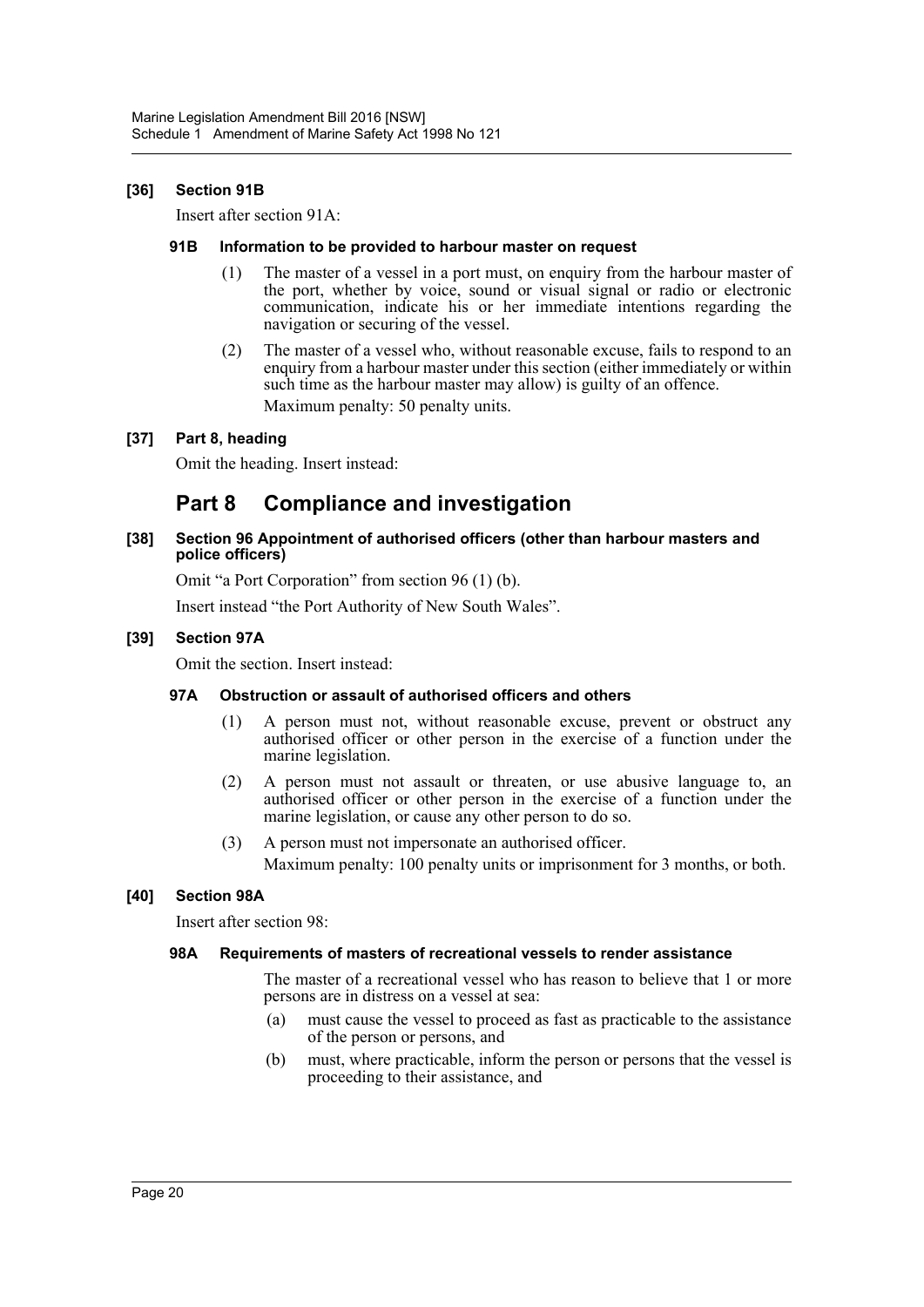(c) must give any necessary assistance that the master is able to give to any person or persons in distress.

**Note 1.** A failure to comply with the requirements of this section or of any other provision of this Division does not constitute an offence if there was a reasonable excuse for that failure—see section 102.

**Note 2.** Similar requirements apply to masters of commercial vessels—see section 85 of the *Marine Safety (Domestic Commercial Vessel) National Law* of the Commonwealth as applied by section 9C of this Act.

# **[41] Section 100 Marine accident particulars**

Omit "this Division". Insert instead "sections 98 (3) and 99".

# **[42] Section 100 (a1)**

Insert after section 100 (a):

(a1) an explanation of the circumstances of the marine accident,

# **[43] Section 103**

Omit the section. Insert instead:

# **103 Ordering of investigations**

- (1) The Minister may order an investigation into any one or more of the following:
	- (a) a marine accident that has been reported under Division 2 or that the Minister believes may have occurred,
	- (b) any situation that has the potential to cause marine accidents,
	- (c) an incident in connection with a port facility that have caused, or has the potential to cause, a danger to life or serious damage to property.
- (2) An investigation may be carried out and a report provided to the Minister whether or not:
	- (a) an investigation is being, or has been, conducted under the *Passenger Transport Act 2014* or any other Act or law relating to the same matter, or
	- (b) the matter is or may be subject to any criminal or civil proceedings, or
	- (c) the matter is or may be subject to an inquest or inquiry under the *Coroners Act 2009*.

# **[44] Section 108 Report to Minister of investigation**

Omit section 108 (3). Insert instead:

- (3) The investigator may provide a copy of a draft report, or proposed recommendations in a report, on a confidential basis, to the Minister or any other person before completing the report:
	- (a) if the investigator thinks that it is desirable or necessary to do so for the purposes of transport or marine safety, or
	- (b) to allow the making of submissions about the draft report, or
	- (c) to give advance notice of the likely form of the report.
- (4) The investigator may include in a report any submissions made in response to a draft report or draft recommendations.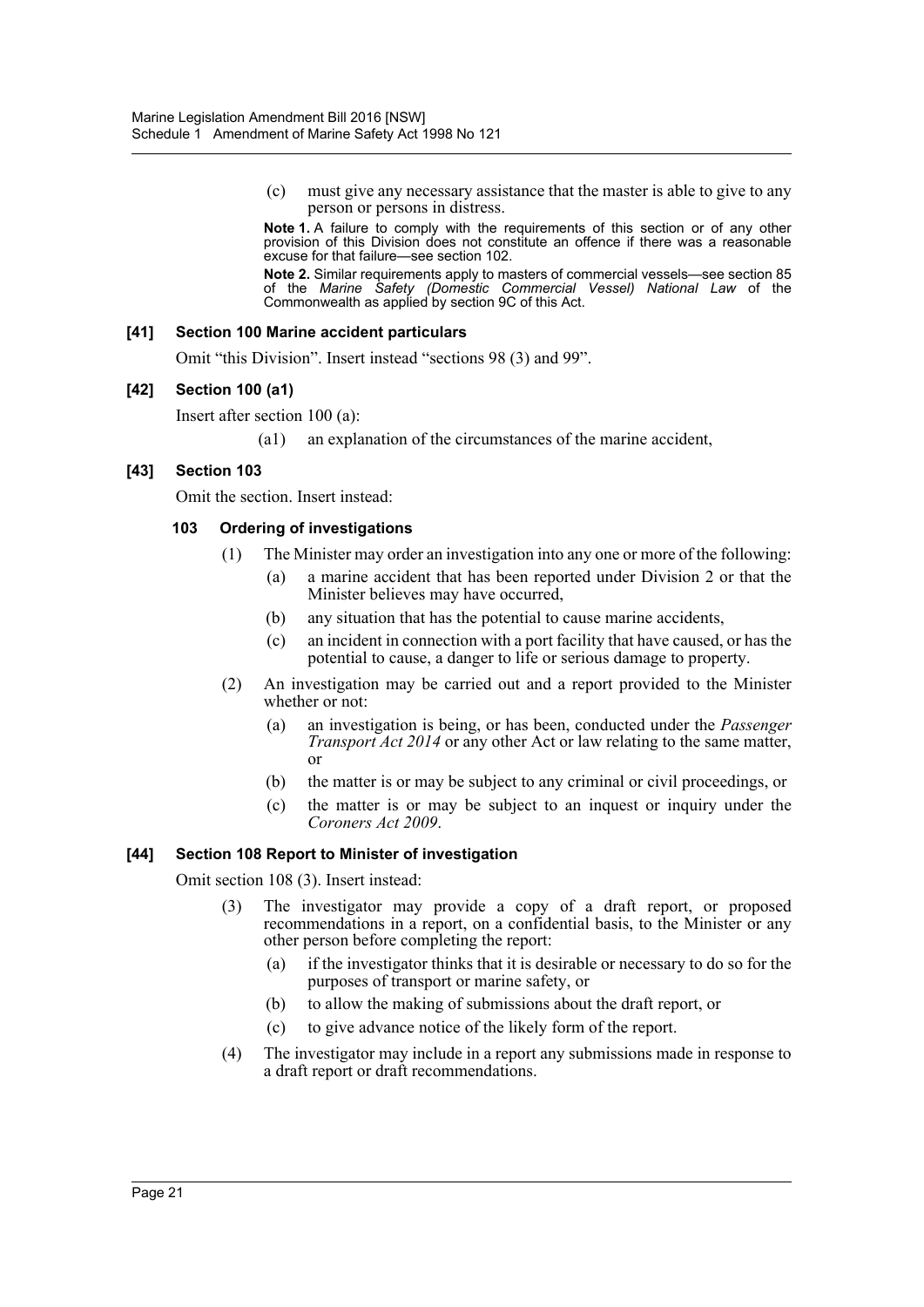# **[45] Section 109**

Omit the section. Insert instead:

#### **109 Obligations of persons who receive draft reports or recommendations**

- (1) A person must not copy, or disclose to a person or a court, the contents of a draft report or draft recommendations provided to the person under this Division except:
	- (a) as required or authorised by or under this or any other Act, or
	- (b) where necessary to take steps to remedy safety issues identified in the draft report, or
	- (c) where necessary to prepare submissions on the draft report or draft recommendations.

Maximum penalty: 100 penalty units.

- (2) A person who is provided with a draft report under this Division:
	- (a) cannot be required to disclose it to a person or a court, and
	- (b) is not entitled to take any disciplinary action against an employee of the person on the basis of the report.

# **[46] Section 111**

Omit the section. Insert instead:

# **111 Action by Minister following report of investigation**

- (1) The Minister may take any action that is available to the Minister in connection with a report submitted by an investigator.
- (2) In particular, the Minister may do any of the following:
	- (a) take no action,
	- (b) take action to improve marine safety procedures,
	- (c) suspend or cancel a marine safety licence, or impose conditions on any such licence,
	- (d) disqualify a person from holding or obtaining a marine safety licence for a specified period,
	- (e) inform any other marine safety authority that has granted any similar licence to the person concerned of the report and action taken by the Minister on the report,
	- (f) in the case of an investigation concerning or related to a public passenger service provided by a ferry, inform RMS, Transport for NSW or the Chief Investigator of the report and the action taken by the Minister on the report.
- (3) If RMS is the responsible licensing official for a marine safety licence rather than the Minister, the Minister may require RMS to take action for the purposes of subsection (2) in connection with that licence.
- (4) Any action taken under this section may extend to more than 1 marine safety licence held by a person.
- (5) The Minister or RMS (as the case requires) must give written notice to the holder of a marine safety licence of any action taken under this section against that holder.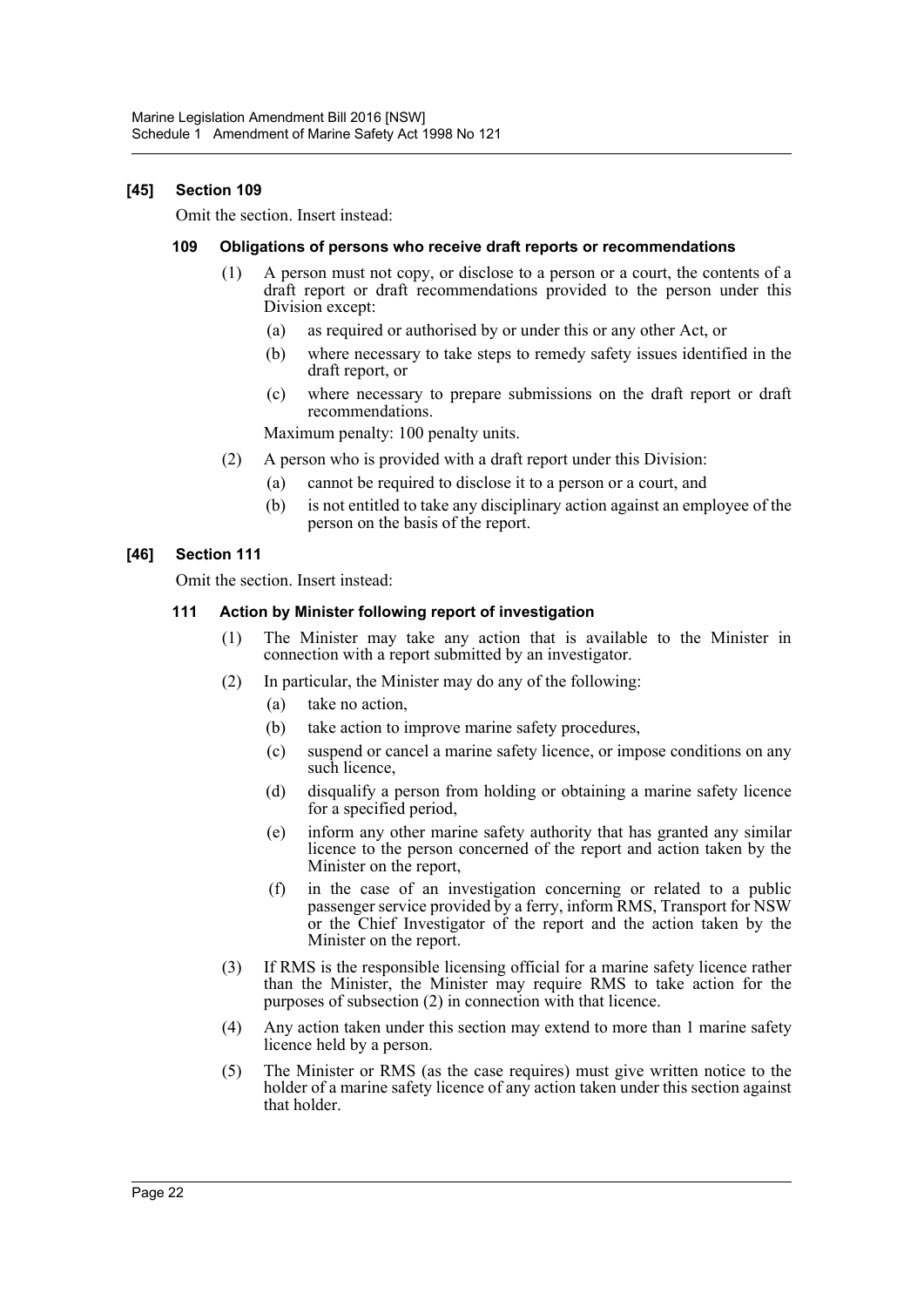# **[47] Section 118 Detention of vessel for purposes of investigation**

Omit "48 hours" from section 118 (2). Insert instead "72 hours".

# **[48] Section 119 Production of marine safety licences**

Insert after section 119 (4):

(5) In this section, a reference to a boat driving licence includes a reference to an authorisation to operate a power-driven vessel issued under the law of another jurisdiction.

# **[49] Section 121 Identification of owner, operator and master of vessel**

Omit "owner or master" from section 121 (1). Insert instead "owner, operator or master".

# **[50] Section 121 (2)**

Omit "owner or the master". Insert instead "owner, operator or master".

**[51] Section 121 (3)**

Insert "or operator" after "master" wherever occurring.

# **[52] Section 121 (4)**

Insert "or operator" after "owner" wherever occurring.

# **[53] Section 121 (5)**

Insert after section 121 (4):

(5) Without limiting subsection (2), an authorised officer may require the operator of a vessel to supply a written statement containing the identity and address of the owner or master of the vessel. Any such written statement is admissible in any proceedings as evidence (without proof of signature) of the identity and address of the owner or master of the vessel concerned.

#### **[54] Section 122 Power to require persons to attend to answer questions or produce documents or other things**

Omit section 122 (4). Insert instead:

(4) This section does not apply to investigations under section 114 (1) (a) or (2).

# **[55] Section 123 Limitation on self-incrimination**

Insert after section 123 (2):

(3) This section does not apply to investigations under section 114 (1) (a) or (2).

# **[56] Section 125B Inspections of public ferry wharves**

Omit section 125B (2) and (3). Insert instead:

(2) An authorised officer may carry out any such inspection.

# **[57] Section 125B (6)**

Omit the subsection.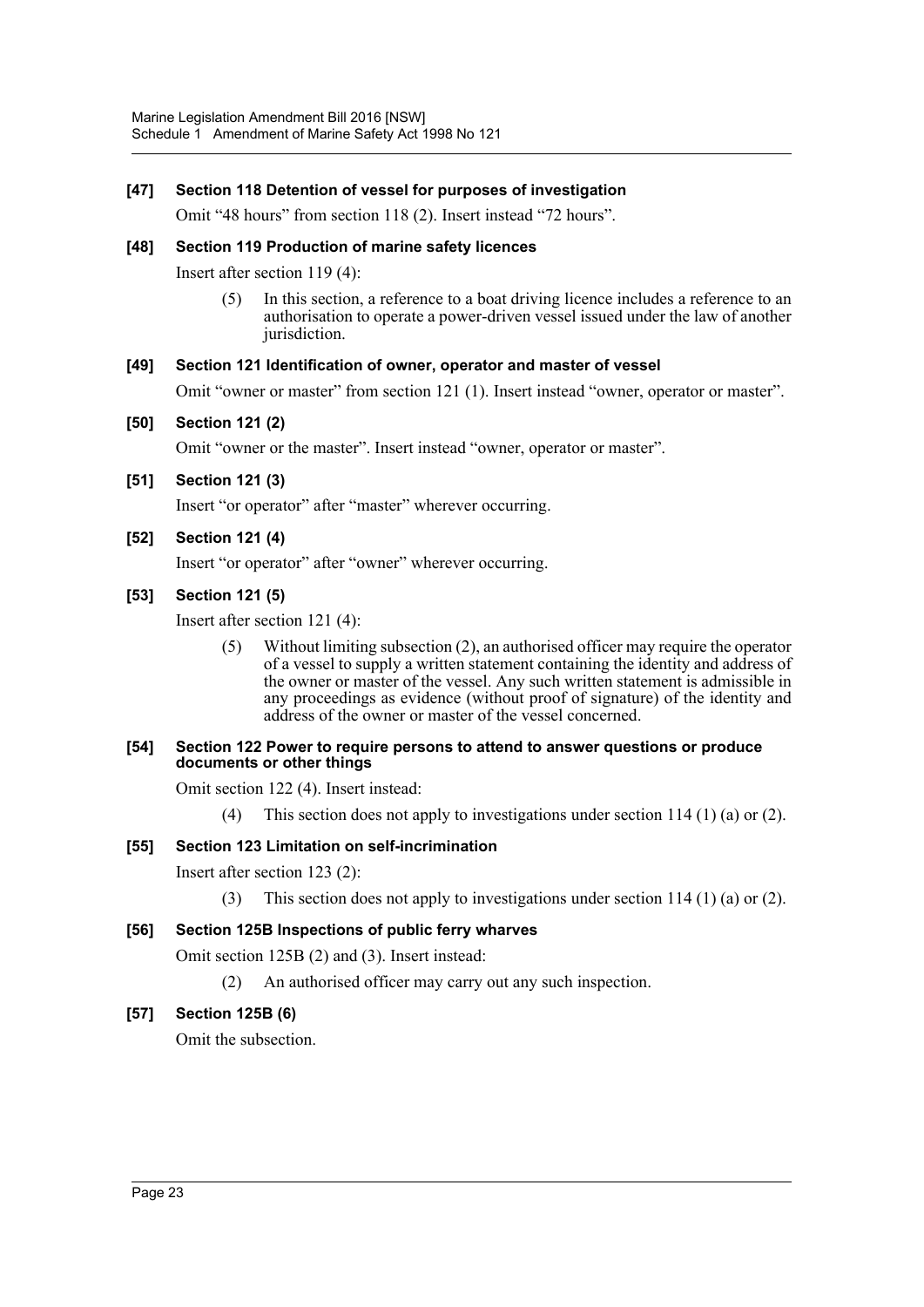# **[58] Section 126A**

Insert after section 126:

# **126A Camera recorded offences**

Schedule 1A makes provision for camera recorded offences.

#### **[59] Section 133 Proof of certain matters not required**

Insert at the end of section 133 (1) (c):

or

- (d) any such licence was or was not suspended or cancelled, or
- (e) a person named in the certificate is or was disqualified from holding a marine safety licence and the circumstances of any such disqualification, or
- (f) a vessel named in the certificate was or was not registered under this Act,

# **[60] Section 133 (2) (a)**

Omit "Minister or RMS".

Insert instead "Minister, RMS or Port Authority of New South Wales".

#### **[61] Section 133 (2) (l)**

Omit "as published in a statement in a newspaper circulating throughout New South Wales".

Insert instead "and the relevant location, as specified for that day on the website of Geoscience Australia".

#### **[62] Section 135A Suspension or cancellation of licences by court in connection with offence**

Insert after section 135A (3):

(4) The court is to cause particulars of any recommended suspension, cancellation or disqualification under this section to be forwarded to RMS.

# **[63] Schedule 1**

Omit the Schedule. Insert instead:

# **Schedule 1 Testing for alcohol and drug use**

(Section 28C)

# **Part 1 Preliminary**

# **1 Definitions**

In this Schedule:

*accident* means an accident involving a vessel.

*analyst* has the same meaning as in Schedule 3 to the *Road Transport Act 2013*.

*authorised sample taker* has the same meaning as in Schedule 3 to the *Road Transport Act 2013*.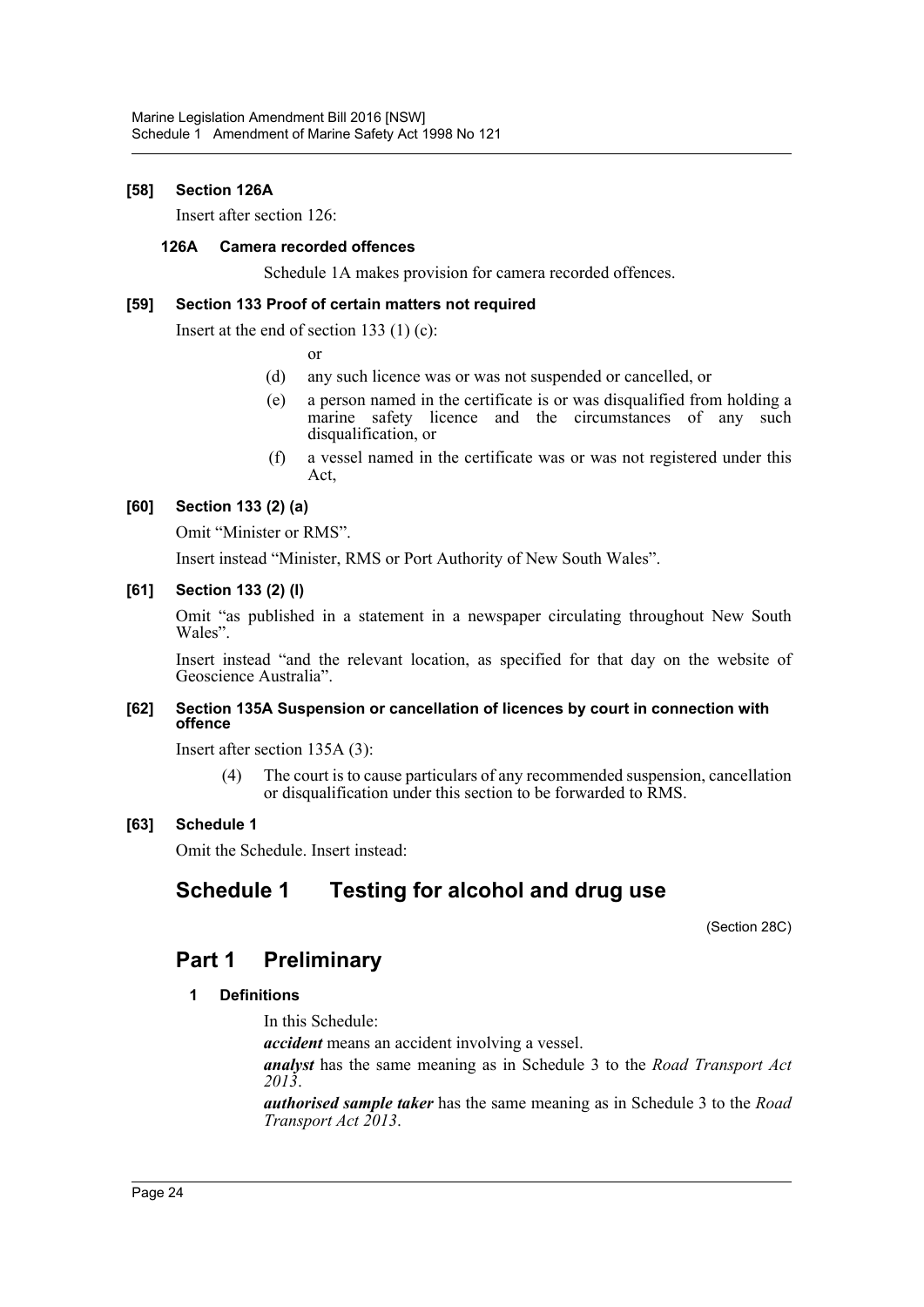*breath analysing instrument* has the same meaning as in Schedule 3 to the *Road Transport Act 2013*.

*breath analysis* has the same meaning as in Schedule 3 to the *Road Transport Act 2013*.

*breath test* has the same meaning as in Schedule 3 to the *Road Transport Act 2013*.

*hospital* has the same meaning as in Schedule 3 to the *Road Transport Act 2013*.

*oral fluid analysis* has the same meaning as in Schedule 3 to the *Road Transport Act 2013*.

*oral fluid test* has the same meaning as in Schedule 3 to the *Road Transport Act 2013*.

*prescribed place* has the same meaning as in Schedule 3 to the *Road Transport Act 2013*.

# **Part 2 Powers to test and take samples**

# **Division 1 Introduction**

# **2 When testing, analysis, assessment or sample taking not permitted**

- (1) An authorised officer cannot require a person to submit to a test, analysis or assessment, or to provide a sample, under this Schedule:
	- (a) if the person has been admitted to hospital for medical treatment unless:
		- (i) the medical practitioner in immediate charge of the person's treatment has been notified of the intention to make the requirement, and
		- (ii) the medical practitioner does not object on the grounds that compliance with it would be prejudicial to the proper care or treatment of that person, or
	- (b) in relation to the taking of a sample under clause 12—if an authorised sample taker has objected on the grounds that compliance would be dangerous to the person's health, or
	- (c) if it appears to the officer that it would, by reason of injuries sustained by that person, be dangerous to the person's medical condition to submit to the test, analysis or assessment or provide the sample, or
	- (d) at any time after the expiration of the relevant period (if any) for the test, analysis, assessment or sample concerned, or
	- (e) at the person's home.
- (2) The *relevant period* for the purposes of subclause (1) (d) is:
	- (a) for a breath test or breath analysis under Division 2—the period of 2 hours from the occurrence of the event by reason of which the officer was entitled under clause 3 (1) to require the person to submit to a breath test, or
	- (b) for a blood sample taken under clause 6—at any time after the expiration of 4 hours from the occurrence of the event that entitled the officer under clause 3 (1) to require the person to submit to a breath test, or
	- (c) for an oral fluid test given or an oral fluid sample taken under Division 3—at any time after the expiration of  $2$  hours from the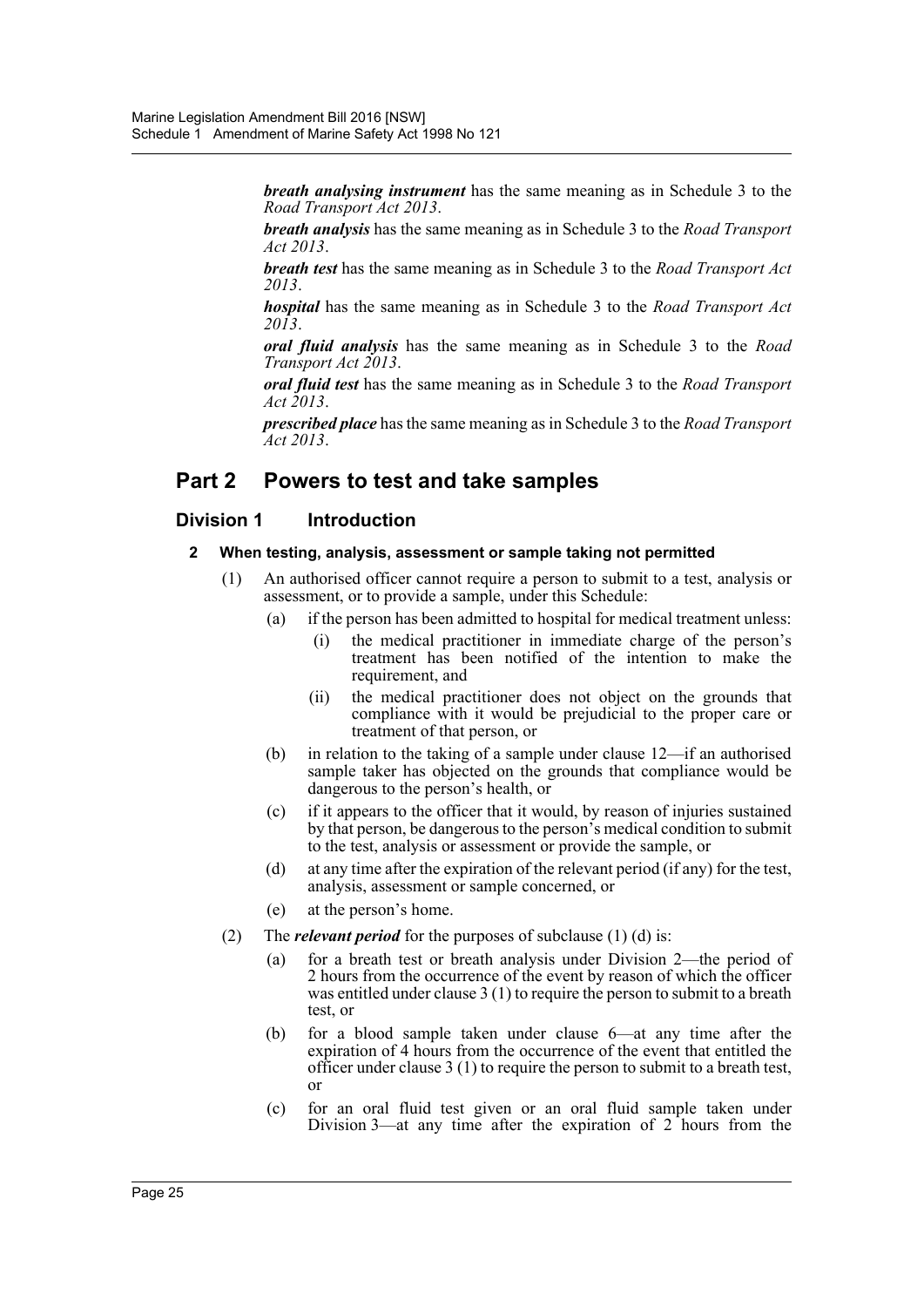occurrence of the event that entitled the officer under clause 7 (1) to require the person to undergo an oral fluid test or provide a sample, or

- (d) for a blood sample taken under clause 10—at any time after the expiration of 4 hours from the occurrence of the event that entitled the officer under clause 7 (1) to require the person to submit to an oral fluid test, or
- (e) for a blood or urine sample taken under clause 13—at any time after the expiration of 4 hours from the occurrence of the accident concerned, or
- (f) for a blood or urine sample taken under Division 5—at any time after the expiration of 4 hours from the occurrence of the event that entitled an authorised officer under clause 3 (1) to require the person to submit to the breath test that entitled an authorised officer under clause 14 (1) to require the person to submit to a sobriety assessment.
- (3) This clause has effect despite any other provision of this Schedule that confers a power on an authorised officer to require a person to submit to a test, analysis or assessment, or to provide a sample, under this Schedule. **Note.** This clause does not limit or otherwise affect the duty of a medical practitioner to take a sample from an accident hospital patient under clause 12.

# **Division 2 Random breath testing and breath analysis**

# **3 Power to conduct random breath testing**

- (1) An authorised officer may require a person to submit to a breath test in accordance with the officer's directions if the officer has reasonable cause to believe that the person is or was operating a vessel.
- (2) Before requiring a person to submit to a breath test under subclause (1), and for the purpose of determining whether to conduct such a test, an authorised officer may conduct a preliminary assessment to determine if alcohol is present in the person's breath by requiring the person to talk into a device that indicates the presence of alcohol.
- (3) Without limiting any other power or authority, an authorised officer may, for the purposes of this clause, request or signal the operator of a vessel to stop the vessel.
- (4) A person must comply with any request or signal made or given to the person by an authorised officer under subclause (3). Maximum penalty: 10 penalty units.

# **4 Arrest following failed breath test**

- (1) An authorised officer may exercise the powers referred to in subclause (2) in respect of a person if:
	- (a) it appears to the officer from a breath test carried out under clause 3 (1) by the officer that the device by means of which the test was carried out indicates that there may be present in the person's breath or blood a concentration of alcohol of more than zero grams in 210 litres of breath or 100 millilitres of blood and the officer has reasonable cause to believe the person is under 18 years of age, or
	- (b) it appears to the officer from a breath test carried out under clause 3 (1) by the officer that the device by means of which the test was carried out indicates that there may be present in the person's breath or blood a concentration of alcohol of not less than  $0.02$  grams in 210 litres of breath or 100 millilitres of blood and the officer has reasonable cause to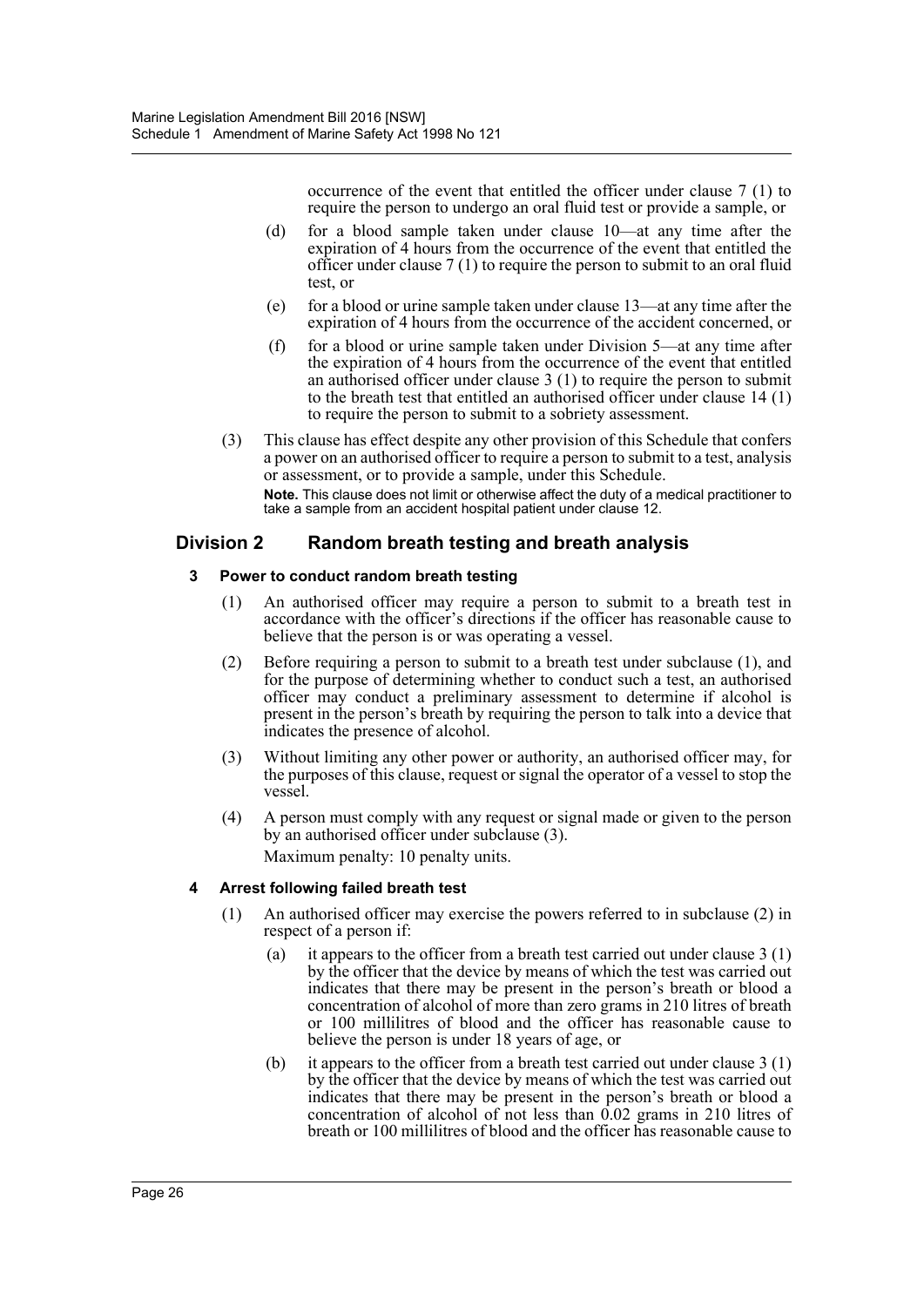believe the person is under 18 years of age or is operating the vessel for commercial purposes, or

- (c) it appears to the officer from a breath test carried out under clause  $3(1)$ by the officer that the device by means of which the test was carried out indicates that there may be present in the person's breath or blood a concentration of alcohol of not less than  $0.05$  grams in 210 litres of breath or 100 millilitres of blood, or
- (d) the person refused to submit to a breath test required by an authorised officer under clause 3 (1) or fails to submit to that test in accordance with the directions of the officer.
- (2) An authorised officer may:
	- (a) arrest a person referred to in subclause (1) without warrant, and
	- (b) take the person (or cause the person to be taken) with such force as may be necessary to a police station or such other place as the officer considers desirable, and
	- (c) detain the person, or cause the person to be detained, at that police station or other place for the purposes of submitting to a breath analysis in accordance with this Division, and
	- (d) if clause 6 permits the taking of a blood sample from the person—take the person (or cause the person to be taken) with such force as may be necessary to a hospital or a prescribed place and there detain the person (or cause the person to be detained) for the purpose of the person providing such a blood sample in accordance with clause 6.

# **5 Breath analysis following arrest**

- (1) An authorised officer may require a person who has been arrested under clause 4 to submit to a breath analysis in accordance with the directions of the officer.
- (2) A breath analysis must be carried out by a police officer authorised to do so by the Commissioner of Police at or near a police station or such other place as that officer considers desirable.
- (3) As soon as practicable after a person has submitted to a breath analysis, the police officer operating the breath analysing instrument must deliver a written statement to that person signed by that officer specifying the following:
	- (a) the concentration of alcohol determined by the analysis to be present in that person's breath or blood and expressed in grams of alcohol in 210 litres of breath or 100 millilitres of blood,
	- (b) the day on and time of the day at which the breath analysis was completed.

# **6 Taking blood sample following arrest**

- (1) An authorised officer may require a person to provide a sample of the person's blood (whether or not the person consents to the provision of the sample) in accordance with the directions of an authorised sample taker if the person has been physically unable to submit to a breath analysis as directed under this Division.
- (2) An authorised sample taker is under a duty to take the sample if the authorised sample taker is informed by the authorised officer that the sample is required to be taken for the purposes of this clause.

**Note.** A refusal or failure by the authorised sample taker to take a sample that the authorised sample taker is required to take under this Schedule may constitute an offence against clause 21.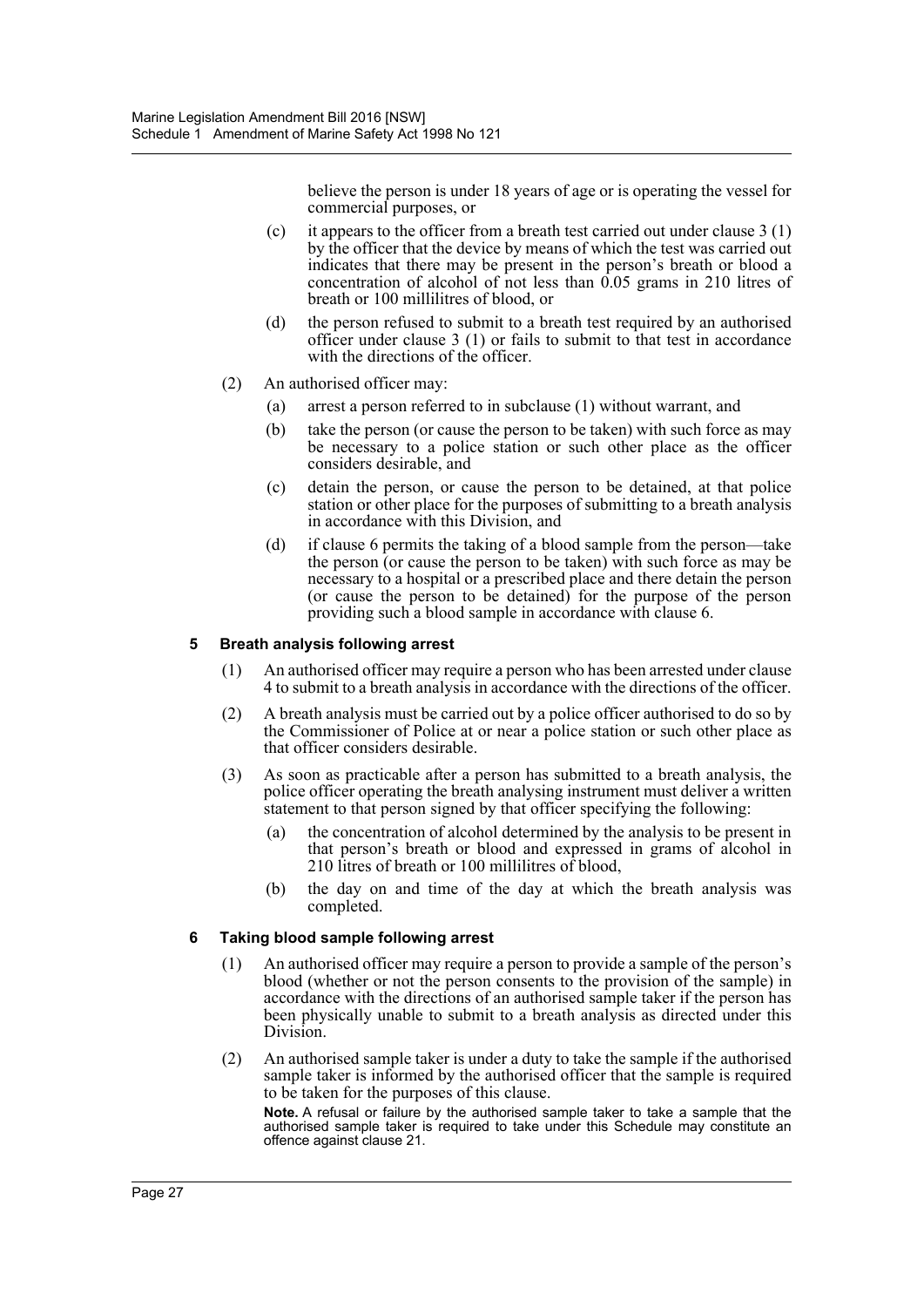(3) A blood sample taken under this clause may be used for the purpose of conducting an analysis to determine the concentration of alcohol in the blood. **Note.** Part 4 provides for the procedures relating to the taking and analysis of samples taken under this clause.

# **Division 3 Random oral fluid testing for prescribed illicit drugs**

# **7 Power to conduct random oral fluid testing**

- (1) A police officer may require a person to submit to one or more oral fluid tests for prescribed illicit drugs in accordance with the officer's directions if the officer has reasonable cause to believe that the person is or was operating a vessel.
- (2) Without limiting any other power or authority, a police officer may, for the purposes of this clause, request or signal the operator of a vessel to stop the vessel.
- (3) A person must comply with any request or signal made or given to the person by a police officer under subclause (2). Maximum penalty: 10 penalty units.
- (4) A police officer may direct a person who has submitted to an oral fluid test under subclause (1) to remain at or near the place of testing in accordance with the police officer's directions for such period as is reasonable in the circumstances to enable the test to be completed.
- (5) A person must comply with any direction given to the person under subclause (4).

Maximum penalty: 10 penalty units.

# **8 Arrest following failed oral fluid test or refusal or inability to submit to test**

- (1) A police officer may exercise the powers referred to in subclause (2) in respect of a person if:
	- (a) it appears to the officer from one or more oral fluid tests carried out under clause 7 (1) by the officer that the device by means of which the test was carried out indicates that there may be one or more prescribed illicit drugs present in the person's oral fluid, or
	- (b) the person refused to submit to an oral fluid test required by an officer under clause 7 (1) or fails to submit to that test in accordance with the directions of the officer.
- (2) A police officer may:
	- (a) arrest a person referred to in subclause (1) without warrant, and
	- (b) take the person (or cause the person to be taken) with such force as may be necessary to a police station or such other place as the officer considers desirable and there detain the person (or cause the person to be detained) for the purpose of the person providing oral fluid samples in accordance with clause 9, and
	- (c) if clause 10 permits the taking of a blood sample from the person—take the person (or cause the person to be taken) with such force as may be necessary to a hospital or a prescribed place and there detain the person (or cause the person to be detained) for the purpose of the person providing such a blood sample in accordance with clause 10.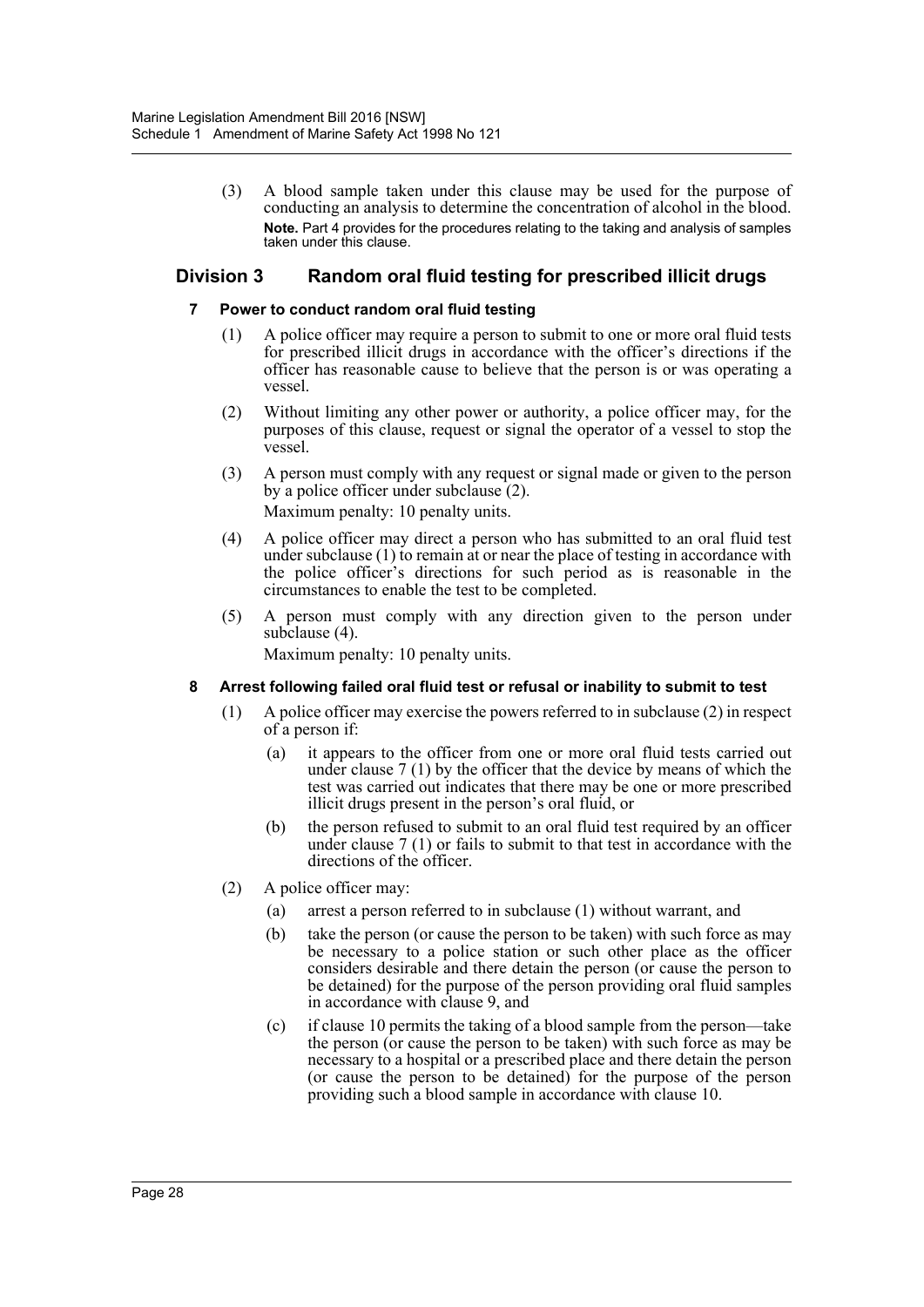# **9 Providing an oral fluid sample for oral fluid analysis following arrest**

- (1) A police officer may require a person who has been arrested under clause 8 to provide an oral fluid sample in accordance with the directions of the officer.
- (2) An oral fluid sample taken under this clause may be used for the purpose of conducting an oral fluid analysis. **Note.** Part 4 provides for the procedures in relation to the taking and analysis of samples taken under this clause.

# **10 Taking blood sample following arrest**

- (1) A police officer may require a person to provide a sample of the person's blood (whether or not the person consents to the provision of the sample) in accordance with the directions of an authorised sample taker if the person:
	- (a) has attempted to provide an oral fluid sample as directed under clause  $9(1)$ , but
	- (b) has been physically unable to comply with that direction (for example, because no oral fluid was physically able to be produced).
- (2) An authorised sample taker is under a duty to take the sample if the authorised sample taker is informed by the police officer that the sample is required to be taken for the purposes of this clause.

**Note.** A refusal or failure by the authorised sample taker to take a sample that the authorised sample taker is required to take under this Schedule may constitute an offence against clause 21.

(3) A blood sample taken under this clause may be used for the purpose of conducting an analysis to determine whether the blood contains any prescribed illicit drugs.

**Note.** Part 4 provides for the procedures in relation to the taking and analysis of samples taken under this clause.

# **Division 4 Accidents**

# **11 Interpretation**

(1) In this Division:

*accident hospital patient* means a person who:

- (a) attends at, or is admitted into, a hospital for examination or treatment because the person has been involved in an accident (whether occurring in New South Wales or elsewhere), and
- (b) is at least 15 years of age.
- (2) A reference in this Division to a *hospital* includes a reference to any premises, institution or establishment prescribed by the regulations as a hospital for the purposes of this Division.

# **12 Blood samples to be taken in hospitals from certain accident hospital patients**

- (1) Any medical practitioner by whom an accident hospital patient is attended at a hospital is under a duty to take a sample of the patient's blood for analysis as soon as practicable.
- (2) The medical practitioner is under a duty to take the sample whether or not the accident hospital patient consents to the taking of the sample.
- (3) If there is no medical practitioner present to attend the accident hospital patient at the hospital, the blood sample is to be taken by a registered nurse who is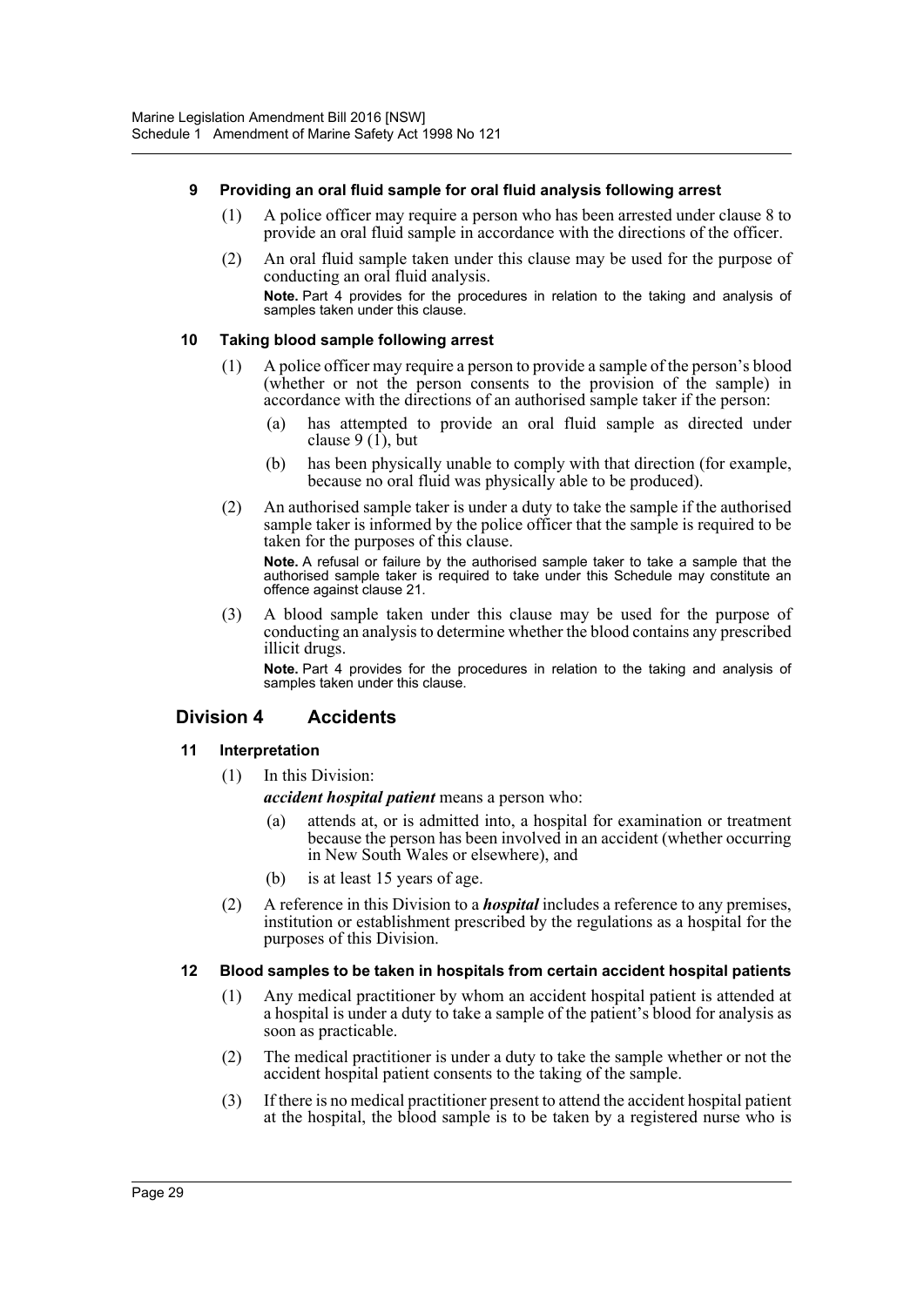attending the patient and who is accredited by a hospital as competent to perform the sampling procedures.

- (4) This clause does not require the taking of a sample of blood from an accident hospital patient unless, at the time of the accident concerned, the accident hospital patient was operating a vessel or in the water at the time of the accident.
- (5) A medical practitioner or registered nurse is not required by this clause to take a sample of an accident hospital patient's blood if:
	- (a) a sample of the accident hospital patient's blood has already been taken in accordance with this clause by another medical practitioner or nurse, or
	- (b) the medical practitioner or nurse has been informed by a police officer (or has reasonable grounds to believe) that the sample is required to be taken for the purposes of clause 13.
- (6) A blood sample taken under this clause may be used for the purpose of conducting an analysis to determine the concentration of alcohol in the blood. **Note.** Part 4 provides for the procedures in relation to the taking and analysis of samples taken under this clause.

# **13 Power to arrest persons involved in fatal accidents for blood and urine tests**

- (1) An authorised officer may exercise the powers referred to in subclause (2) in relation to an accident participant if:
	- (a) the accident participant is not an accident hospital patient, and
	- (b) the authorised officer believes that:
		- (i) the accident is a fatal accident, or
		- (ii) it is more likely than not that a person will die within 30 days as a consequence of the accident.
- (2) An authorised officer may:
	- (a) arrest the accident participant without warrant, and
	- (b) take the accident participant (or cause the accident participant to be taken) with such force as may be necessary to a hospital or prescribed place, and
	- (c) detain the accident participant (or cause the accident participant to be detained) at the hospital or other prescribed place to enable the person to provide blood and urine samples in accordance with this clause.
- (3) An authorised officer may require an accident participant who has been arrested under subclause  $(2)$  to provide samples of the participant's blood and urine (whether or not the participant consents to the samples being taken) in accordance with the directions of an authorised sample taker.
- (4) An authorised sample taker is under a duty to take the sample if the authorised sample taker is informed by the authorised officer that the sample is required to be taken for the purposes of this clause. **Note.** A refusal or failure by the authorised sample taker to take a sample that the authorised sample taker is required to take under this Schedule may constitute an offence against clause 21.
- (5) A blood or urine sample taken under this clause may be used for the purpose of conducting an analysis to determine whether the blood or urine contains a drug.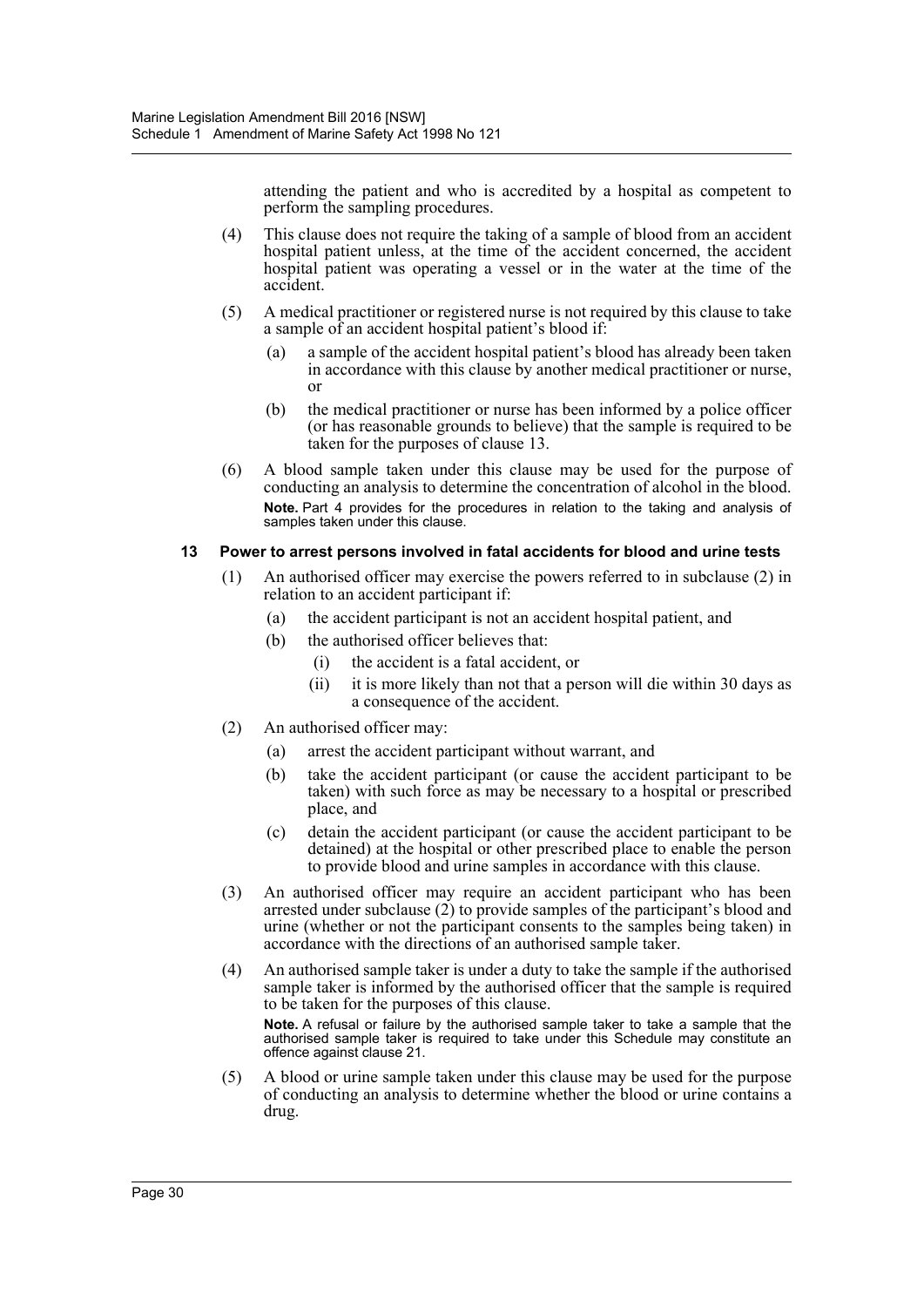- (6) In this clause:
	- *accident participant* means a person who:
		- (a) at the time of an accident, was operating a vessel involved in the accident, and
		- (b) is at least 15 years of age.

**Note.** Part 4 provides for the procedures in relation to the taking and analysis of samples taken under this clause.

# **Division 5 Sobriety assessments and related drug analysis**

# **14 Authorised officer may require sobriety assessment**

- (1) An authorised officer may require a person to submit to an assessment of the person's sobriety in accordance with the directions of the officer if:
	- (a) the person has submitted to a breath test in accordance with Division 2 by reason of the occurrence of an event referred to in clause 3 (1), and
	- (b) the result of the test does not permit the person to be required to submit to a breath analysis.
- (2) A person cannot be required to submit to a sobriety assessment unless:
	- (a) an authorised officer has a reasonable belief that the person may be under the influence of a drug:
		- (i) by the way in which the person is or was operating a vessel, or
		- (ii) by the behaviour, condition or appearance of the person at the time of or after the relevant event referred to in subclause (1) (a), and
	- (b) the assessment is carried out by an authorised officer at or near the place where the person underwent the breath test.

**Note.** Clause 2 (2) (f) provides for the period after the expiration of which an authorised officer cannot require a person who has been required to submit to a sobriety assessment, to provide a blood or urine sample under clause 16.

# **15 Arrest following failure to submit to (or pass) sobriety assessment**

If the person refuses to submit to a sobriety assessment under this Division or, after the assessment has been made, an authorised officer has a reasonable belief that the person is under the influence of a drug, the authorised officer may:

- (a) arrest that person without warrant, and
- (b) take the person (or cause the person to be taken) with such force as may be necessary to a hospital or a prescribed place and there detain the person (or cause the person to be detained) for the purpose of providing a blood or urine sample in accordance with this Division.

# **16 Taking samples following arrest**

(1) An authorised officer may require a person who has been arrested under clause 15 to provide samples of the person's blood and urine (whether or not the person consents to them being taken) in accordance with the directions of an authorised sample taker.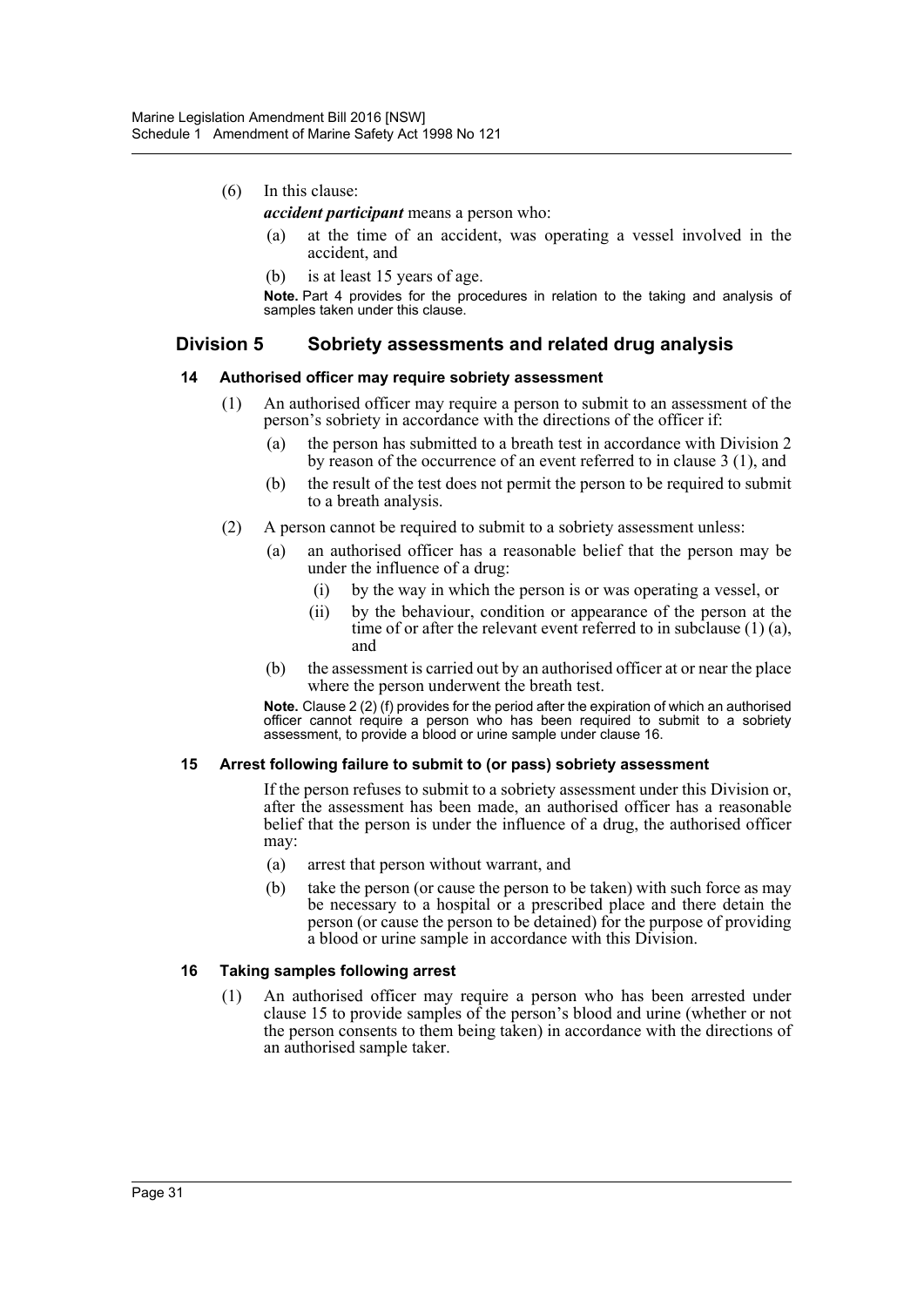(2) An authorised sample taker is under a duty to take the sample if the authorised sample taker is informed by the authorised officer that the sample is required to be taken for the purposes of this clause.

**Note.** A refusal or failure by the authorised sample taker to take a sample that the authorised sample taker is required to take under this Schedule may constitute an offence against clause 21.

(3) A blood or urine sample taken under this clause may be used for the purpose of conducting an analysis to determine whether the blood or urine contains a drug.

**Note.** Part 4 provides for the procedures in relation to the taking and analysis of samples taken under this clause.

# **Division 6 Offences relating to testing and sample taking**

# **17 Offences—refusal or failure to submit to test, analysis or assessment**

- (1) A person must not, when required to do so by an authorised officer under this Part, refuse or fail:
	- (a) to submit to a breath test under Division 2 in accordance with the officer's directions, or
	- (b) to submit to a breath analysis under Division 2 in accordance with the officer's directions, or
	- (c) to submit to an oral fluid test under Division 3 in accordance with the officer's directions, or
	- (d) to submit to a sobriety assessment under Division 5 in accordance with the officer's directions.

Maximum penalty:

- (a) in the case of a breath test, oral fluid test or sobriety assessment— 10 penalty units, or
- (b) in the case of a breath analysis—30 penalty units or imprisonment for 18 months or both (in the case of a first offence) or 50 penalty units or imprisonment for 2 years or both (in the case of a second or subsequent offence).
- (2) It is a defence to a prosecution for an offence against subclause (1) if the defendant proves to the court's satisfaction that the defendant was unable on medical grounds, at the time the defendant was required to do so, to submit to the test, analysis or assessment concerned.

# **18 Offences—refusal or failure to provide samples or preventing sample taking**

- (1) A person must not, when required to do so by an authorised officer under this Part, refuse or fail:
	- (a) to submit to the taking of a blood sample under clause 6 in accordance with the directions of the sample taker, or
	- (b) to submit to the taking of a blood sample under clause 10, 13 or 16 in accordance with the directions of the sample taker, or
	- (c) to provide an oral fluid sample under Division 3 for an oral fluid analysis in accordance with the directions of the officer, or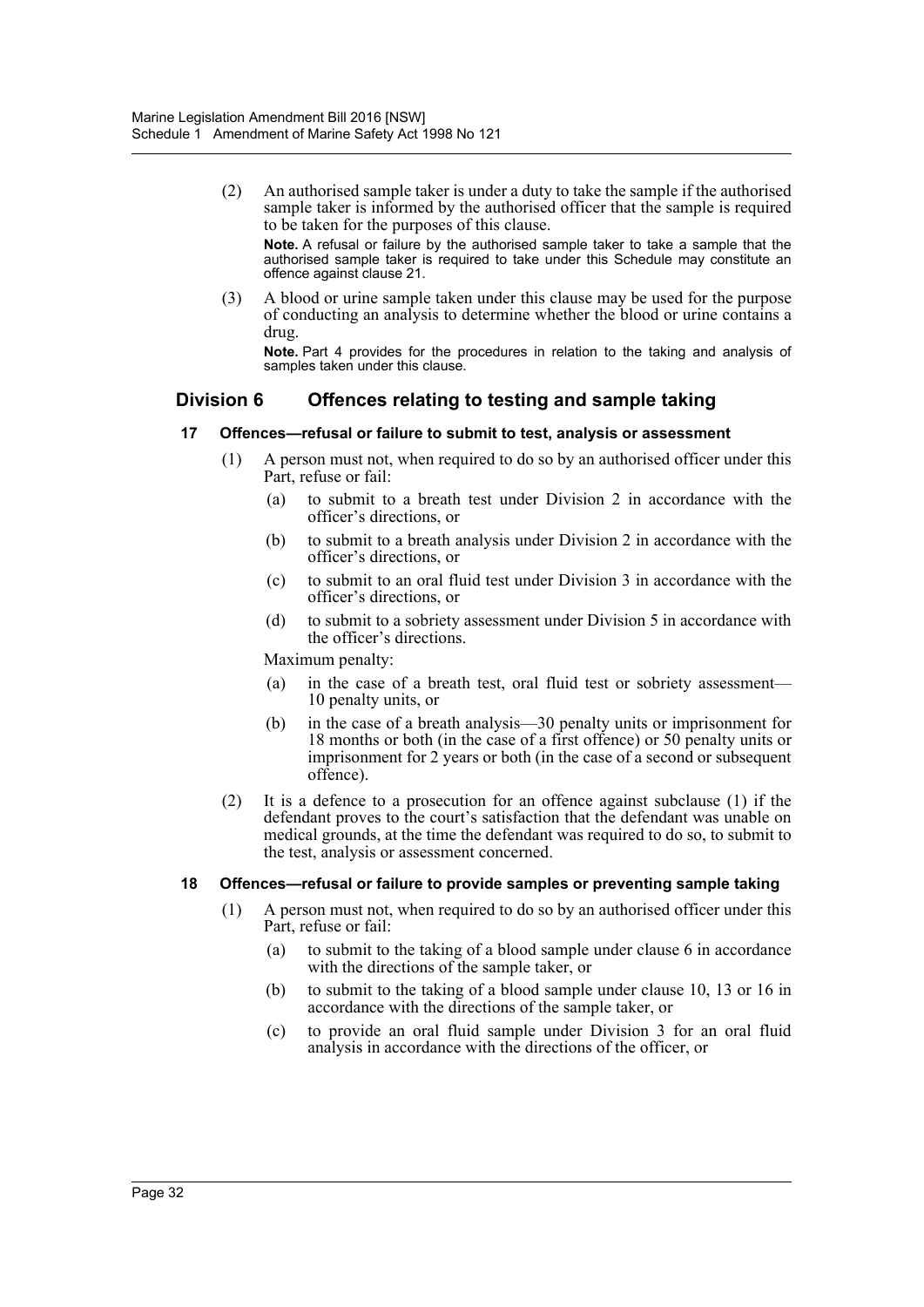(d) to provide a urine sample in accordance with the directions of the sample taker.

Maximum penalty:

- (a) in the case of an offence against subclause (1) (b) in relation to a requirement to provide a sample under clause 10 or of an offence against subclause (1)  $(c)$ —30 penalty units (in the case of a first offence) or 50 penalty units or imprisonment for 18 months or both (in the case of a second or subsequent offence), or
- (b) in any other case—30 penalty units or imprisonment for 18 months or both (in the case of a first offence) or 50 penalty units or imprisonment for 2 years or both (in the case of a second or subsequent offence).
- (2) A person must not, by reason of the person's behaviour, prevent a sample taker from taking a sample of the person's blood for the purposes of clause 12. Maximum penalty: 30 penalty units or imprisonment for 18 months or both (in the case of a first offence) or 50 penalty units or imprisonment for 2 years or both (in the case of a second or subsequent offence).
- (3) It is a defence to a prosecution for an offence against subclause (1) if the defendant proves to the court's satisfaction that the defendant was unable on medical grounds, at the time the person was required to do so, to submit to the taking of the sample or to provide the sample concerned.
- (4) In this clause:

*sample taker*, in relation to a sample, means an authorised sample taker who is required to take the sample concerned under this Part.

#### **19 Offences—wilful introduction or alteration of concentration or amount of alcohol or other drugs**

- (1) A person must not wilfully do anything:
	- (a) to alter the concentration of alcohol in the person's breath or blood between the time of the event referred to in clause 3 (1) in respect of which the person has been required by an authorised officer to submit to a breath test under Division 2 and the time when the person submits to that test, or
	- (b) to alter the concentration of alcohol in the person's breath or blood between the time of the event referred to in clause 3 (1) in respect of which the person has been required by an authorised officer to submit to a breath test under Division 2 and the time when the person submits to a breath analysis or provides a sample of the person's blood under that Division, or
	- (c) to introduce, or alter the amount of, any prescribed illicit drug in the person's oral fluid between the time of the event referred to in clause 7 (1) in respect of which the person has been required by an authorised officer to submit to an oral fluid test under Division 3 and the time when the person submits to that test, or
	- (d) to introduce, or alter the amount of, any prescribed illicit drug in the person's oral fluid or blood between the time of the event referred to in clause 7 (1) in respect of which the person has been required by an authorised officer to submit to an oral fluid test under Division 3 and the time when the person provides a sample of the person's oral fluid or blood under that Division, or
	- (e) in the case of an accident involving the person—to alter the concentration of alcohol in the person's blood (except at the direction or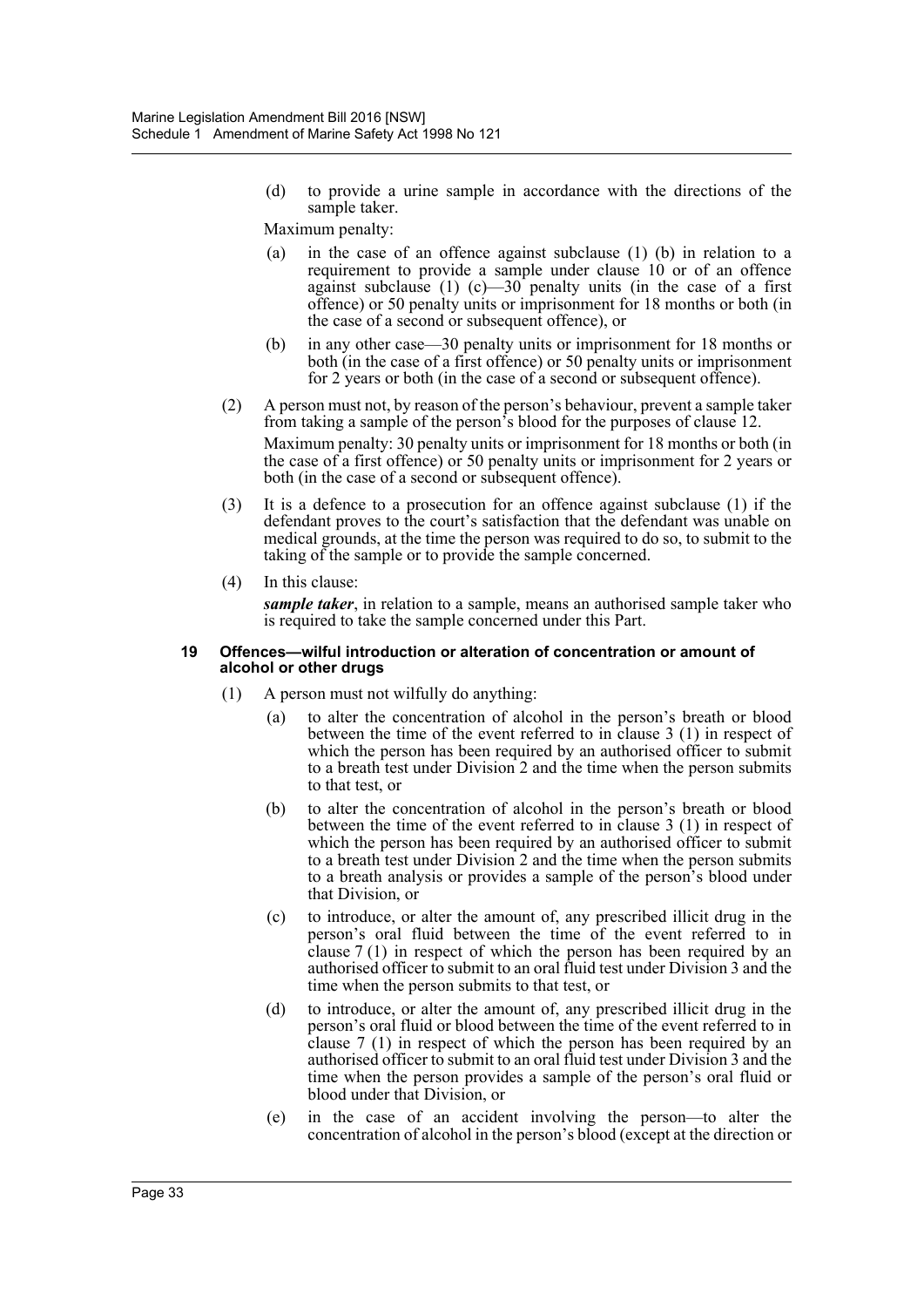under the supervision of an appropriate health professional) between the time of the accident concerned and the taking of a sample of the person's blood in accordance with Division 4, or

- (f) to introduce, or alter the amount of, a drug in the person's blood or urine between the time of the event that entitled an authorised officer under clause 3 (1) to require the person to submit to the breath test that entitled an authorised officer under clause 14 (1) to require the person to submit to a sobriety assessment and the time when the person submits to that assessment, or
- (g) to introduce, or alter the amount of, a drug in the person's blood or urine between the time of the event that entitled an authorised officer under clause 3 (1) to require the person to submit to the breath test that entitled an authorised officer under clause 14 (1) to require the person to submit to a sobriety assessment and the time when the person provides a sample that the person is required to provide under Division 5.

Maximum penalty:

- (a) in the case of an offence against subclause (1) (a), (b), (e), (f) or  $(g)$ 30 penalty units or imprisonment for 18 months or both (in the case of a first offence) or 50 penalty units or imprisonment for 2 years or both (in the case of a second or subsequent offence), or
- (b) in the case of an offence against subclause (1) (c) or  $(d)$ —30 penalty units (in the case of a first offence) or 50 penalty units (in the case of a second or subsequent offence).
- (2) It is a defence:
	- (a) in the case of the prosecution of a person for an offence against subclause (1) (c)—if the person proves to the court's satisfaction that the thing that the person is accused of doing was done more than 2 hours after the time of the event referred to in clause 7 (1), or
	- (b) in the case of the prosecution of a person for an offence against subclause (1) (d) in relation to oral fluid—if the person proves to the court's satisfaction that the thing that the person is accused of doing was done more than 2 hours after the time of the event referred to in clause  $7(1)$ , or
	- (c) in the case of the prosecution of a person for an offence against subclause  $(1)$  (d) in relation to blood—if the person proves to the court's satisfaction that the thing that the person is accused of doing was done more than 4 hours after the time of the event referred to in clause  $7(1)$ , or
	- (d) in the case of the prosecution of a person for an offence against subclause (1) (e) in relation to a non-fatal accident—if the person proves to the court's satisfaction that the thing that the person is accused of doing was done more than 2 hours after the accident occurred, or
	- (e) in the case of the prosecution of a person for an offence against subclause (1) (e) in relation to a fatal accident—if the person proves to the court's satisfaction that the thing that the person is accused of doing was done more than 4 hours after the accident occurred, or
	- (f) in the case of the prosecution of a person for an offence against subclause  $(1)$  (f)—if the person proves to the court's satisfaction that the thing that the person is accused of doing was done more than 4 hours after the time of the event that entitled an authorised officer under clause 3 (1) to require the person to submit to the breath test that entitled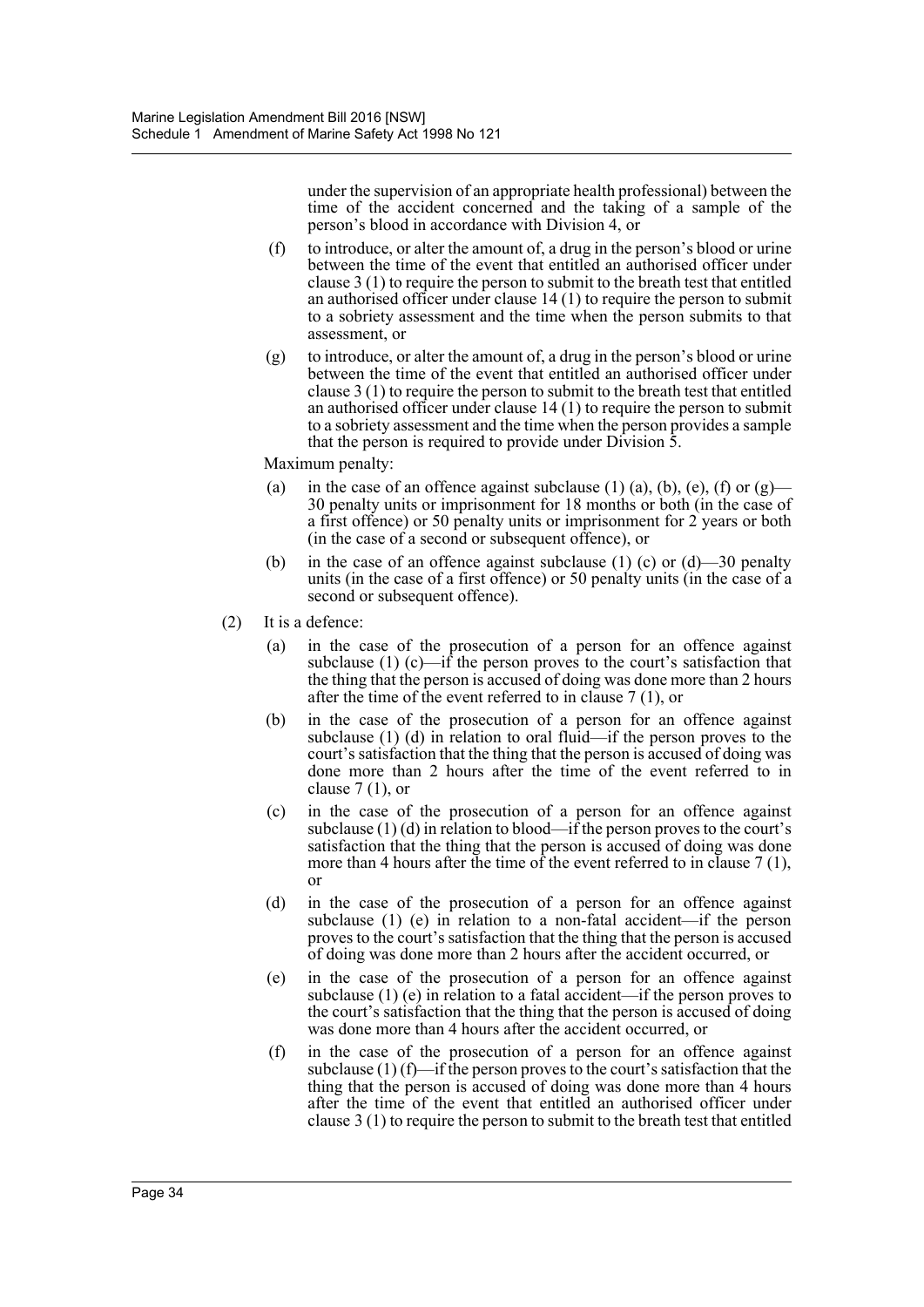an authorised officer under clause 14 (1) to require the person to submit to the sobriety assessment.

(3) In this clause:

*appropriate health professional* means a medical practitioner or registered nurse (or a person belonging to a class or description or persons prescribed by the regulations) who is responsible for the proper care and treatment of the person.

# **20 Offences—hindering or obstructing authorised officers or sample takers**

(1) A person must not hinder or obstruct an authorised officer in attempting to administer an oral fluid test on, or take a sample of oral fluid from, any other person in accordance with Division 3.

Maximum penalty: 20 penalty units.

- (2) A person must not hinder or obstruct a sample taker in attempting to take a sample of the blood or urine of any other person in accordance with this Part. Maximum penalty: 20 penalty units.
- (3) In this clause: *sample taker*, in relation to a sample, means an authorised sample taker who is required to take the sample concerned under this Part.

# **21 Offences—refusal or failure to take sample**

- (1) An authorised sample taker must not refuse or fail to take a blood or urine sample that the authorised sample taker is required to take under this Part. Maximum penalty: 20 penalty units.
- (2) It is a defence to a prosecution for an offence against subclause (1) if the defendant proves to the court's satisfaction that:
	- (a) the defendant believed on reasonable grounds that the taking of the sample from the person from whom the sample was to be taken would be prejudicial to the proper care and treatment of the person, or
	- (b) the defendant believed on reasonable grounds that the person was less than 15 years of age, or
	- (c) the defendant was, because of the behaviour of the person, unable to take the sample, or
	- (d) there was other reasonable cause for the defendant not to take the sample.
- (3) Without limiting subclause (2), it is also a defence to a prosecution for an offence against subclause (1) in relation to a failure to take a sample under clause 12 from a person involved in an accident if the defendant proves to the court's satisfaction that:
	- (a) the defendant did not believe that the person had attended at or been admitted into the hospital in consequence of an accident involving a vessel, or
	- (b) without limiting paragraph (a), the defendant did not believe on reasonable grounds that the person was a person from whom the defendant was required under clause 12 to take a sample of blood, or
	- (c) the requirement that the defendant take a sample of blood from the person arose after the expiration of 12 hours after the accident concerned occurred or the defendant believed on reasonable grounds that the requirement arose after the expiration of that period, or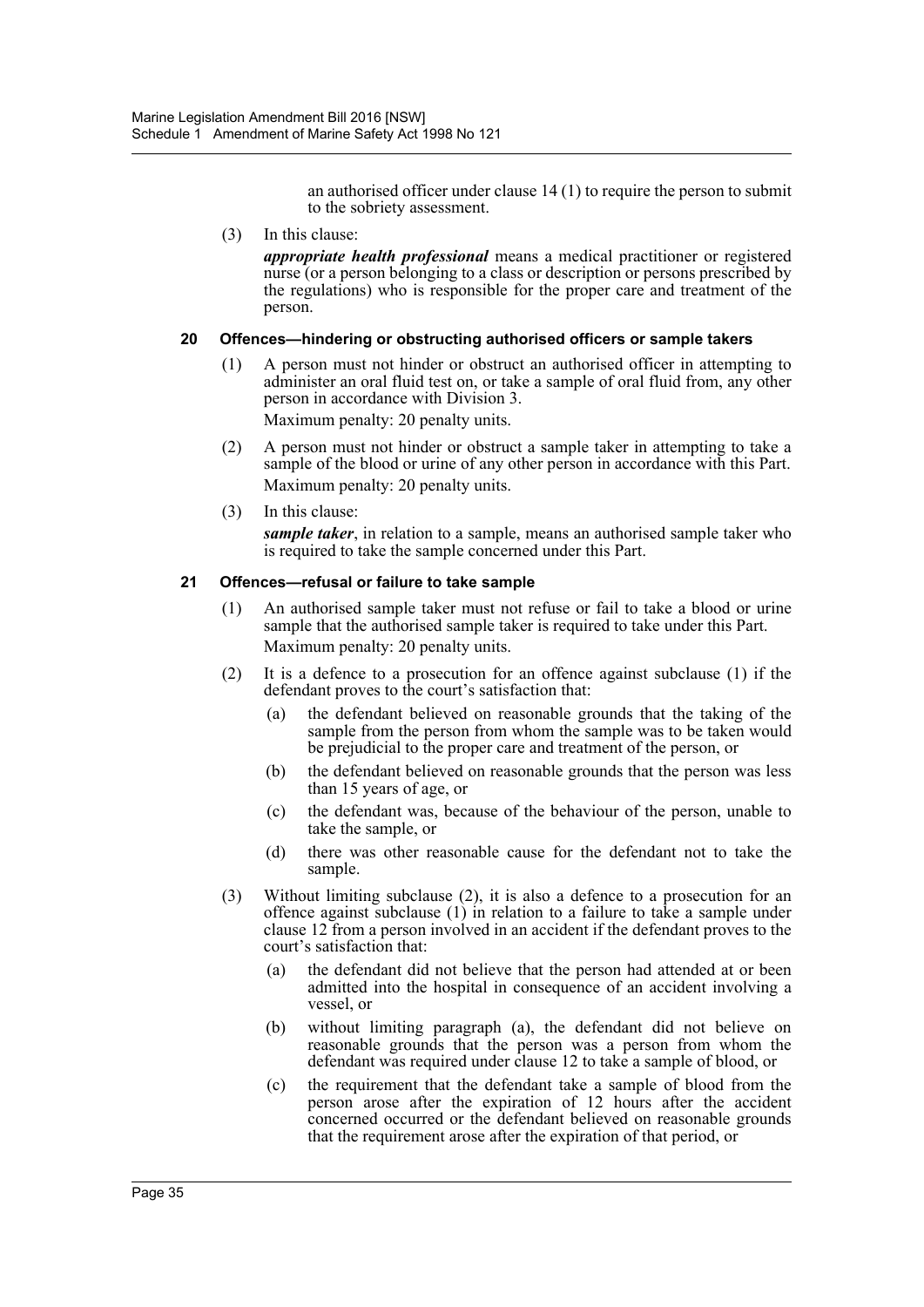(d) the defendant did not know (and could not with reasonable diligence have ascertained) which of 2 or more persons involved in an accident involving a vessel was or were a person or persons from whom the defendant was required by clause 12 to take a sample or samples of blood.

# **Part 3 Requests and applications for additional analysis of samples**

#### **22 Request for blood sample to be taken for analysis when person required to submit to breath analysis**

(1) A person who is required by an authorised officer under Division 2 of Part 2 to submit to a breath analysis may request the authorised officer to arrange for an authorised sample taker to take, in the presence of an authorised officer, a sample of that person's blood, for analysis in accordance with Part 4 to determine the concentration of alcohol in the blood at the person's own expense.

**Note.** Part 4 provides for the procedures in relation to the taking and analysis of samples taken under this subclause.

(2) A request by a person under subclause (1), or the taking of a sample of that person's blood, does not excuse that person from the obligation imposed on the person to submit to a breath analysis in accordance with Division 2 of Part 2.

#### **23 Application for additional analysis of blood or oral fluid sample that has already been taken**

- (1) A person from whom a blood, urine or oral fluid sample was taken under this Schedule may apply to an authorised laboratory for a portion of the sample to be sent for analysis, at that person's own expense, to a medical practitioner or laboratory nominated by the person.
- (2) An application under subclause (1) must be made:
	- (a) in the case of a blood or urine sample—within 12 months after the sample was taken, or
	- (b) in the case of an oral fluid sample—within 6 months, or such longer period as may be prescribed by the regulations, after the sample was taken.
- (3) In this clause: *authorised laboratory* means a laboratory prescribed by the regulations for the purposes of this clause.

# **Part 4 Procedures for taking and analysing samples**

# **Division 1 Preliminary**

# **24 Definitions**

In this Part:

*prescribed laboratory* means a laboratory prescribed by the regulations for the purposes of this Part.

*security box* means a locked security box of a type approved by the Commissioner of Police.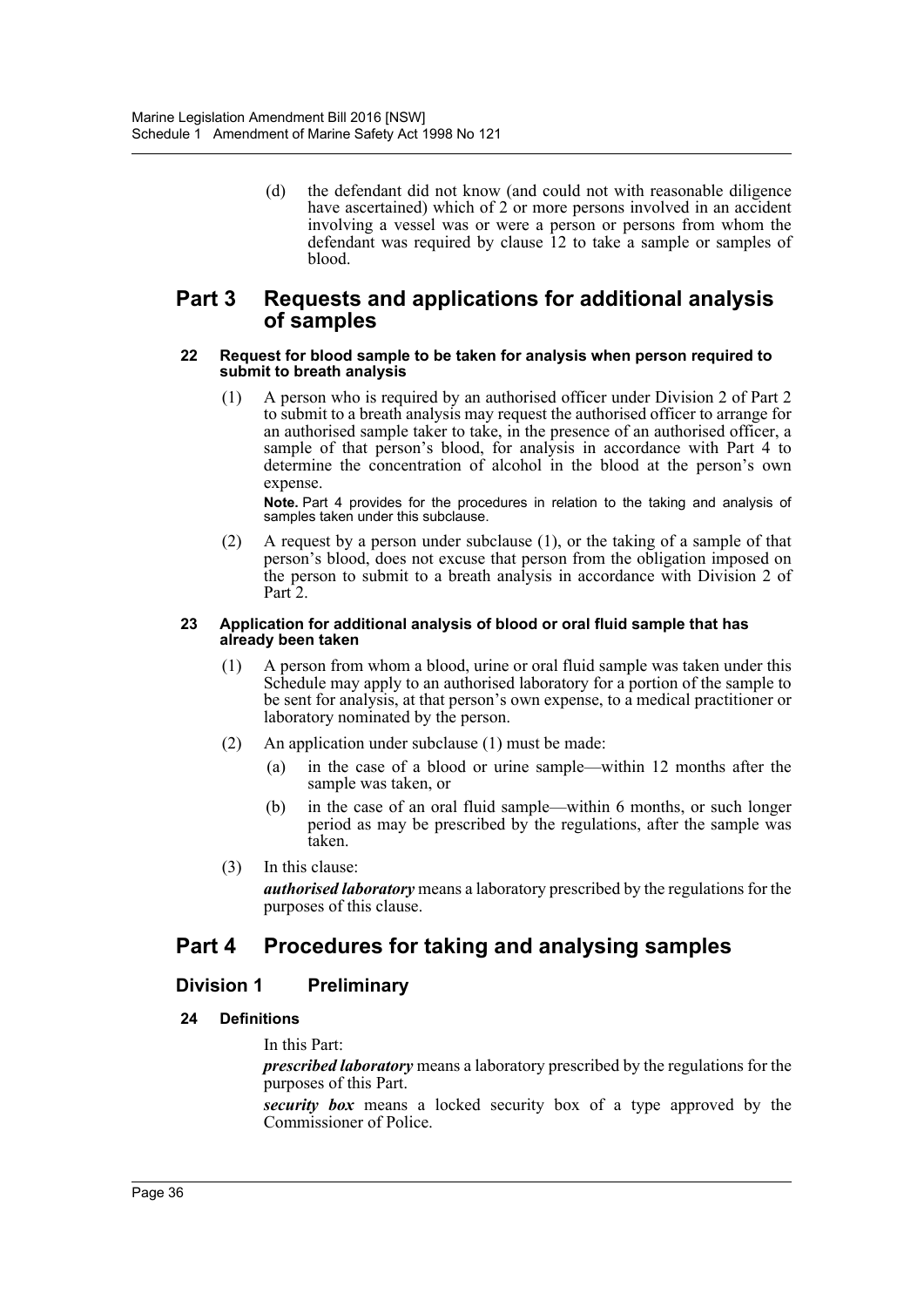# **Division 2 Procedures for sample taking**

# **25 Procedures for the taking of blood samples**

- (1) This clause applies in relation to the taking of a blood sample under this Schedule by an authorised sample taker (a *blood sample taker*).
- (2) A blood sample taker must:
	- (a) place the sample into a container, and
	- (b) fasten and seal the container, and
	- (c) mark or label the container for future identification, and
	- (d) give to the person from whom the sample is taken a certificate relating to the sample that contains sufficient information to enable the sample to be identified as a sample of that person's blood.
- (3) The blood sample must be placed in a security box (whether by the blood sample taker, an authorised officer or a person acting under the direction of the sample taker or officer) as soon as is reasonably practicable after the procedures in subclause (2) have been completed.
- (4) The blood sample must be kept in the security box until it is submitted to a prescribed laboratory for analysis.
- (5) Subject to subclause (7), the blood sample taker must make arrangements for the blood sample to be submitted to a prescribed laboratory for analysis by an analyst to determine:
	- (a) the concentration of alcohol in the blood if that is a purpose for which the sample may be used, or
	- (b) whether the blood contains a prescribed illicit drug if that is a purpose for which the sample may be used, or
	- (c) whether the blood contains another drug if that is a purpose for which the sample may be used.

**Note.** See Part 2 for the purposes for which samples taken under that Part may be used.

- (6) A medical practitioner of another jurisdiction who, under a law of the other jurisdiction that substantially corresponds to clause 12, takes a sample of blood from a person attended by the medical practitioner in consequence of an accident in New South Wales may arrange for a portion of the sample to be submitted for an analysis by an analyst to determine the concentration of alcohol in the blood.
- (7) An authorised officer may make the arrangements referred to in subclause (5) instead of the blood sample taker. The making of such arrangements under this subclause operates to discharge the duty of the blood sample taker under subclause  $(5)$  to make those arrangements.
- (8) The following additional provisions apply in relation to a sample taken under clause 12:
	- (a) an authorised officer may arrange for a blood sample taken from a person under clause 12 to be submitted to a prescribed laboratory for analysis to determine the concentration of alcohol, or of alcohol and other drugs, in the blood,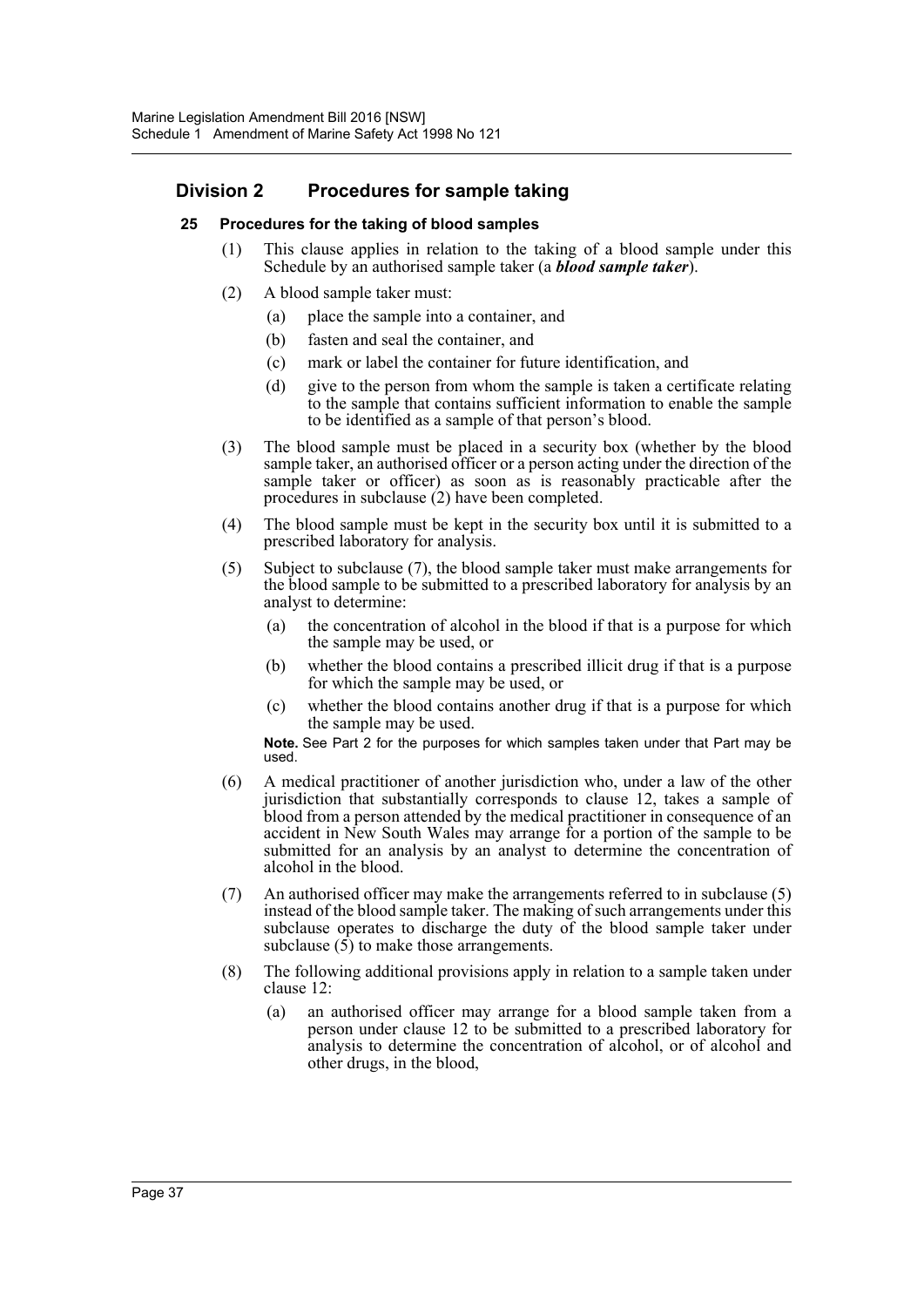- (b) an authorised officer may not make arrangements under paragraph (a) for analysis of a blood sample to determine the concentration in the person's blood of a drug (other than alcohol) unless:
	- (i) the accident that caused the person to attend at or be admitted to hospital was fatal and the person was a person referred to in clause 12 (4), or
	- (ii) the officer has reasonable grounds to believe that, at the time of the accident concerned, the person was under the influence of a drug (other than alcohol) and either no authorised officer attended the scene of the accident or there was no reasonable opportunity for authorised officers attending the scene to require the person to submit to a sobriety assessment under Division 5 of Part 2.

# **26 Procedures for the taking of urine samples**

- (1) This clause applies in relation to the taking of a urine sample under this Schedule by an authorised sample taker (a *urine sample taker*).
- (2) A urine sample taker must:
	- (a) place the sample into a container, and
	- (b) fasten and seal the container, and
	- (c) mark or label the container for future identification, and
	- (d) give to the person from whom the sample is taken a certificate relating to the sample that contains sufficient information to enable the sample to be identified as a sample of that person's urine, and
	- (e) make appropriate arrangements for the urine sample to be submitted to a prescribed laboratory for analysis by an analyst.
- (3) The urine sample must be placed in a security box (whether by the urine sample taker, an authorised officer or a person acting under the direction of the sample taker or officer) as soon as is reasonably practicable after the procedures in subclause (2) have been completed.
- (4) The urine sample must be kept in the security box until it is submitted to a prescribed laboratory for analysis.
- (5) Subject to subclause (6), the urine sample taker must make arrangements for the urine sample to be submitted to a prescribed laboratory for analysis by an analyst to determine whether the urine contains a drug if that is a purpose for which the sample may be used.

**Note.** See Part 2 for the purposes for which samples taken under that Part may be used.

(6) An authorised officer may make the arrangements referred to in subclause (5) instead of the urine sample taker. The making of such arrangements under this subclause operates to discharge the duty of the urine sample taker under subclause  $(5)$  to make those arrangements.

# **27 Procedures for the taking of oral fluid samples**

- (1) A police officer who is provided with an oral fluid sample under clause 9 (1) must:
	- (a) place the sample into a container, and
	- (b) fasten and seal the container, and
	- (c) mark or label the container for future identification, and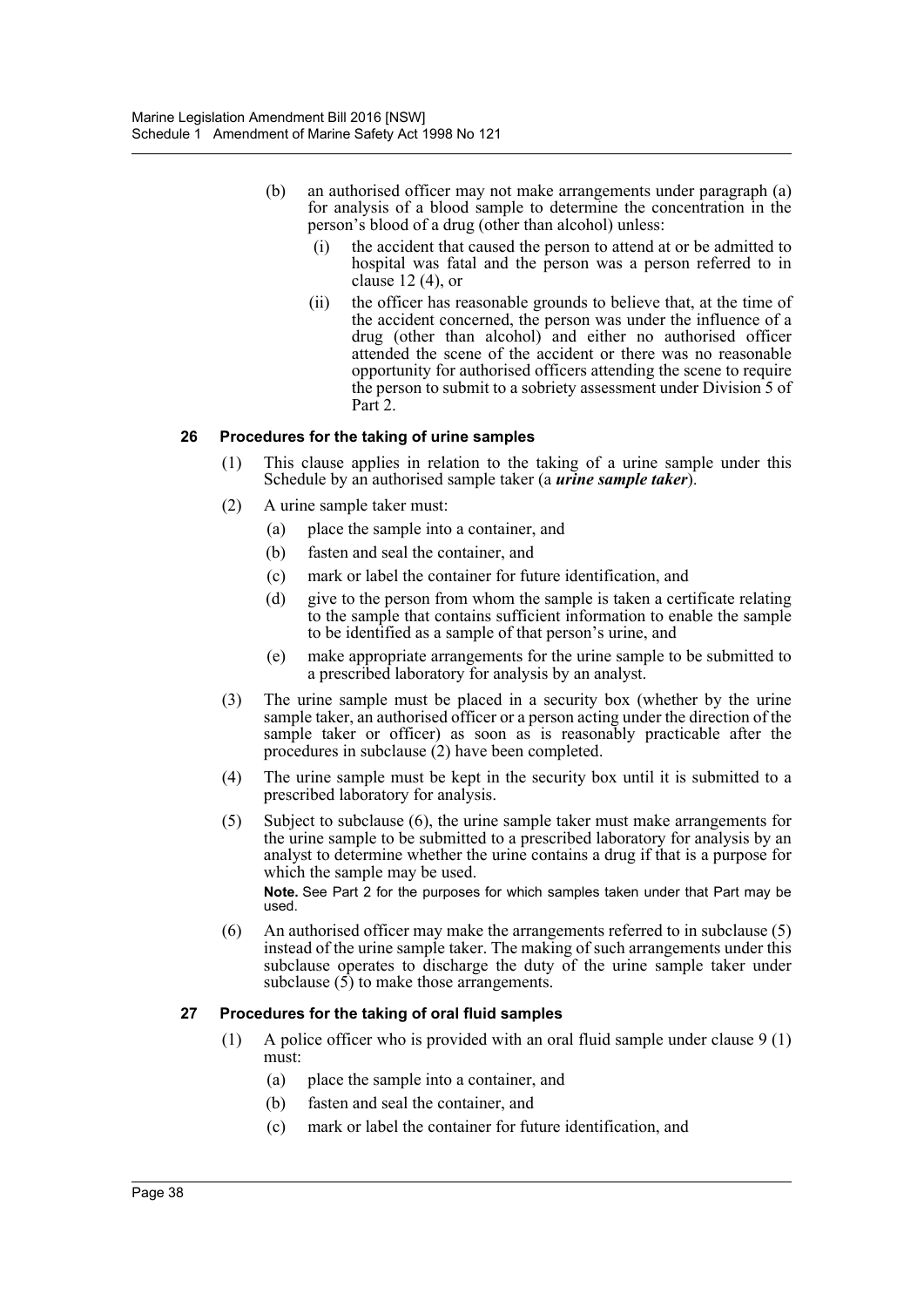- (d) give to the person from whom the sample is taken a certificate relating to the sample that contains sufficient information to enable the sample to be identified as a sample of that person's oral fluid.
- (2) The oral fluid sample must be placed in a security box (whether by the police officer or a person acting under the direction of the officer) as soon as is reasonably practicable after the procedures in subclause (1) have been completed.
- (3) The oral fluid sample must be kept in the security box until it is submitted to a prescribed laboratory for analysis.
- (4) The police officer must make arrangements for the oral fluid sample to be submitted to a prescribed laboratory for an oral fluid analysis.
- (5) A police officer may carry out an oral fluid test on a portion of an oral fluid sample provided under clause 9 (1) before dealing with the remaining portion of the sample in accordance with subclause (1).
- (6) If an oral fluid test is carried out under subclause (5) on a portion of an oral fluid sample, a reference in this clause and clauses 33 and 37 to the sample that is required under subclause (4) to be submitted to a laboratory is taken to be a reference to the remaining portion of the sample.

# **Division 3 Analysis procedures**

# **28 Conduct of analysis**

- (1) Subject to subclause (2), an analyst at the laboratory to which a sample is submitted under this Part may carry out an analysis of the sample, or of a portion of the sample, to determine:
	- (a) in the case of a blood sample submitted for alcohol analysis—the concentration of alcohol in the blood, or
	- (b) in the case of a blood sample submitted for drug analysis—whether the blood contains a prescribed illicit drug or other drug (as the case requires), or
	- (c) in the case of an oral fluid sample submitted for an oral fluid analysis whether the oral fluid contains a prescribed illicit drug, or
	- (d) in the case of a urine sample—whether the urine contains a drug.
- (2) In the case of a blood or urine sample taken for the purposes of clause 13 that has been submitted for analysis, the analyst may carry out an analysis of the sample only if a police officer has notified the laboratory in writing that a person involved in the accident that led to the sample of blood or urine being submitted for analysis:
	- (a) has died within 30 days of the accident, or
	- (b) has died during the period beginning 30 days after the accident and ending 12 months after the accident and a medical practitioner has given advice that the person died as a result of the accident.
- (3) A blood or urine sample of the kind referred to in subclause (2) must be destroyed by or at the direction of the analyst who has custody of the sample without being analysed if, at the expiry of 13 months after the accident concerned, no police officer has made a notification relating to a death under subclause (2).
- (4) An analysis referred to in subclause (1) may be carried out, and any act, matter or thing in connection with the analysis (including the receipt of the sample to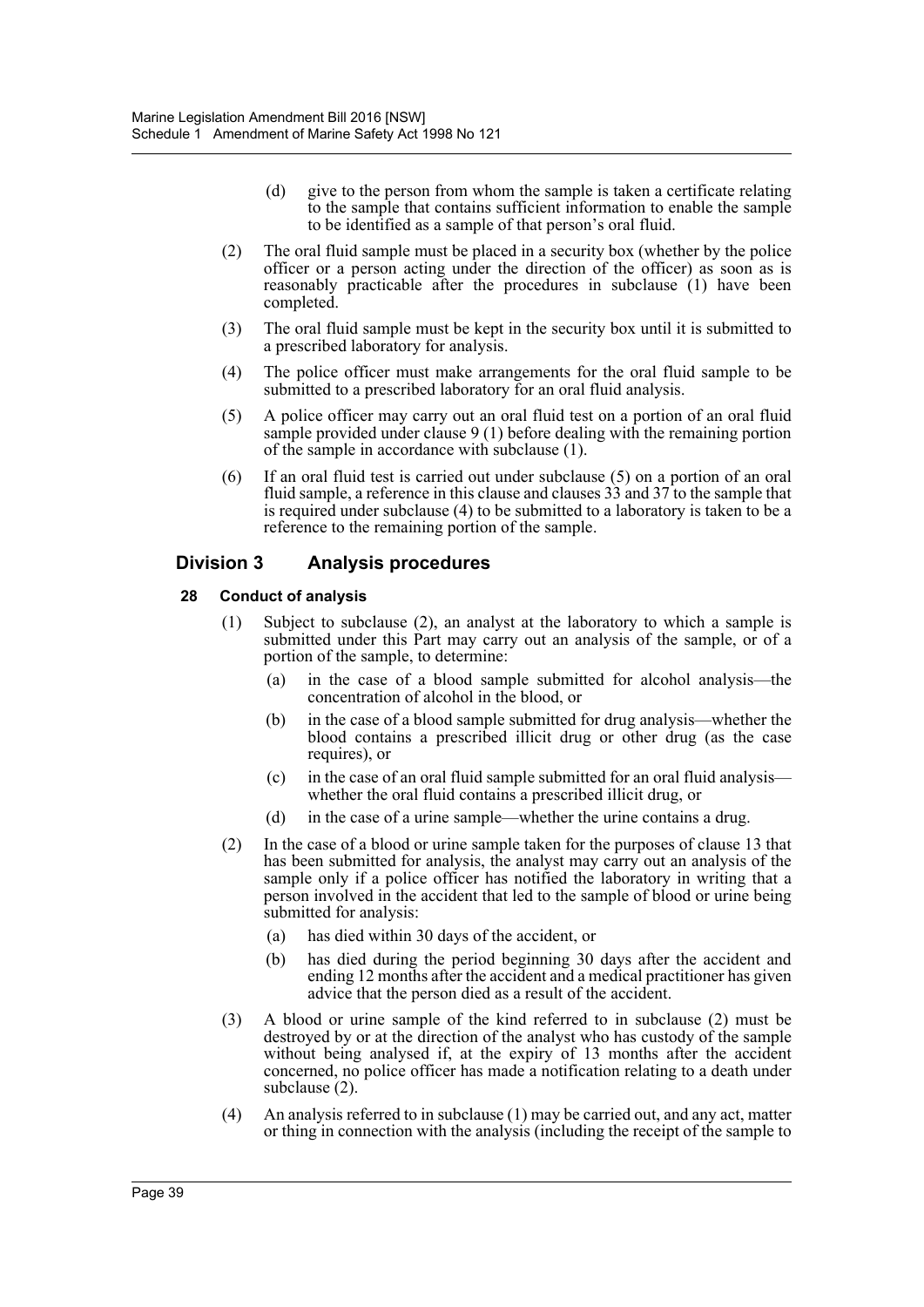be analysed and the breaking of any seal securing the sample) may be done, by a person acting at the direction or under the supervision of an analyst, and in that event is taken to have been carried out or done by the analyst.

# **Division 4 Offences in relation to sample handling**

# **29 Offences—destroying or tampering or interfering with samples**

A person must not destroy or otherwise interfere or tamper with a sample, or a portion of a sample, of a person's blood or urine taken under Part 2 except as follows:

(a) after the expiration of 13 months (in the case of a sample taken under clause 13) or 12 months (in any other case) commencing on the day the sample was taken,

**Note.** Clause 28 (3) provides that a blood or urine sample that has been provided under clause 13 must be destroyed by or at the direction of the analyst who has custody of the sample without being analysed if, at the expiry of 13 months after the accident concerned, no police officer has made a notification relating to a death.

- (b) in the case of a sample—by or at the direction of an analyst:
	- (i) so as to permit a portion of the sample to be sent for analysis by a medical practitioner or laboratory nominated under clause 23, in an application made under that clause by the person from whom the sample was taken, or
	- (ii) in the course of, or on completion of, an analysis of the sample,
- (c) in the case of a portion of a sample—by or at the direction of the medical practitioner or laboratory nominated under clause 23 by the person from whom the sample was taken.

Maximum penalty: 20 penalty units.

# **30 Offence—failure to comply with sample handling procedures**

An authorised sample taker who takes a blood or urine sample for the purposes of a provision of this Schedule must:

- (a) in the case of a blood sample—comply with the requirements of clause 25 (2) and (3), or
- (b) in the case of a urine sample—comply with the requirements of clause 26 (2) and (3).

Maximum penalty: 20 penalty units.

# **31 Offence—use of samples for non-drug testing purposes**

- (1) A person must not intentionally or recklessly:
	- (a) supply a drug testing sample (or cause or permit a drug testing sample to be supplied) to a person for analysis for a non-drug testing purpose, or
	- (b) carry out an analysis (or cause or permit an analysis to be carried out) of a drug testing sample for a non-drug testing purpose, or
	- (c) include information on a DNA database (or cause information to be included on a DNA database) if that information has been derived from an analysis of a drug testing sample for a non-drug testing purpose.

Maximum penalty: 30 penalty units.

**Note.** For example, deriving a DNA profile from the sample is a non-drug testing purpose.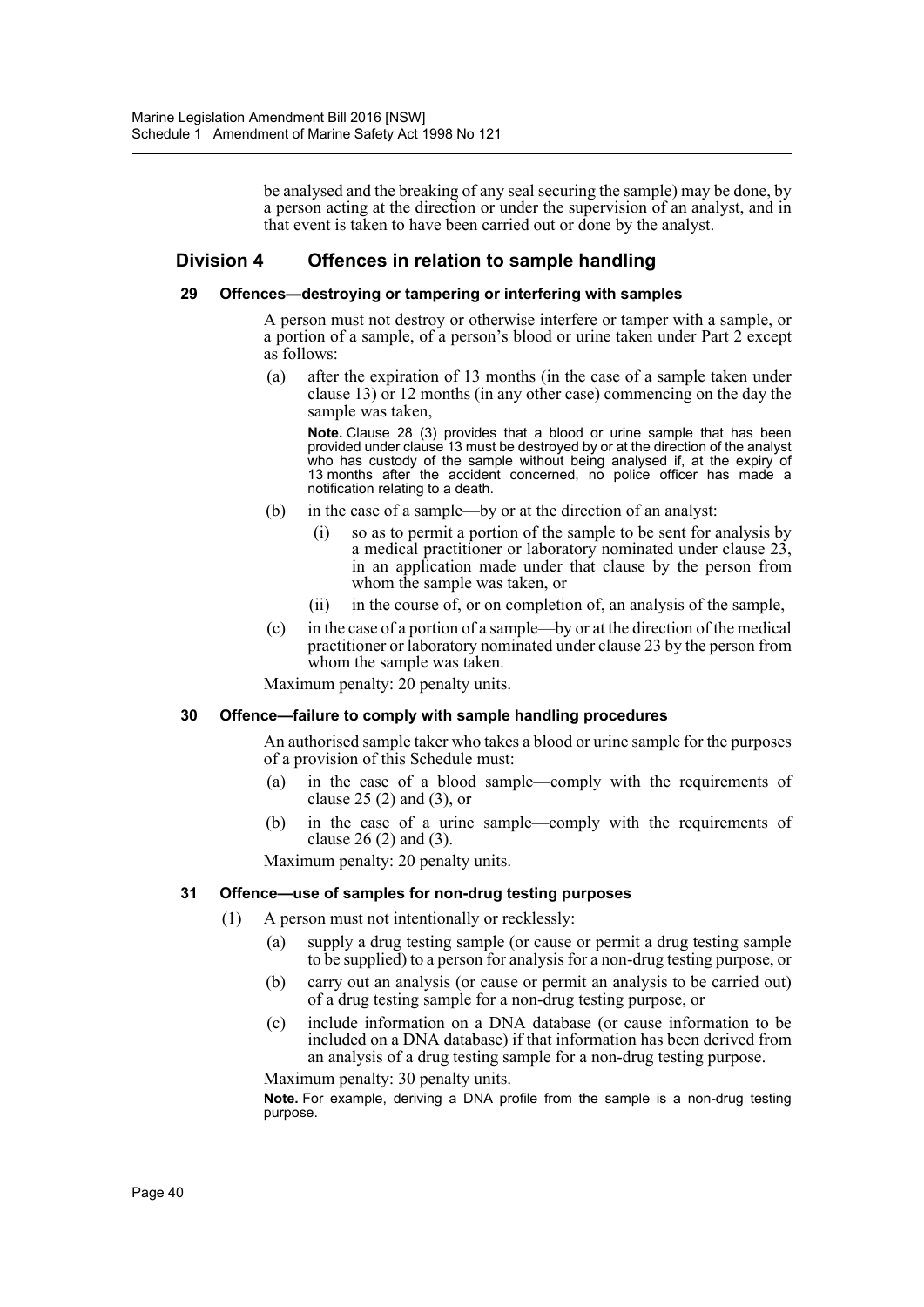(2) In this clause:

*DNA database* means any database containing DNA data that is kept under a law of New South Wales or any other jurisdiction, and includes any DNA database system within the meaning of the *Crimes (Forensic Procedures) Act 2000*.

*drug testing sample* means a sample of oral fluid or blood taken from, or furnished or provided by, a person under Division 3 of Part 2.

*non-drug testing purpose*, in relation to the analysis of a drug testing sample, means a purpose other than determining whether any prescribed illicit drugs are present in the sample.

# **Part 5 Evidential matters**

# **Division 1 Admission of evidence concerning presence of alcohol or other drugs**

#### **32 Evidence of alcohol concentration in proceedings for offences against section 24**

- (1) This clause applies to any proceedings for an offence against section 24 (Presence of prescribed concentration of alcohol in person's breath or blood).
- (2) Evidence may be given in proceedings to which this clause applies of the concentration of alcohol present in the breath or blood of the person charged as determined by:
	- (a) a breath analysis carried out by a police officer authorised to do so by the Commissioner of Police, or
	- (b) an analysis of the person's blood under this Schedule.
- (3) In any such proceedings, the concentration of alcohol so determined is taken to be the concentration of alcohol in the person's breath or blood at the time of the occurrence of the event referred to in clause 3 if the breath analysis was made, or blood sample taken, within 2 hours after the event unless the defendant proves that the concentration of alcohol in the defendant's breath or blood at the time concerned was:
	- (a) in the case of an offence against section 24 (1)—zero grams of alcohol in 210 litres of breath or 100 millilitres of blood, or
	- (b) in the case of an offence against section 24 (2)—less than 0.02 grams of alcohol in 210 litres of breath or 100 millilitres of blood, or
	- (c) in the case of an offence against section  $24(3)$ —less than 0.05 grams of alcohol in 210 litres of breath or 100 millilitres of blood, or
	- (d) in the case of an offence against section 24 (4)—less than 0.08 grams of alcohol in 210 litres of breath or 100 millilitres of blood, or
	- (e) in the case of an offence against section 24 (5)—less than 0.15 grams of alcohol in 210 litres of breath or 100 millilitres of blood.
- (4) Nothing in subclause (3) affects the operation of section 24 (6) and (7).

# **33 Evidence of presence of drugs in proceedings for offences against section 25**

(1) This clause applies to any proceedings for an offence against section 25 (Presence of certain drugs (other than alcohol) in oral fluid, blood or urine).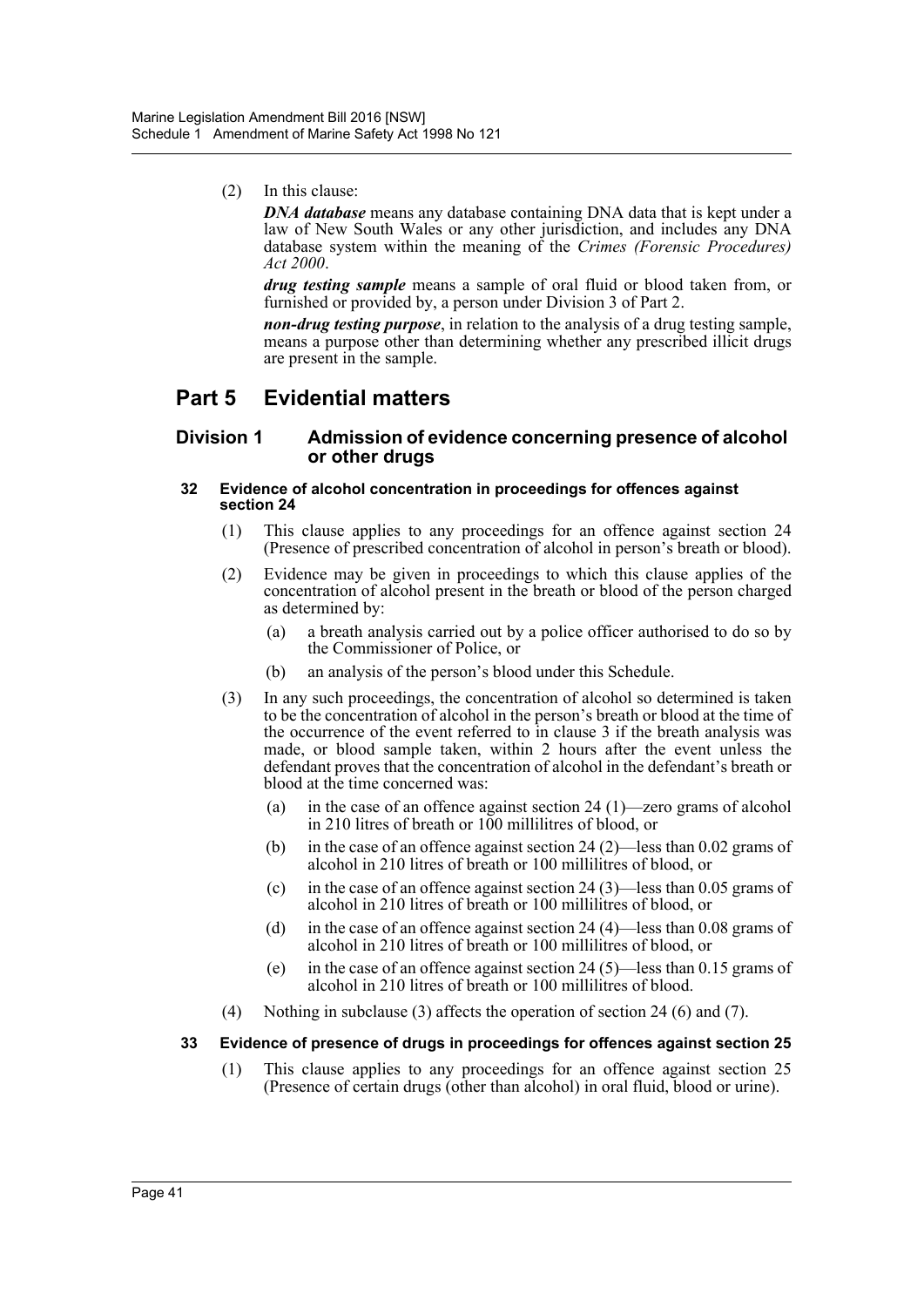- (2) In proceedings to which this clause applies in relation to a prescribed illicit drug:
	- (a) evidence may be given of the presence of a prescribed illicit drug in the oral fluid of the person charged as determined by an oral fluid analysis under this Schedule of a sample of the person's oral fluid, and
	- (b) the presence of a prescribed illicit drug in a person's oral fluid so determined is taken to show the presence of the drug at the time of the occurrence of the relevant event referred to in section 25 (1) if the oral fluid sample analysed was provided within 2 hours after the event, unless the defendant proves the absence of the drug when the event occurred.
- (3) In proceedings to which this clause applies:
	- (a) evidence may be given of the presence of a prescribed illicit drug, morphine or cocaine in the blood or urine of the person charged as determined by an analysis of the person's blood or urine under this Schedule, and
	- (b) the drug the presence of which is so determined is taken to be so present at the time of the occurrence of the relevant event referred to in section 25 (1) or (3) if the blood or urine sample was taken within 4 hours after the event, unless the defendant proves the absence of the drug when the event occurred.

# **34 Evidence of presence of drugs in proceedings for offences against section 26**

- (1) This clause applies to any proceedings for an offence against section 26 (1) (Operating vessel under influence of alcohol or other drug).
- (2) In proceedings to which this clause applies:
	- (a) evidence may be given of the presence of a drug, or the presence of a particular concentration of drug, in the blood or urine of the person charged, as determined pursuant to an analysis under this Schedule of a sample of the person's blood or urine, and
	- (b) the drug the presence of which is so determined or the particular concentration of the drug the presence of which is so determined (as the case may be) is to be taken to have been present in the blood or urine of that person when the event referred to in section 26 (1) occurred if the sample was taken within 4 hours after the event, unless the defendant proves the absence of the drug, or the presence of the drug in a different concentration, when the event occurred.

#### **35 Evidence of test or analysis and related facts not admissible in insurance cases to prove intoxication or drug use**

- (1) For the purposes of any contract of insurance, any of the following facts are not admissible as evidence of the fact that a person was at any time under the influence of or in any way affected by intoxicating liquor or incapable of operating or of exercising effective control over a vessel:
	- (a) the fact that a person has submitted to a breath test or breath analysis under this Schedule,
	- (b) the result of a breath test or breath analysis,
	- (c) the fact that a person has submitted to an oral fluid test or provided a sample for oral fluid analysis under this Schedule,
	- (d) the result of an oral fluid test or oral fluid analysis,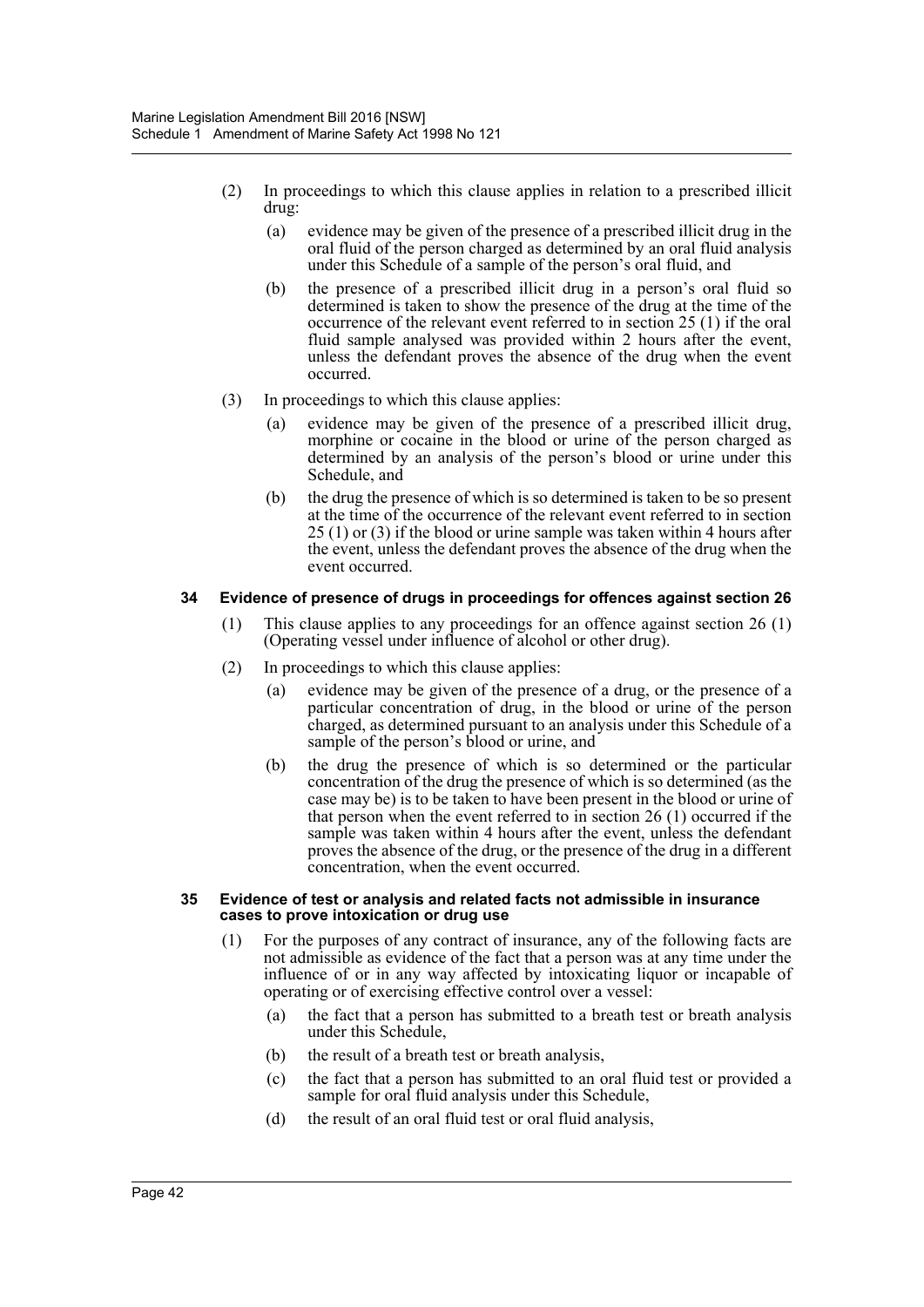- (e) the fact that a person has been convicted of an offence against any of the following provisions:
	- (i) section 24,
	- (ii) section 25,
	- (iii) clause 17,
	- (iv) clause 18,
	- (v) clause 19.
- (2) For the purposes of any contract of insurance, the results of any analysis of blood or urine under this Schedule are not admissible as evidence of the fact that a person was at any time under the influence of or in any way affected by intoxicating liquor or any other drug or incapable of operating or of exercising effective control over a vessel.
- (3) Nothing in subclause (1) or (2) precludes the admission of any other evidence to show a fact referred in the subclause.
- (4) The provisions of this clause have effect despite anything contained in any contract of insurance.
- (5) Any covenant, term, condition or provision in any contract of insurance is void:
	- (a) to the extent that the operation of this clause is excluded, limited, modified or restricted, or
	- (b) to the extent that it purports to exclude or limit the liability of the insurer in the event of any person being convicted of:
		- (i) an offence against section 24 or 25 (1) or (3), or
		- (ii) an offence against a provision of Part 2.
- (6) However, nothing in subclause (5) precludes the inclusion in a contract of insurance of any other covenant, term, condition or provision under which the liability of the insurer is excluded or limited.

# **Division 2 Certificate evidence**

# **36 Certificate evidence about breath analysing instruments**

- (1) This clause applies to any of the following proceedings:
	- (a) proceedings for an offence against section 24 (Presence of prescribed concentration of alcohol in person's breath or blood),
	- (b) proceedings for an offence against clause 3 (4), 17 (1) (a) or (b) or  $19(1)$  (a) or (b).
- (2) A certificate purporting to be signed by a police officer certifying the following particulars is admissible in proceedings to which this clause applies and is prima facie evidence of the particulars certified in or by the certificate:
	- (a) the officer is authorised by the Commissioner of Police to carry out a breath analysis,
	- (b) a person named in the certificate submitted to a breath analysis,
	- (c) the apparatus used by the officer to make the breath analysis was a breath analysing instrument within the meaning of this Act,
	- (d) the analysis was made on the day and completed at the time stated in the certificate,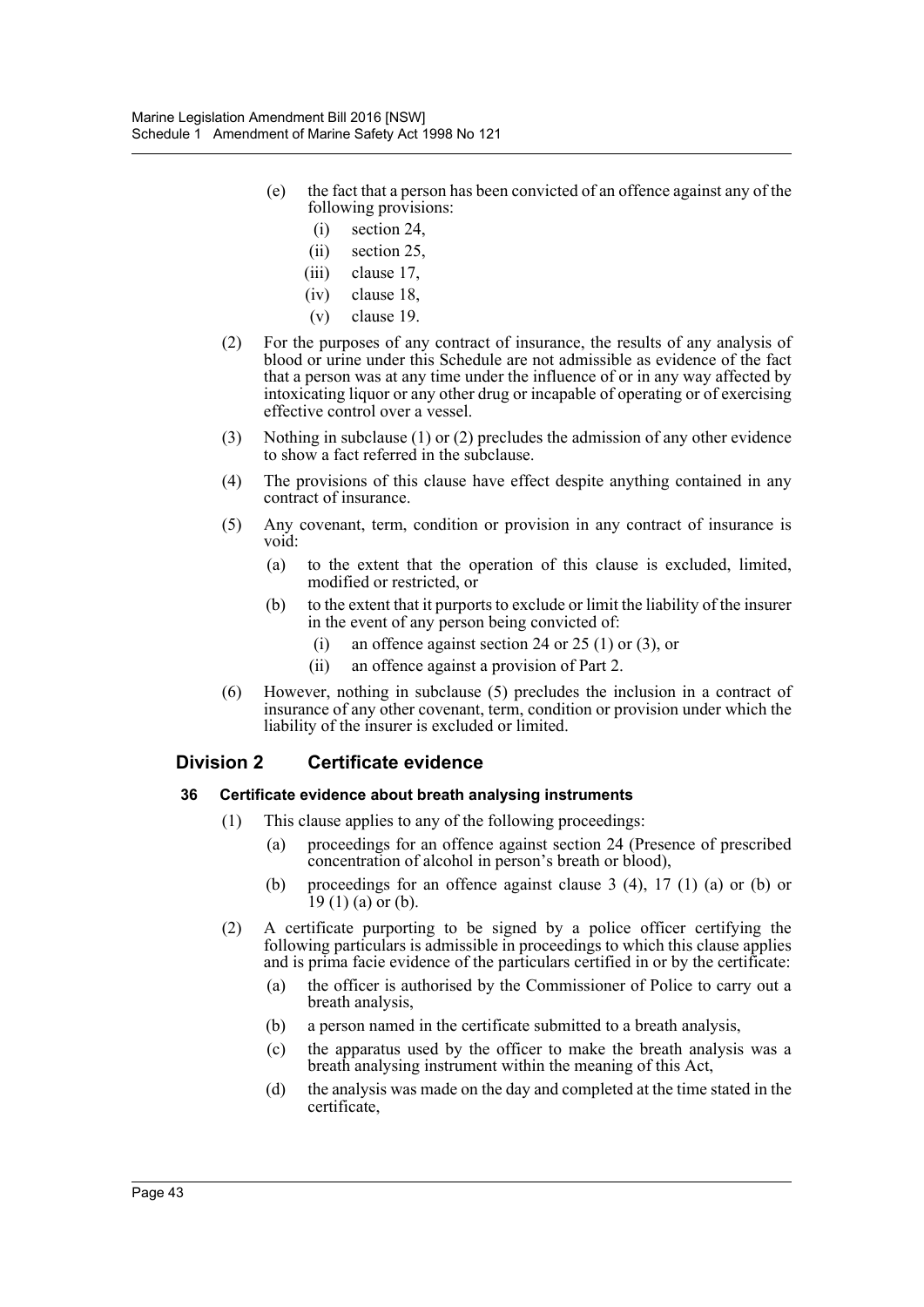- (e) a concentration of alcohol determined by that breath analysing instrument and expressed in grams of alcohol in 210 litres of breath or 100 millilitres of blood was present in the breath or blood of that person on the day and at the time stated in the certificate,
- (f) a statement in writing required by clause 5 (3) was delivered in accordance with that subclause.
- (3) A certificate purporting to be signed by the Commissioner of Police that the police officer named in the certificate is authorised by the Commissioner of Police to carry out a breath analysis is admissible in proceedings to which this clause applies and is prima facie evidence of the particulars certified in and by the certificate.
- (4) Evidence of the condition of a breath analysing instrument, or of the manner in which it was operated, is not required in proceedings to which this clause applies unless evidence sufficient to raise doubt that the instrument was in proper condition and properly operated has been adduced.

# **37 Certificate evidence about the taking and analysis of samples**

# (1) **Proceedings to which clause applies**

- This clause applies to any of the following proceedings:
- (a) proceedings for an offence against section 24 (Presence of prescribed concentration of alcohol in person's breath or blood),
- (b) proceedings for an offence against section 25 (Presence of certain drugs (other than alcohol) in oral fluid, blood or urine),
- (c) proceedings for an offence against section 26 (Operating vessel under influence of alcohol or other drug),

# (2) **Certificates from sample takers**

A certificate purporting to be signed by an authorised sample taker (the *certifier*) certifying any one or more of the following matters is admissible in proceedings to which this clause applies and is prima facie evidence of the particulars certified in and by the certificate:

- (a) that the certifier was an authorised sample taker who attended a specified person,
- (b) that the certifier took a sample of the person's blood or urine in accordance with this Schedule, and any relevant provisions of the regulations, on the day and at the time stated in the certificate,
- (c) that the certifier dealt with the sample in accordance with this Schedule and any relevant provisions of the regulations,
- (d) that the certifier used equipment of a specified description in so taking and dealing with the sample,
- (e) that the container was sealed, and marked or labelled, in a specified manner.
- (3) A certificate purporting to be signed by a police officer certifying any one or more of the following matters is admissible in proceedings to which this clause applies and is prima facie evidence of the particulars certified in and by the certificate:
	- (a) that the officer took a sample of the oral fluid of the person named in the certificate in accordance with this Schedule, and any relevant provisions of the regulations, on the day and at the time stated in the certificate,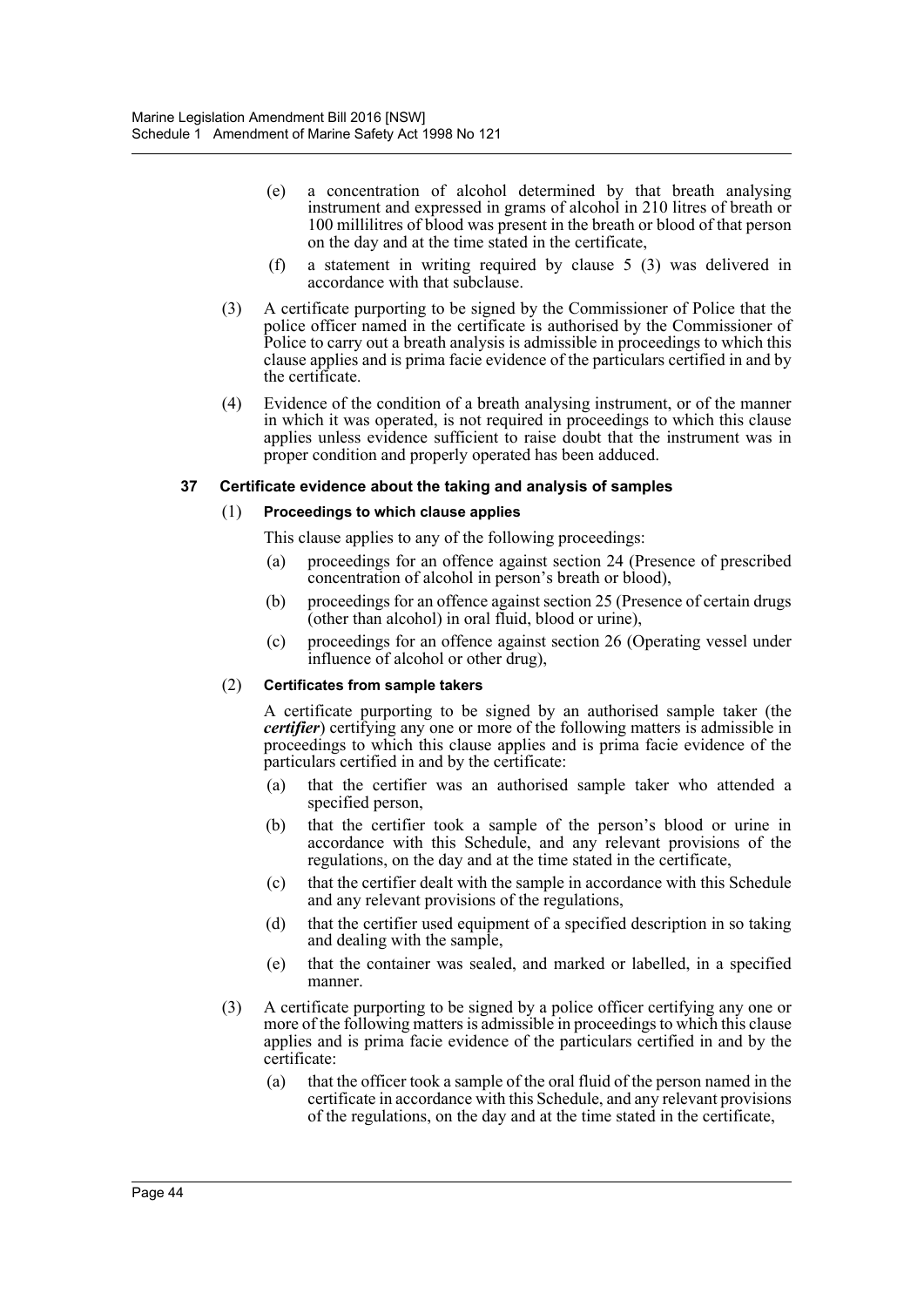- (b) that the officer dealt with the sample in accordance with this Schedule and any relevant provisions of the regulations,
- (c) that the container was sealed, and marked or labelled, in a specified manner,
- (d) that the officer arranged for the sample to be submitted for oral fluid analysis to determine the presence of any prescribed illicit drugs in the oral fluid.

# (4) **Certificates from police officers about arrangements for analysis**

A certificate purporting to be signed by a police officer certifying any one or more of the following matters is admissible in proceedings to which this clause applies and is prima facie evidence of the particulars certified in and by the certificate:

- (a) that the officer received a sample of a specified person's blood or urine in accordance with this Schedule for submission to a prescribed laboratory for analysis,
- (b) that the officer arranged for the sample to be submitted for analysis by an analyst to determine the concentration of alcohol in the sample or the presence or concentration of another drug in the sample (as the case requires).
- (c) that the sample was in a container that was sealed, or marked or labelled, in a specified manner.

#### (5) **Certificates from analysts**

A certificate purporting to be signed by an analyst certifying any one or more of the following matters:

- (a) that a sample of a specified person's blood, urine or oral fluid was received, on a specified day, in a container submitted for analysis under this Schedule,
- (b) that the container, as received, was sealed, and marked or labelled, in a specified manner,
- (c) that on receipt of the container, the seal was unbroken,
- (d) in the case of an analysis of a blood sample carried out to determine the concentration of alcohol in the blood of the specified person:
	- (i) that an analysis of the sample was carried out to determine the concentration of alcohol in the sample, and
	- (ii) that the concentration of alcohol determined pursuant to the analysis and expressed in grams of alcohol in 100 millilitres of blood was present in that sample,
- (e) in the case of an analysis of a blood or urine sample carried out to determine the presence or concentration of a prescribed illicit drug or other drug in the blood or urine of the specified person:
	- (i) that an analysis of the sample was carried out to determine whether any prescribed illicit drug or other drug (as the case requires) was present in the sample, and
	- (ii) that a specified prescribed illicit drug or other drug (as the case requires) ascertained pursuant to the analysis was present in that sample and, if so certified, was present in that sample in a specified concentration,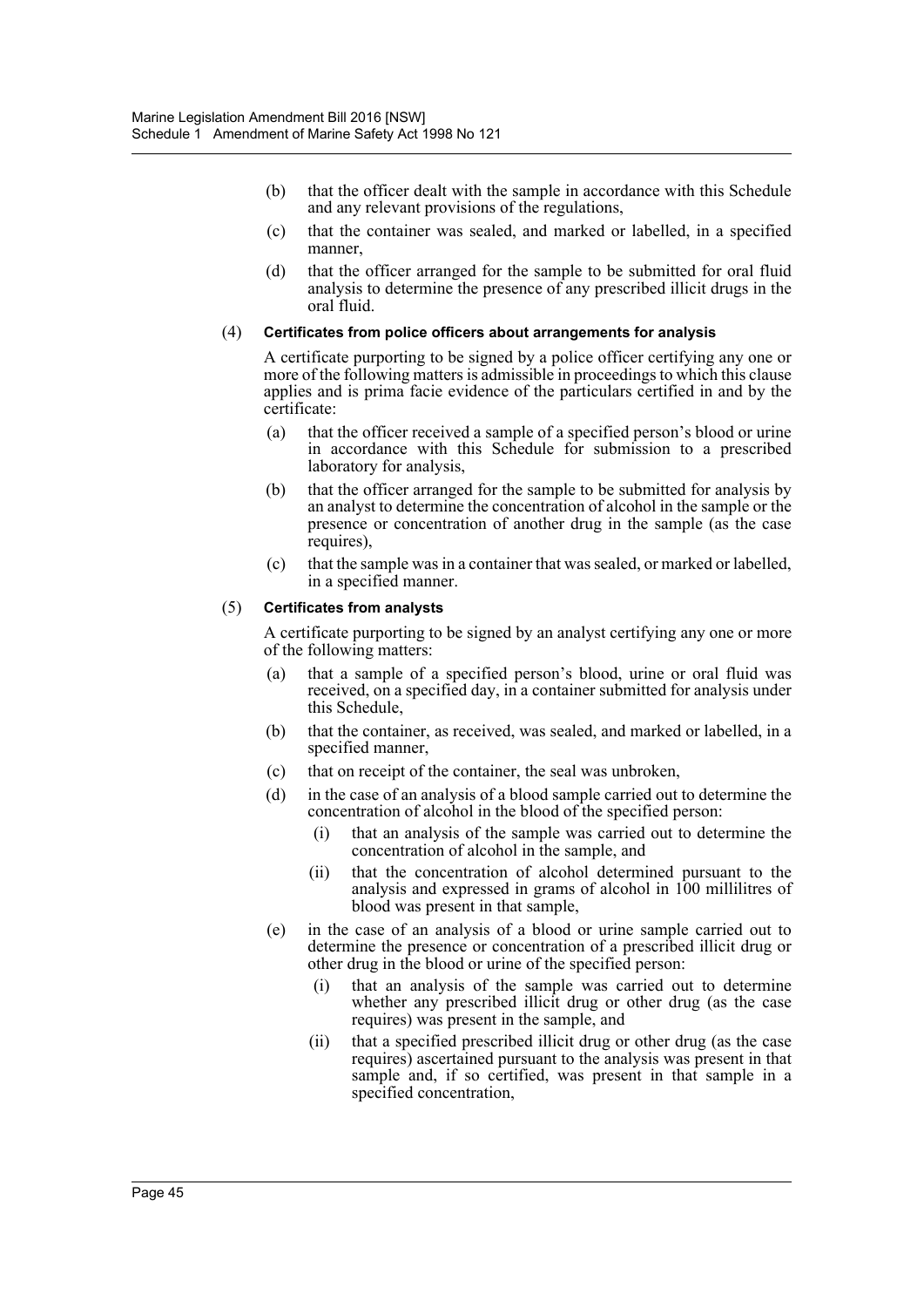- (f) in the case of an oral fluid analysis carried out on the oral fluid of the specified person:
	- (i) that an oral fluid analysis of the sample was carried out to determine the presence of any prescribed illicit drugs in the sample, and
	- (ii) that a specified prescribed illicit drug was determined pursuant to the oral fluid analysis to be present in that sample,
- (g) that the analyst was, at the time of the analysis, an analyst within the meaning of this Schedule,

is admissible and is prima facie evidence:

- (h) of the particulars certified in and by the certificate, and
- (i) that the sample was a sample of the blood, urine or oral fluid of that specified person, and
- (j) that the sample had not been tampered with before it was received.

#### (6) **Certificates from interstate sample takers and analysts**

A certificate purporting to be signed by an interstate sample taker or interstate analyst in accordance with a provision of a law of another jurisdiction that substantially corresponds to the relevant provisions of this Schedule concerning sample taking or analysis is admissible in proceedings to which this clause applies and is prima facie evidence of the particulars certified in and by the certificate.

(7) An analysis to which a certificate referred to in subclause (6) relates is taken to be an analysis under this Schedule.

#### (8) **Special provisions regarding proceedings for offences against section 26**

Subclauses  $(1)$ – $(3)$  do not apply to proceedings for an offence against section 26 (1) brought on a charge that, by the operation of clause 41 (1), cannot be laid.

#### (9) **Definitions**

In this clause:

*interstate analyst* means a person (however described) who analyses, or who supervised or directed the analysis of, a blood, urine or oral fluid sample in another jurisdiction.

*interstate sample taker* means a person (however described) who takes, or who supervised or directed the taking of, a blood, urine or oral fluid sample in another jurisdiction.

#### **38 Certificate evidence may specify minimum concentrations**

- (1) This clause applies to a certificate under this Part if:
	- (a) evidence is given by the certificate in proceedings in which evidence is permitted to be given of the results of an analysis undertaken for the purposes of this Act of a sample of a person's blood or urine, and
	- (b) the certificate is to the effect that alcohol or another specified drug was found by the analysis to be present in the sample in a concentration not less than a specified concentration.
- (2) A certificate to which this clause applies is to be treated as though it stated that the concentration of alcohol or of the other drug concerned was determined by the analysis to be present in the specified minimum concentration.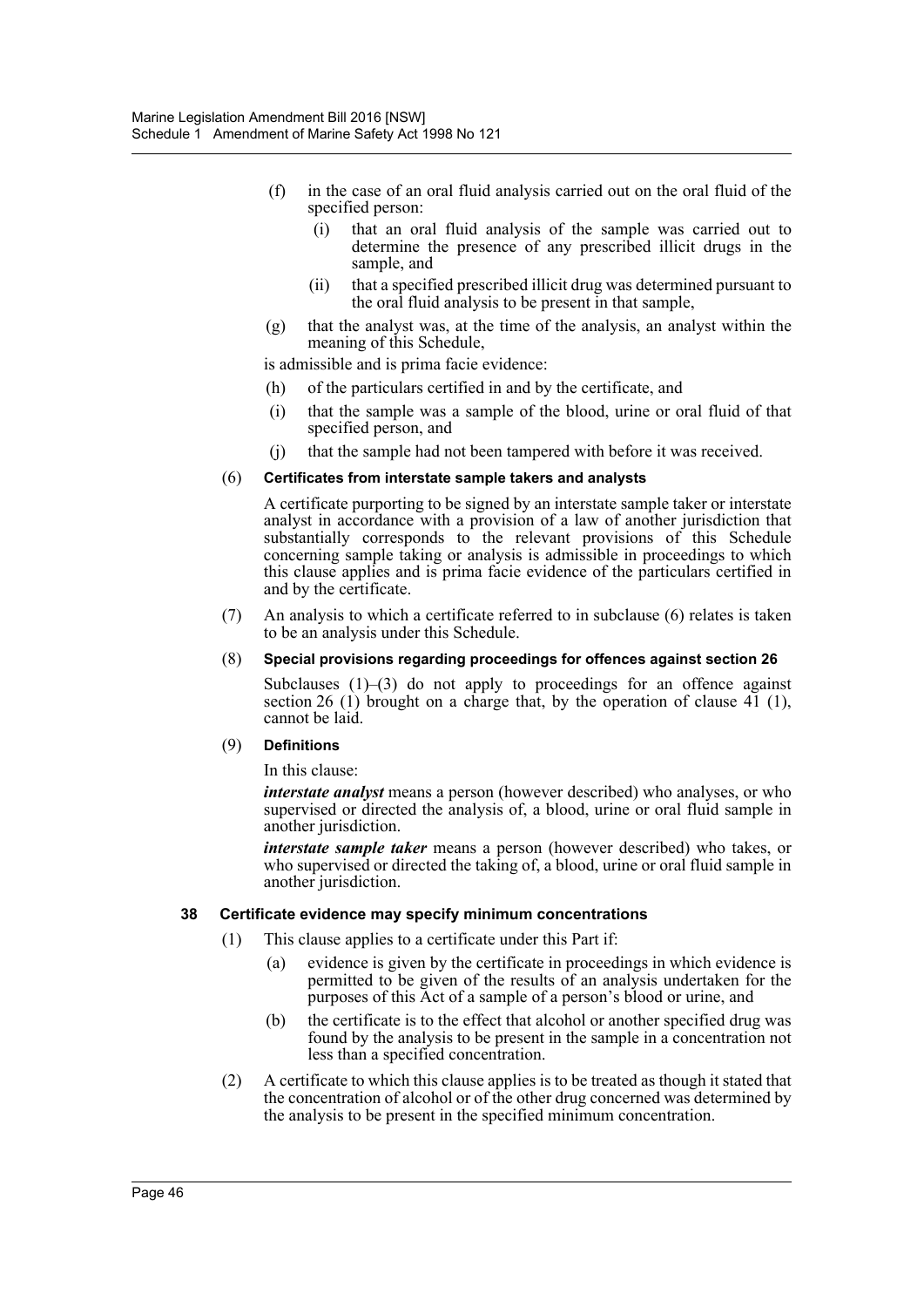(3) Evidence given by a certificate to which this clause applies is not open to challenge on the basis that the analysis, merely because it purports to determine a concentration in terms of a minimum, does not meet the requirements of this Act.

# **Part 6 Miscellaneous**

# **39 Police may conduct random breath and oral fluid testing at same time**

- (1) Nothing in this Act prevents a police officer requiring a person to submit to both breath testing and oral fluid testing.
- (2) If a police officer requests or signals an operator of a vessel to stop for the purpose of both clause 3 (Power to conduct random breath testing) and clause 7 (Power to conduct random oral fluid testing) and the operator fails to comply with the request or signal, the operator may be convicted of an offence against clause 3 (4) or an offence against clause  $\vec{7}$  (3), but not both.

# **40 Use of samples for accident research**

- (1) If a sample of blood is provided in accordance with clause 12:
	- (a) the sample or any part of it, and
	- (b) any sample of saliva voluntarily provided at the same time,

may be used in any research program that is related to safety and has been approved by the Minister.

- (2) The results of research carried out under this clause with respect to the blood or saliva of a person are not admissible as evidence of the presence of any drug in the blood or saliva of the person.
- (3) A person who carries out research under this clause with respect to blood or saliva must not carry out the research in such a way as identifies the person who provided the blood or saliva.

Maximum penalty: 20 penalty units.

# **41 Double jeopardy in relation to alcohol and other drug offences**

- (1) A person is not liable to be convicted of both an offence against section 26 (1) and a related alcohol or drug offence if the offences arose directly or indirectly out of the same circumstances.
- (2) A person who:
	- (a) is required by an authorised officer to submit to a breath test by reason of the occurrence of an event referred to in clause 3 (1) and, as a consequence, to submit to a breath analysis or to provide a sample of the person's blood under Division 2 of Part 2, and
	- (b) submits to the breath analysis in accordance with the directions of an authorised officer, or to the taking of a blood sample in accordance with the directions of an authorised sample taker,

cannot be charged with an offence against section 26 (1) of operating a vessel, at the time of that event, while the person was under the influence of alcohol.

(3) A person who has had a sample of blood taken in accordance with clause 12 because of an accident is not to be charged with an offence against section 26 (1) if it is alleged as a component of the offence that the person was under the influence of alcohol and the offence relates to the same accident.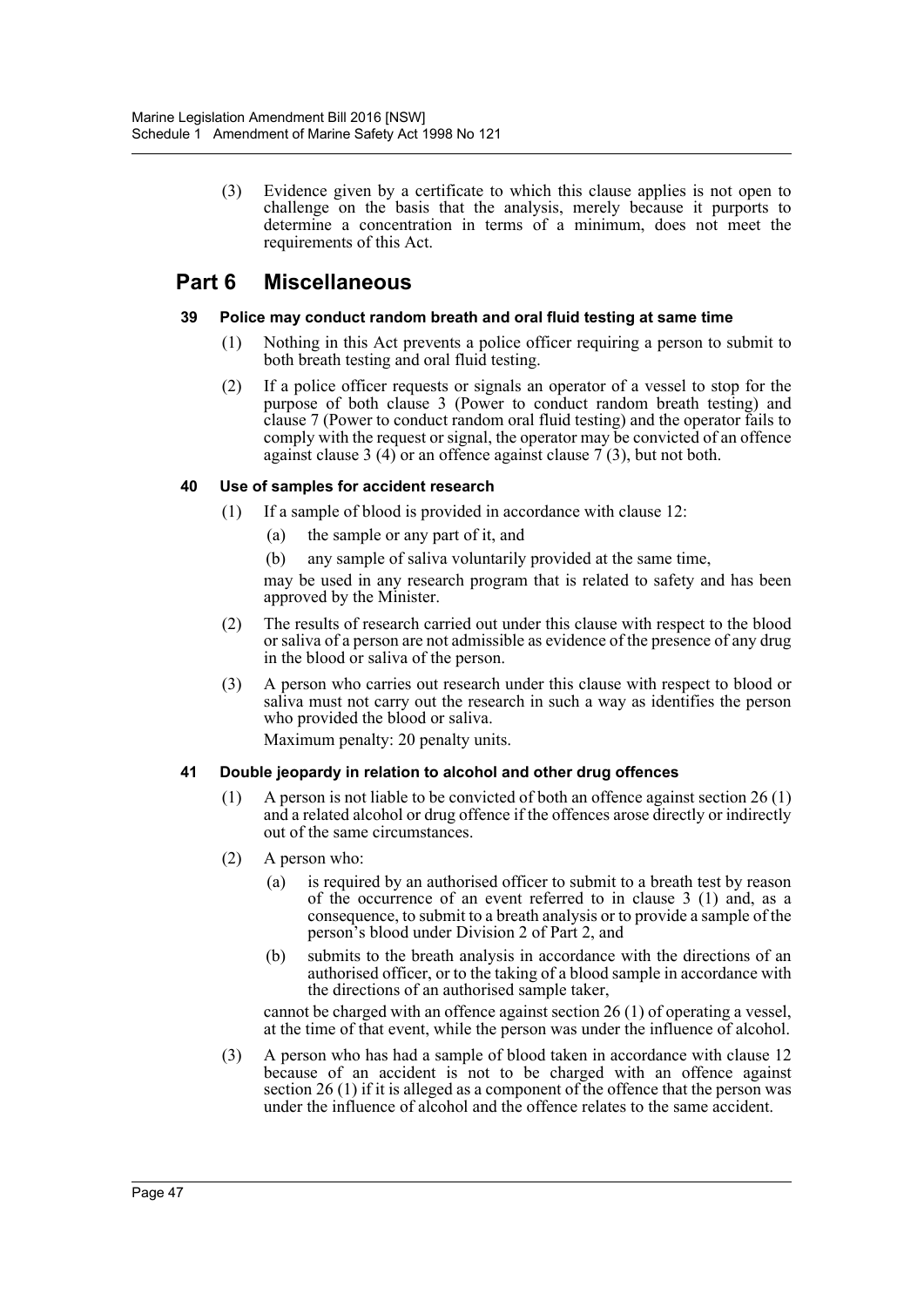- (4) A person:
	- (a) who submits to the taking of a blood sample under clause 6, or
	- (b) who is prosecuted for failing or refusing to submit to the taking of a blood sample under clause  $\overline{6}$  but who is able to establish the defence under clause 18 (3) in relation to the prosecution,

is not liable to be convicted of an offence against clause 17 (1) (b) in relation to the person's inability to submit to a breath analysis that gave rise to the requirement to provide a blood sample.

- (5) A person is not liable to be convicted of both an offence against clause 17 (1) (b) and an offence against clause 18 (1) (a) if the offences arose directly or indirectly out of the same circumstances.
- (6) In this clause:

*related alcohol or drug offence* means an offence against any of the following provisions:

- (a) section 24,
- (b) section 25,
- (c) clause 17,
- (d) clause 18,
- (e) clause 19.

#### **42 Personal liability for good faith taking of samples**

- (1) An authorised sample taker does not incur any civil or criminal liability in respect of anything properly and necessarily done by the sample taker in the course of taking a sample of blood or urine from a person for the purpose of its being used by an analyst to determine the concentration of alcohol or detect the presence of any drug if the authorised sample taker:
	- (a) believed on reasonable grounds that the authorised sample taker was required under this Schedule to take the sample of blood or urine from the person, or
	- (b) believed on reasonable grounds that the person was involved in an accident (whether in this jurisdiction or elsewhere) and the authorised sample taker did not know, and could not with reasonable diligence have ascertained, whether or not the authorised sample taker was required to take the sample from the person under Division 4 of Part 2 of this Schedule, or
	- (c) was informed by an authorised officer that the person was a person from whom the sample taker was required under this Schedule to take the sample of blood or urine.
- (2) Subclause (1) extends to any person acting at the direction or under the supervision of the sample taker as referred to in clause 43.

#### **43 Supervisee may perform functions of medical practitioner, nurse or prescribed sample taker**

- (1) Any duty of an authorised sample taker under this Schedule and any relevant provisions of the regulations may be performed by a person acting at the direction or under the supervision of the authorised sample taker.
- (2) A duty performed by any such person is taken to have been performed by the authorised sample taker.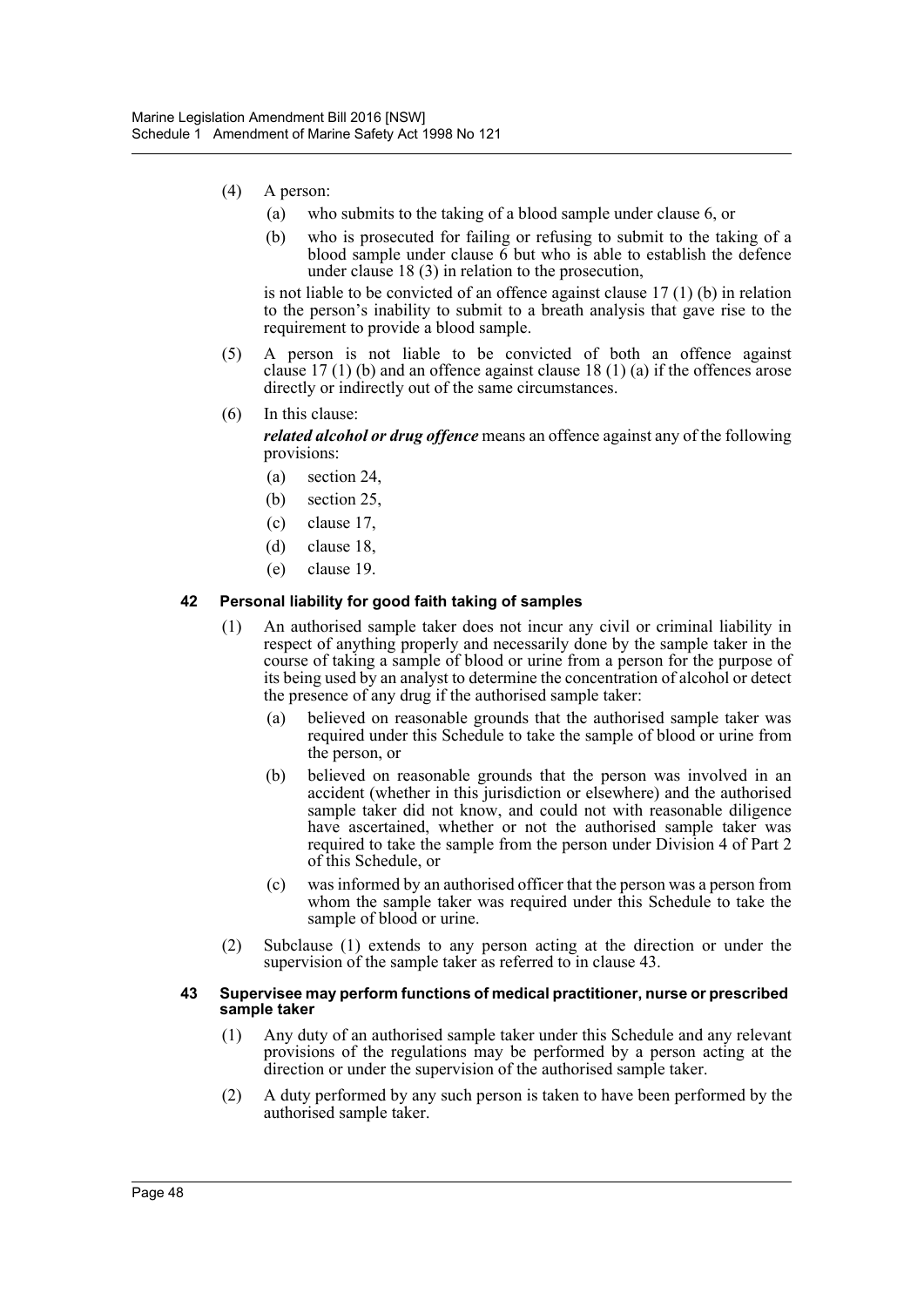# **[64] Schedule 1A**

Insert after Schedule 1:

# **Schedule 1A Camera recorded offences**

# **Part 1 Interpretation**

(Section 126A)

# **1 Interpretation**

(1) In this Schedule:

*approved enforcement device* means a device of a type (or a combination of types of devices) approved under clause 2.

*camera device* means a device that is capable of taking photographs (whether or not in the form of digitised, electronic or computer-generated images).

*detectable offence* means any of the following:

- (a) a speeding offence,
- (b) an offence against section 11, 13, 13A or 51,
- (c) an offence against clause 11 (2), 40, 51, 52 or 125 of the *Marine Safety Regulation 2016*,
- (d) an offence against section 85A of the *Ports and Maritime Administration Act 1995*,
- (e) any other offence prescribed by the regulations.

*speeding offence* means an offence against section 11 or any other provision prescribed by the regulations where the speed limit is alleged to have been exceeded.

- (2) In this Schedule, a reference to a photograph includes reference to a video recording and a reference to a photograph taken includes a reference to the making of a video recording.
- (3) The regulations may amend the definition of *detectable offence* in subclause (1) by inserting, altering or omitting anything in that definition.

# **Part 2 Approval of enforcement devices and areas**

# **2 Approval of devices by Governor**

- (1) The Governor may, by order published in the Gazette, approve types of devices (or combinations of types of devices) as being designed for any one or more of the following uses:
	- (a) measuring the speed at which a vessel is travelling (whether or not the vessel concerned is also photographed),
	- (b) photographing or recording a vessel that is operated in excess of a speed limit applicable in any waters,
	- (c) photographing or recording a vessel that is operated in contravention of a detectable offence.

**Note.** The Governor may amend, rescind, revoke or repeal an order made under this clause. See section 43 of the *Interpretation Act 1987* and the definition of *repeal* in section 21 of that Act.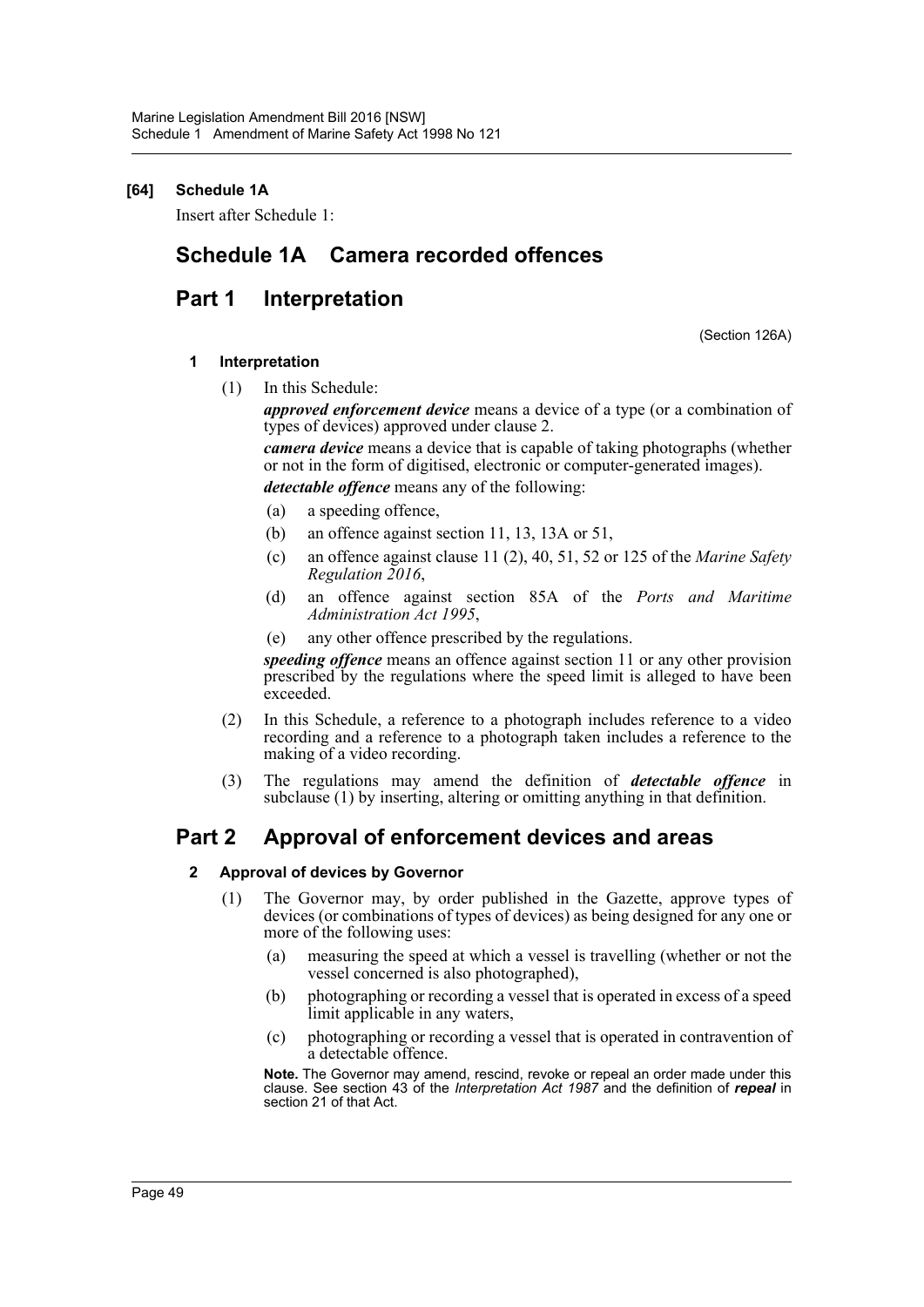- (2) A camera device may not be approved for use under this clause unless the device is capable of recording the following information on or with any photograph taken by the device:
	- (a) the date on which the photograph is taken,
	- (b) the time and location at which the photograph is taken,
	- (c) in the case of a device that photographs a vessel that is operated in excess of the speed limit at a particular point, the speed limit that applies in the waters at which the photograph is taken,
	- (d) such other information as may be prescribed by the regulations (whether generally or for a specified kind of device or enforcement use).
- (3) The Minister may not recommend the making of an order by the Governor under this clause approving the use of a device for measuring the speed at which a vessel is travelling without the concurrence of the Attorney General.

# **3 Approval of areas by Minister**

- (1) The Minister may, by order published in the Gazette, approve areas in which approved enforcement devices may be used. **Note.** The Minister may amend, rescind, revoke or repeal an order made under this clause. See section 43 of the *Interpretation Act 1987* and the definition of *repeal* in section 21 of that Act.
- (2) An approved enforcement device may not be approved for use in an area unless the Minister believes there is significant non-compliance with marine legislation in the area.
- (3) Parts 3 and 4 of this Schedule apply only in respect of approved enforcement devices located in an area approved under this clause.

# **Part 3 Use of evidence obtained from approved enforcement devices**

# **4 Definitions**

(1) In this Part:

*appropriate inspection officer* means:

- (a) in relation to an approved enforcement device that measures the speed at which a vessel is travelling but is not used in conjunction with, or as part of, a digital camera device:
	- (i) an authorised officer, or
	- (ii) a person authorised by the Commissioner of Police or Chief Executive of RMS to test a device of that kind, or
- (b) in relation to any other kind of approved enforcement device—a person (or a person belonging to a class of persons) authorised by the Commissioner of Police or Chief Executive of RMS to install and inspect devices of the kind concerned.

*digital camera device* means a camera device that is capable of recording photographs in the form of digitised, electronic or computer-generated images.

- (2) For the purposes of this Schedule:
	- (a) an approved enforcement device is *approved for excess speed imaging* if it is approved under clause 2 for the use referred to in clause 2 (1) (b), and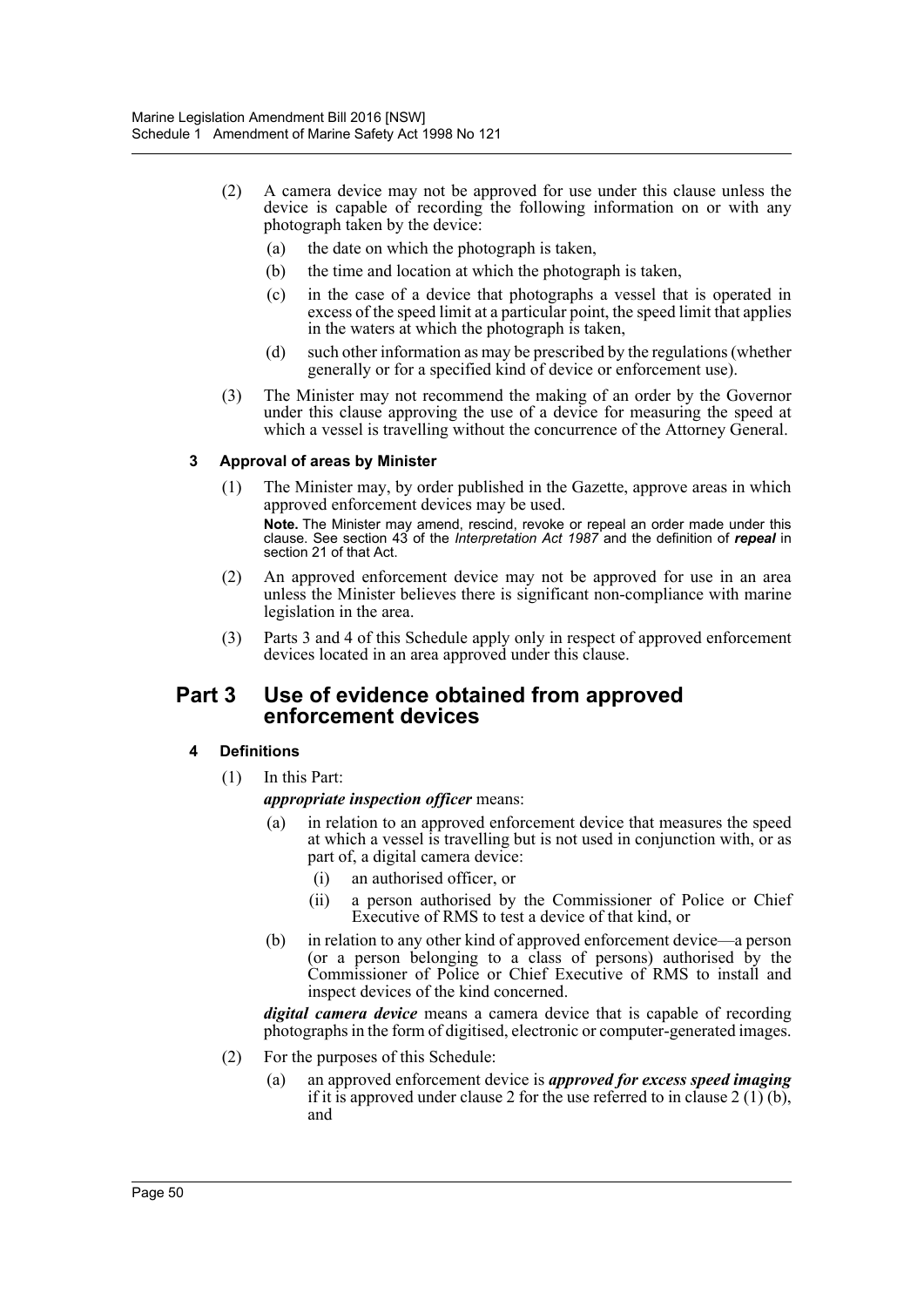(b) an approved enforcement device is *approved for speed measurement* if it is approved under clause 2 for the use referred to in clause 2 (1) (a).

#### **5 Evidence of speed recorded by speed measurement devices**

Evidence may be given in proceedings for a speeding offence of a measurement of speed obtained and recorded by an approved enforcement device that is approved for speed measurement.

#### **6 Certificates concerning reliability of speed measurement devices**

In proceedings for a speeding offence in which evidence is given of a measurement of speed obtained from an approved enforcement device that is approved for speed measurement, a certificate purporting to be signed by an appropriate inspection officer for the device certifying the following matters is admissible and is prima facie evidence of those matters:

- (a) that the device is an approved enforcement device that is approved for speed measurement,
- (b) that on a day specified in the certificate (being within the period prescribed by the regulations before the alleged time of the offence) the device was tested in accordance with the regulations and sealed by an appropriate inspection officer for the device,
- (c) that on that day the device was accurate and operating properly.

# **7 Admissibility of photographs taken by devices—generally**

- (1) In proceedings for a detectable offence, any one or more photographs that are tendered in evidence on any of the following bases are admissible in the proceedings:
	- (a) in the case of proceedings for a speeding offence detected by a device approved under clause  $2(1)(b)$ —a photograph that is tendered as:
		- (i) being taken by an approved enforcement device that is approved for excess speed imaging on a day and at a location specified on the photograph, and
		- (ii) if the photograph is taken by a digital camera device—bearing a security indicator of a kind prescribed by the regulations,
	- (b) in the case of proceedings for any other detectable offence (including any speeding offence detected by a device approved under clause  $2(1)(c)$ —a photograph that is tendered as:
		- being taken by means of the operation, on a day specified on the photograph, of an approved enforcement device that is approved for the particular detectable offence at a location specified on the photograph, and
		- (ii) if the photograph is taken by a digital camera device—bearing a security indicator of a kind prescribed by the regulations.
- (2) If one or more photographs are tendered in evidence as referred to in subclause  $(1)$ , a certificate purporting to be signed by an appropriate inspection officer in relation to the approved enforcement device concerned that certifies the following matters is also to be tendered in evidence:
	- (a) that the person is an appropriate inspection officer in relation to the device,
	- (b) that on a day and at a time specified in the certificate (being within the period prescribed by the regulations, whether for a specified kind of device or generally, before the time recorded on the photograph or the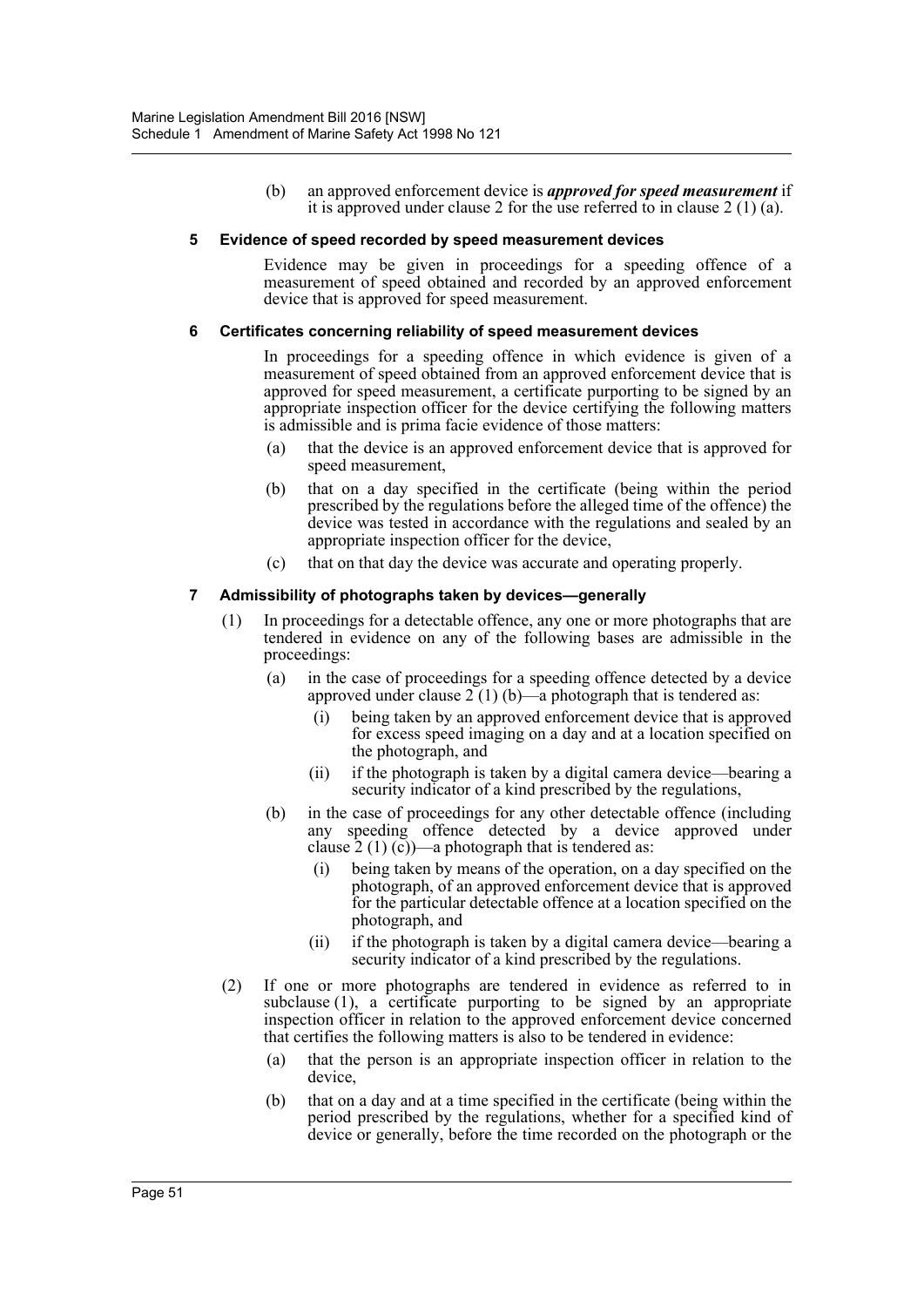earliest photograph as the time at which that photograph was taken), the person carried out the inspection specified in the certificate on the approved enforcement device by means of which the photograph was taken,

- (c) that on that inspection the device was found to be operating correctly.
- (3) If a photograph is tendered in evidence in proceedings for a speeding offence detected by a device approved under clause 2 (1) (b) and involving a vessel, a certificate referred to in clause 6 concerning the accuracy and reliability of the device used to measure the speed at which the vessel was travelling must also be tendered along with the certificate required by subclause (2) in relation to the camera device that took the photograph.
- (4) A photograph tendered in evidence as referred to in subclause (1):
	- (a) is to be presumed to have been taken by the approved enforcement device concerned unless evidence sufficient to raise doubt that it was so taken is adduced, and
	- (b) if it is tendered on the basis that it bears a security indicator—is to be presumed to bear such a security indicator unless evidence that is sufficient to raise doubt that it does so is adduced, and
	- (c) is prima facie evidence of the matters shown or recorded on the photograph.
- (5) Evidence that a photograph tendered in evidence as referred to in subclause (1) bears a security indicator of a kind prescribed by the regulations is prima facie evidence that the photograph has not been altered since it was taken.

#### **8 Evidence of accuracy and reliability not required if certificate tendered**

If a certificate under this Part is tendered in proceedings for a detectable offence, evidence:

- (a) of the accuracy or reliability of the approved enforcement device concerned, or
- (b) as to whether or not the device operated correctly or operates correctly (generally or at a particular time or date or during a particular period),

is not required in those proceedings unless evidence sufficient to raise doubt that, at the time of the alleged offence, the device was accurate, reliable and operating correctly is adduced.

# **9 Rebuttal of evidence concerning operation of approved enforcement devices**

- (1) This clause applies to the determination of whether evidence is sufficient to rebut prima facie evidence or a presumption, or to raise doubt about a matter, as referred to in clause  $6, 7$  or  $8$  and for the purposes of proceedings to which those clauses apply.
- (2) An assertion that contradicts or challenges:
	- (a) the accuracy or reliability, or the correct or proper operation, of an approved enforcement device, or
	- (b) the accuracy or reliability of information (including a photograph) derived from such a device,

is capable of being sufficient, in proceedings to which this clause applies, to rebut such evidence or such a presumption, or to raise such doubt, only if it is evidence adduced from a person who has relevant specialised knowledge (based wholly or substantially on the person's training, study or experience).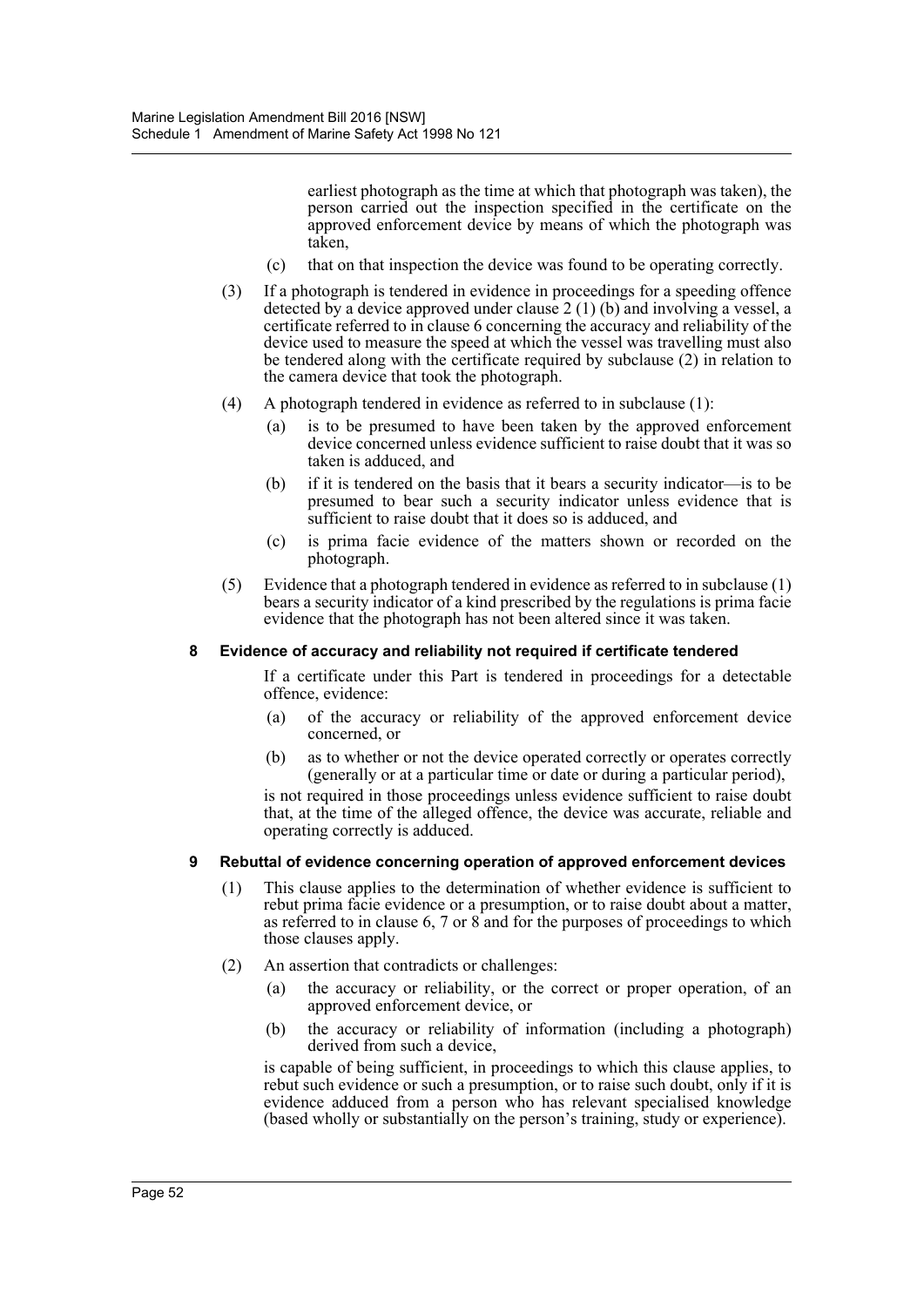# **Part 4 Liability for camera recorded offences**

# **10 Definitions**

In this Part:

*camera recorded offence* means any of the following:

- (a) a speeding offence in respect of which the penalty notice or the court attendance notice indicates that the offence was detected by the approved enforcement device for the offence,
- (b) a detectable offence in respect of which the penalty notice or the court attendance notice indicates that the offence was detected by an approved enforcement device for the offence.

*court attendance notice* means:

- (a) in relation to proceedings for an offence commenced in the Local Court—a court attendance notice within the meaning of the *Criminal Procedure Act 1986* issued in respect of the person alleged to have committed the offence, and
- (b) in relation to proceedings for an offence commenced in the Supreme Court in its summary jurisdiction—an application for an order under section 246 of the *Criminal Procedure Act 1986* in respect of the person alleged to have committed the offence.

*prosecutor* has the same meaning as in the *Criminal Procedure Act 1986*.

*relevant nomination document* means:

- (a) in the case of a responsible person served with a penalty notice in relation to a camera recorded offence—an approved nomination document under clause 15 (1), or
- (b) in the case of a responsible person served with a court attendance notice in relation to a camera recorded offence—a statutory declaration.

*responsible person*, in relation to a vessel, means each of the following persons:

- (a) the owner of the vessel, except where the vessel has been disposed of by that owner,
- (b) if the vessel has been disposed of by a previous owner—a person who has acquired the vessel from the operator,
- (c) a person who has a legal right to possession of the vessel (including any person who has the use of the vessel under a lease or hire-purchase agreement, but not the lessor while the vessel is being leased under any such agreement),
- (d) any other person (or class of persons) prescribed by the regulations for the purposes of this definition.

#### **11 Responsible person for vessel taken to have committed camera recorded offences**

If a camera recorded offence occurs in relation to any vessel, the person who at the time of the occurrence of the offence is the responsible person for the vessel is taken to be guilty of an offence against the provision concerned in all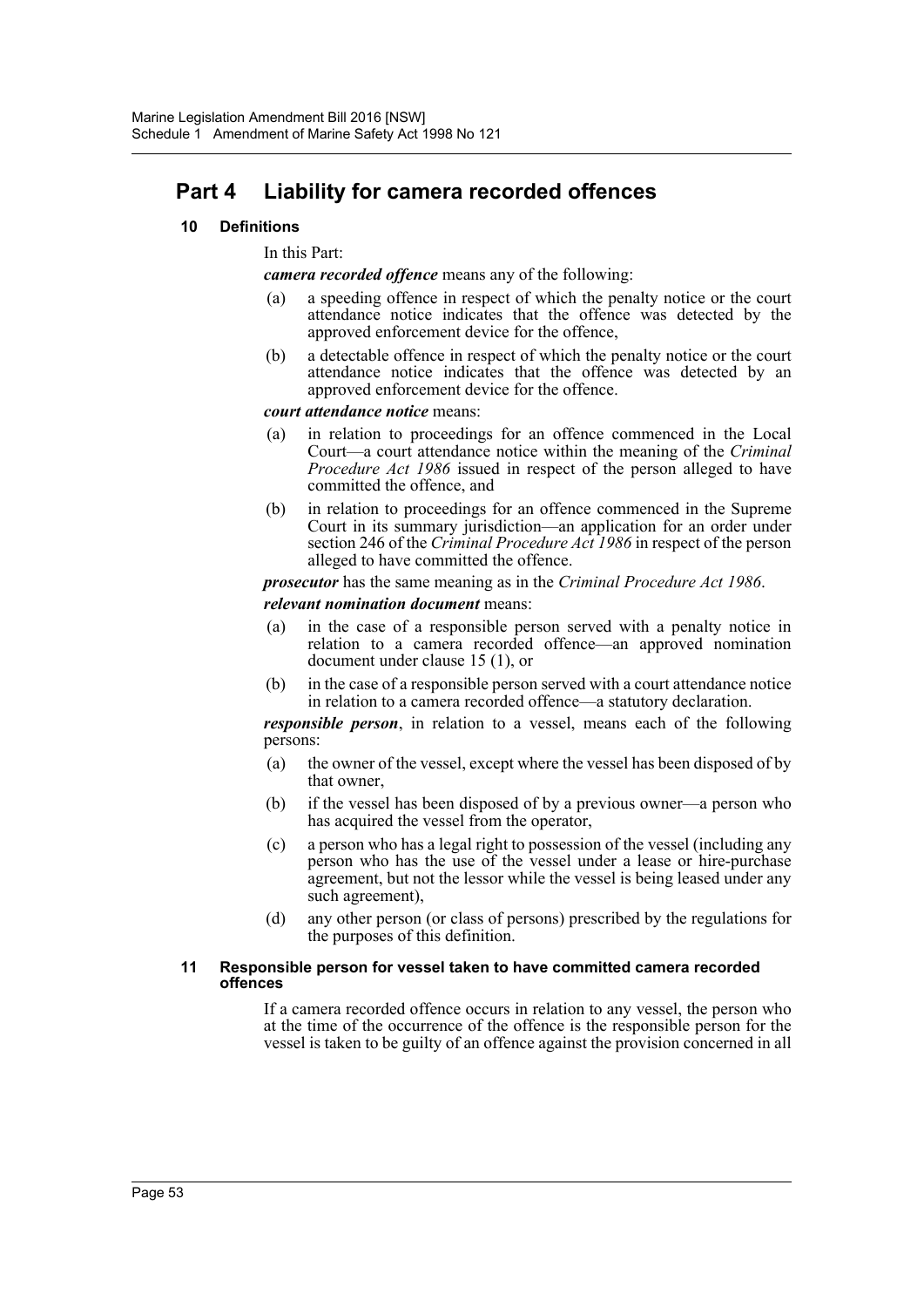respects as if the responsible person were the actual offender guilty of the camera recorded offence unless:

- (a) in any case where the offence is dealt with under section 126—the person satisfies the law enforcement officer under section 126 that:
	- (i) the vessel was at the relevant time a stolen vessel or a vessel illegally taken or used, or
	- (ii) the actual offender would have a defence to any prosecution for the camera recorded offence brought against the offender, or
- (b) in any other case—the person proves to the satisfaction of the court hearing the proceedings for the offence that:
	- (i) the vessel was at the relevant time a stolen vessel or a vessel illegally taken or used, or
	- (ii) the actual offender would have a defence to any prosecution for the camera recorded offence brought against the offender.

#### **12 Duty to inform if person not operator of vessel committing camera recorded offence**

- (1) A person who:
	- (a) is served with a penalty notice or a court attendance notice in respect of a camera recorded offence, and
	- (b) was not the operator of the vessel to which the offence relates at the time the offence occurred,

must, within 21 days after service of the notice, supply by relevant nomination document to the law enforcement officer under section 126 (in the case of a penalty notice) or the prosecutor (in the case of a court attendance notice) the name and address of the person operating the vessel at the time the offence occurred.

- (2) For the purposes of this clause, it is presumed that a penalty notice served on a person by post is served on the person 7 days after it is posted, unless the person establishes that it was not received by the person, or was not received by the person within the 7-day period.
- (3) Despite any other provision of this Act, a relevant nomination document may be provided by a person served with a penalty notice for a camera recorded offence within 90 days of the notice being served on the person if the relevant nomination document is provided in the circumstances specified in section 23AA or 23AB of the *Fines Act 1996*.

# **13 When responsible person for vessel not liable for camera recorded offence**

Despite clause 11, the responsible person for a vessel who is served with a penalty notice or a court attendance notice in respect of a camera recorded offence is not guilty of that offence by operation of that clause if the person:

- (a) complies with clause 12 in relation to the offence, or
- (b) satisfies the law enforcement officer (in the case of a penalty notice) or the court (in the case of a court attendance notice) that the responsible person did not know and could not with reasonable diligence have ascertained the name and address of the person who was operating the vessel at the time the offence occurred.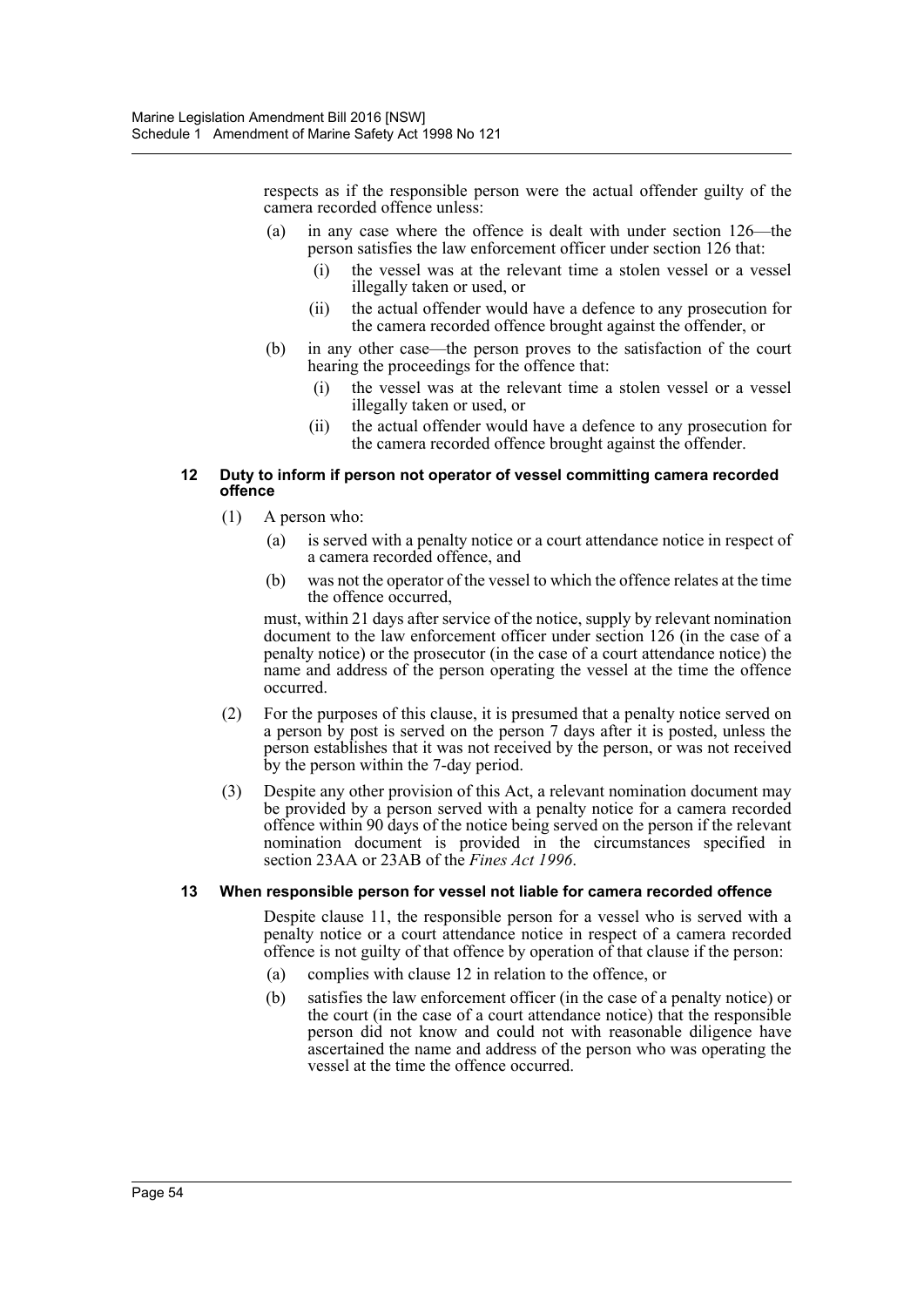# **14 Offences relating to nominations**

# (1) **Offence—failure to comply with clause 12**

A person must comply with clause 12 unless the person satisfies:

- (a) in the case of a penalty notice—the law enforcement officer, or
- (b) in the case of a court attendance notice—the court dealing with the camera recorded offence, or
- (c) in either case—the court dealing with the offence of failing to comply with clause 12,

that the person did not know and could not with reasonable diligence have ascertained that name and address.

Maximum penalty: 50 penalty units.

#### (2) **Offence—false nomination of person operating vessel**

A person must not, in a relevant nomination document supplied under clause 12, falsely nominate another person as the person who was operating the vessel at the time the offence occurred.

Maximum penalty: 100 penalty units.

(3) A person falsely nominates another person as the person operating a vessel for the purposes of subclause (2) if either a false name or address (or both a false name and address) for the other person is supplied in a relevant nomination document.

#### **15 Nominations by responsible persons**

- (1) RMS may approve one or more documents (*approved nomination documents*) for use by responsible persons when nominating other persons under this clause as persons operating vessels for which they are the responsible persons.
- (2) Without limiting subclause (1), RMS may approve documents under that subclause to be provided in printed or electronic form (or both).
- (3) If a responsible person for a vessel supplies an approved nomination document to a law enforcement officer for the purposes of clause 12, a law enforcement officer may, by written notice served on the person (a *verification notice*), require the person to supply a statutory declaration for use in court proceedings that verifies such of the nominations contained in the approved nomination document as are specified in the verification notice.
- (4) A person served with a verification notice must supply the required statutory declaration within the period specified in the notice (being a period of not less than 7 days after the date of service). Maximum penalty: 50 penalty units.

#### **16 Use of statutory declarations as evidence**

- (1) A statutory declaration supplied for the purposes of clause 12 or 15 (3), if produced in any proceedings against the person named in the declaration and in respect of the camera recorded offence concerned, is admissible and is prima facie evidence that the person was the operator of the vessel at the time the offence occurred.
- (2) A statutory declaration that relates to more than one camera recorded offence does not constitute a statutory declaration under, or for the purposes of, clause 12 or 15 (3) unless each of the offences is a camera recorded offence detected by the same camera device at approximately the same time.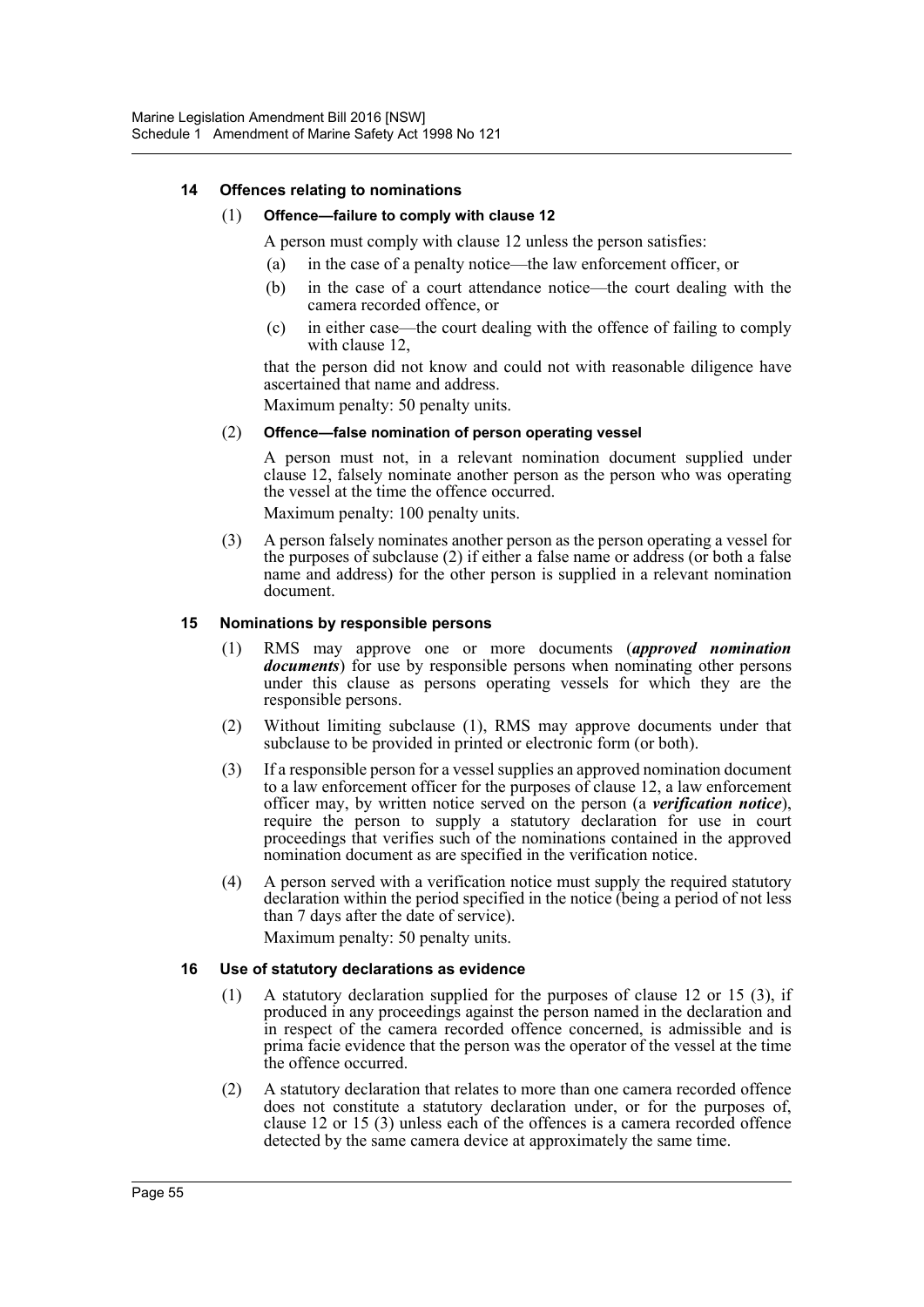- (3) A court or law enforcement officer may have regard to a statutory declaration that is provided by a person in deciding, for the purposes of clause 12 or 14 (1), whether the person did not know and could not with reasonable diligence have ascertained the name and address of the person operating the vessel.
- (4) If a statutory declaration is provided by a person under subclause (3), it must include the matters (if any) prescribed by the regulations.

#### **17 Further identity information from nomination information provider**

- (1) A law enforcement officer or prosecutor to whom a relevant nomination document is supplied for the purposes of clause 12 may, by written notice served on the nomination information provider, require the provider to do one or both of the following:
	- (a) provide such relevant identity information that is in the provider's power to provide (including, if so required, by means of a written statement signed by the provider), as may be specified in the notice, within the period specified in the notice,
	- (b) appear before the law enforcement officer or prosecutor at a specified time and place and provide (either orally or in writing) such relevant identity information that is in the provider's power to provide as may be specified in the notice.
- (2) The period or time specified in a notice under subclause (1) for information to be provided, or an appearance to be made, must be no earlier than 7 days after the date of service of the notice.
- (3) A person served with a notice under subclause (1) must not, without lawful or reasonable excuse, refuse or fail to comply with the notice. Maximum penalty: 20 penalty units.
- (4) In this clause:

*nomination information provider*, in relation to a relevant nomination document, means:

- (a) in the case of a document supplied by a responsible person for the vessel concerned who is a natural person—the person who supplies the document, or
- (b) in the case of a document supplied by a responsible person for the vessel concerned that is a corporation—a person who prepares or supplies the document on behalf of the corporation.

*relevant identity information* means any information that may assist in confirming or establishing the identity of the person operating the vessel when a camera recorded offence to which a relevant nomination document relates was committed.

# **18 Liability of actual offender unaffected**

- (1) Nothing in this Part affects the liability of the actual offender.
- (2) However, if a penalty has been imposed on or recovered from any person in relation to any camera recorded offence, no further penalty may be imposed on or recovered from any other person in relation to the offence.

#### **19 Interfering with an approved enforcement device**

A person who interferes with, damages or destroys an approved enforcement device is guilty of an offence.

Maximum penalty: 100 penalty units.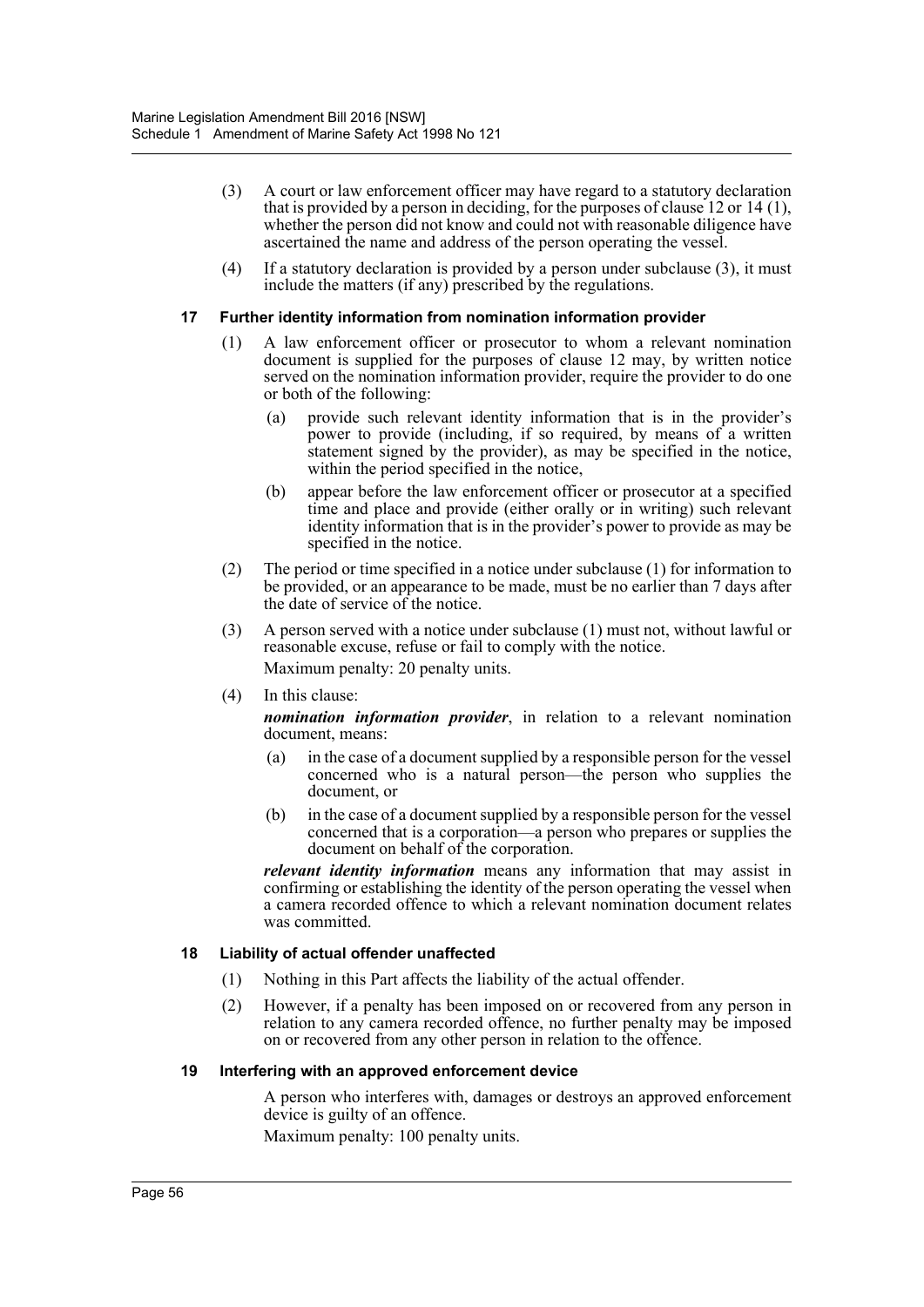# **20 Part does not derogate from any other law**

The provisions of this Part are in addition to, and not in derogation of, any other provisions of this or any other Act.

**[65] Schedule 3 Amendment of other Acts** Omit Schedule 3.7.

# **[66] Schedule 4 Savings, transitional and other provisions**

Insert at the end of the Schedule, with appropriate Part and clause numbering:

# **Part Provisions consequent on enactment of Marine Legislation Amendment Act 2016**

# **Definition**

In this Part:

*amending Act* means the *Marine Legislation Amendment Act 2016*.

# **Application of seizure, impoundment and forfeiture powers**

Division 2 of Part 2, as inserted by the amending Act, applies only in relation to behaviour and offences that occur after the commencement of that Division.

#### **Investigations**

Part 8, as in force immediately before its amendment by the amending Act, continues to apply in relation to any investigation ordered by the Minister before that amendment.

# **Use of existing document for transitional periods**

- (1) The regulations may make provision for or with respect to the use of existing documents for the purposes of this Act for transitional periods.
- (2) A document is an *existing document* for the purposes of subclause (1) if it is a document prepared before commencement of the amending Act for use in connection with the administration or enforcement of this Act.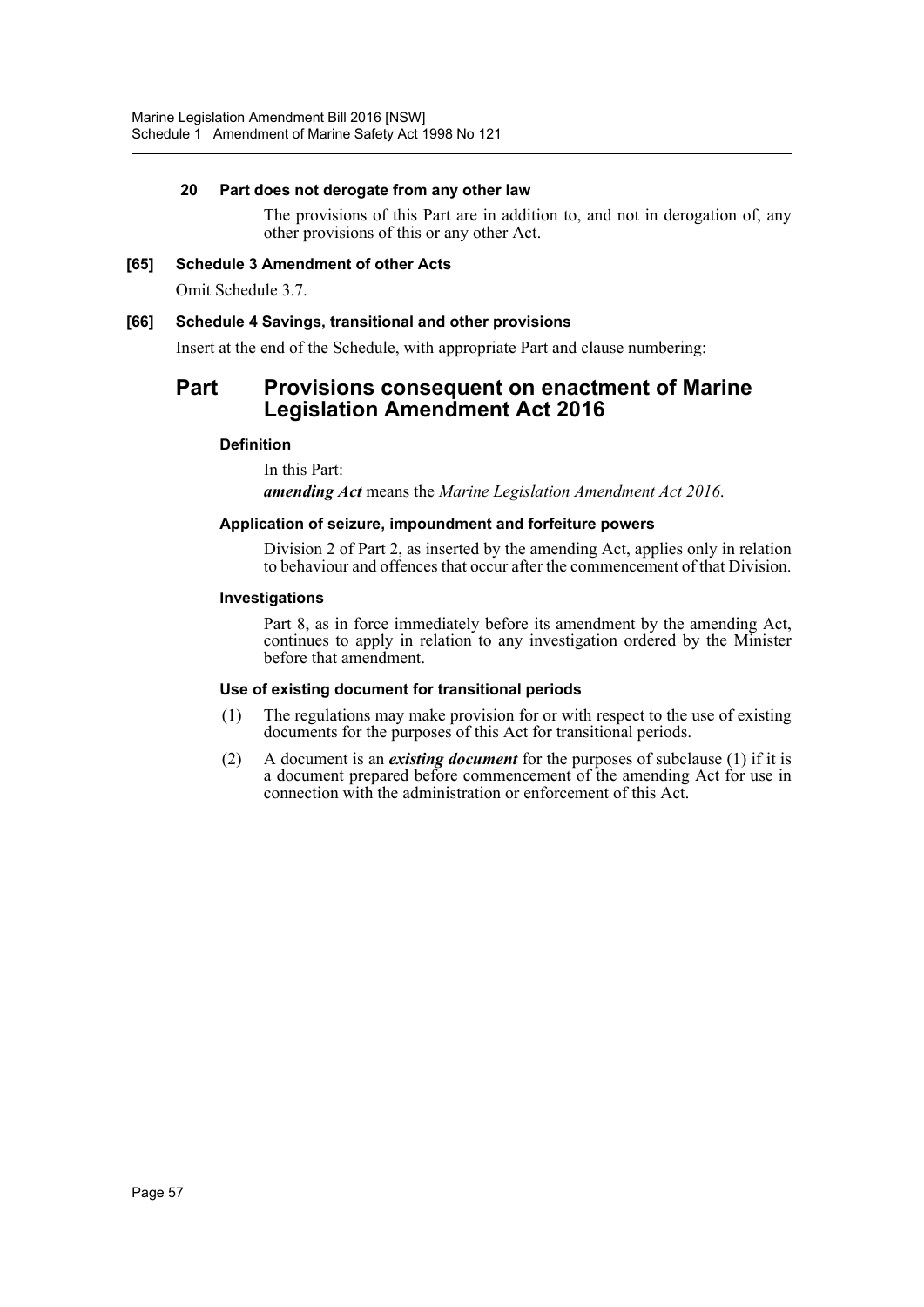# <span id="page-58-0"></span>**Schedule 2 Amendment of Ports and Maritime Administration Act 1995 No 13**

# **[1] Section 3 Definitions**

Insert in alphabetical order in section 3 (1):

*authorised officer* has the same meaning as in the *Marine Safety Act 1998*. *foreign vessel* has the same meaning as in the *Navigation Act 2012* of the Commonwealth.

*Port Authority of New South Wales* means the Newcastle Port Corporation established under this Act.

*regulated Australian vessel* has the same meaning as in the *Navigation Act 2012* of the Commonwealth.

# **[2] Section 36 Definition**

Omit the definition of *authorised officer*.

# **[3] Sections 43A–43D**

Insert after section 43:

# **43A Exclusion of Dividing Fences Act 1991**

The *Dividing Fences Act 1991* does not apply to or in respect of so much of a sea retaining wall that separates land vested in the Authority or Port Authority of New South Wales from land of another owner.

# **43B Land vested in the Authority taken to be Crown land for certain purposes**

For the purposes of the *Mining Act 1992*, the *Offshore Minerals Act 1999* and the *Petroleum (Onshore) Act 1991*, land vested in the Authority or Port Authority of New South Wales is taken to be and to have always been Crown land.

# **43C Grant of rights of way under the Petroleum (Onshore) Act 1991**

- (1) Subject to this section, section 106 of the *Petroleum (Onshore) Act 1991* does not extend to land that is vested in the Authority or Port Authority of New South Wales.
- (2) Subsection (1) does not apply if:
	- (a) an application is made under section 106 of the *Petroleum (Onshore) Act 1991* for a right of way, and
	- (b) the Authority is notified of the application and is furnished with such information with respect to the application as it reasonably requires, and
	- (c) the Authority, within one month after being notified of the application or within such further time as the Secretary of the Department of Industry, Skills and Regional Development may specify:
		- (i) notifies that Secretary that the Authority is not prepared to grant to the applicant a right of way in substitution for the right of way applied for, or
		- (ii) notifies that Secretary that the Authority and the applicant are unable to reach agreement as to the terms and conditions on which the Authority will grant such a right of way.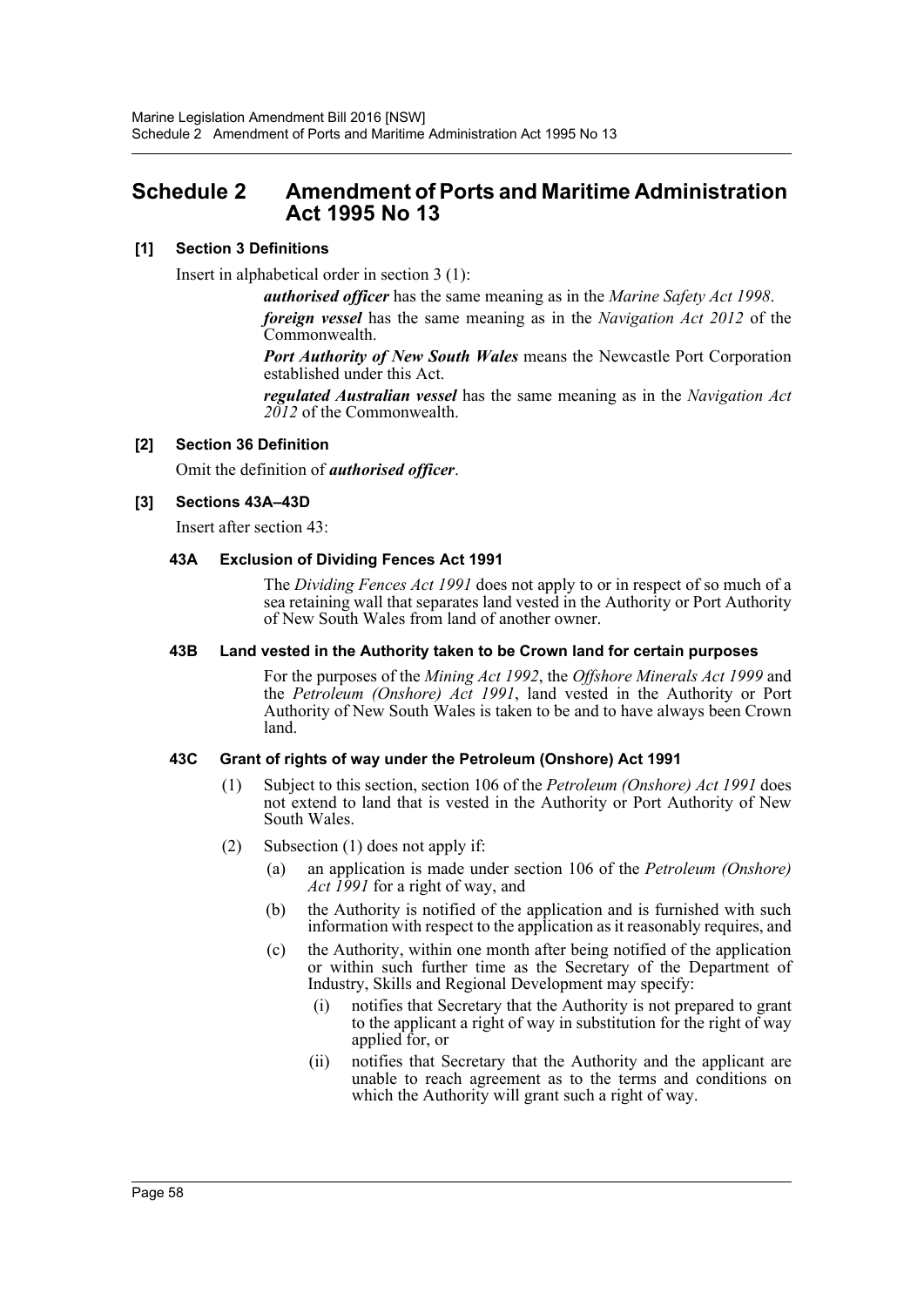#### **43D Leases and licences under other Acts**

- (1) The Secretary of the Department of Industry, Skills and Regional Development must give to the Authority at least 21 days notice of any proposal to grant any lease or licence under the *Mining Act 1992*, the *Offshore Minerals Act 1999* or the *Petroleum (Onshore) Act 1991* in respect of any land:
	- (a) vested in the Authority or Port Authority of New South Wales, or
	- (b) contained in that part of the bed and shores of any area of water specified in an order in force under section 85D (2).
- (2) The Secretary of the Department of Industry, Skills and Regional Development must give the Authority at least 21 days notice of any proposal to grant any aquaculture lease under Part 6 of the *Fisheries Management Act 1994* in respect of any land referred to in subsection (1).
- (3) If, despite representations of the Authority to the contrary, it is decided that any such lease or licence is to be granted, the Authority must be notified accordingly and may, within 14 days of such notice, refer the dispute to the Minister.
- (4) A dispute referred to in subsection (3) is to be resolved by the Minister in consultation with any other responsible Ministers. If a resolution cannot be reached the dispute is to be resolved by the Premier.

# **[4] Part 4A**

Insert after Part 4:

# **Part 4A Safety directions**

# **43E Directions to maintain or improve safety and security**

- (1) The regulations may make provision for or with respect to maintaining or improving safety and security at a port (other than a private port) or wharf owned by the Authority or the Port Authority of New South Wales, including any of the following activities in the landside precinct at the port or wharf:
	- (a) the movement, handling or storage of goods,
	- (b) the conduct of any person or class of persons,
	- (c) any activity that may pose a risk to safety or security at the port or wharf.
- (2) Subject to the regulations, the Authority, Transport for NSW or the Port Authority of New South Wales may, for the purpose of maintaining or improving safety and security at a port (other than a private port) or wharf owned by the Authority or the Port Authority of New South Wales, give directions (referred to in this Part as *safety directions*) that regulate any of the following activities in the landside precinct at the port or wharf:
	- (a) the driving, stopping and parking of vehicles,
	- (b) the movement, handling or storage of goods,
	- (c) the conduct of any person or class of persons,
	- (d) any activity that may pose a risk to safety or security at the port or wharf.
- (3) The power to regulate an activity includes the power to prohibit the activity.
- (4) A safety direction may be of general application or may be limited in its application to specified persons or a specified class of persons.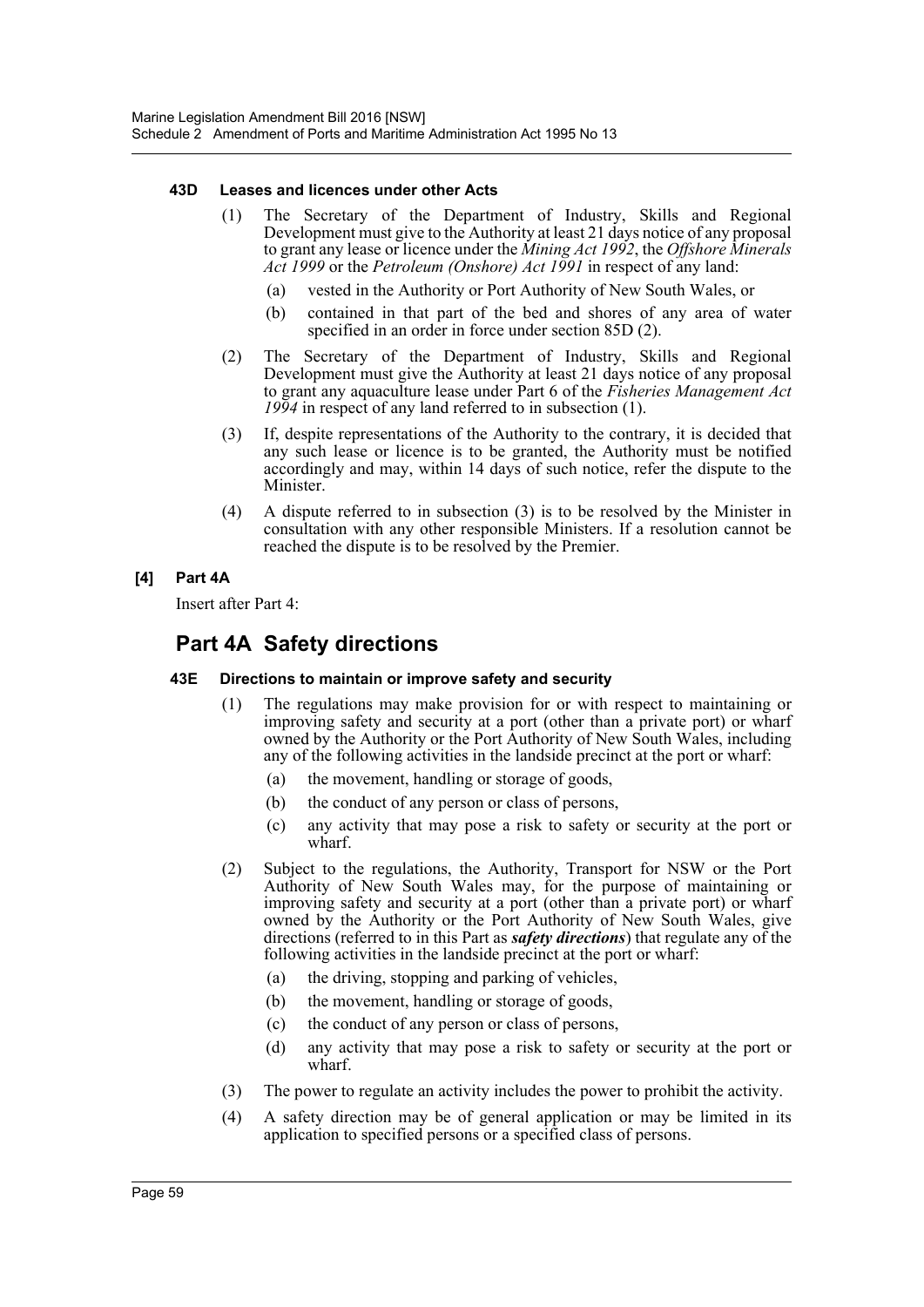- (5) A certificate issued by the Minister or by the Authority certifying that specified land is or is not part of the landside precinct at a port or wharf is evidence of the matter certified.
- (6) In this section:

*landside precinct* at a port or wharf means:

- (a) land at the port or wharf that is not covered by water, or
- (b) any wharf or other structure built on or over land covered by water that is adjacent to land referred to in paragraph (a), or
- (c) land leased to the Authority, Transport for NSW or the Port Authority of New South Wales that is contiguous with land referred to in paragraph (a).
- (7) Land is *contiguous* with other land if it adjoins the other land (or would adjoin the other land were it not separated from the other land by a road, rail corridor or easement) or it is in close proximity to the other land.

# **43F How safety directions are given**

- (1) A safety direction may be given in any of the following ways:
	- (a) by notice displayed in the area at the port or wharf where the direction applies,
	- (b) by notice published on the website of the Authority, Transport for NSW or the Port Authority of New South Wales,
	- (c) by notice served on the person or persons to whom the direction applies.
- (2) A safety direction given by notice published on the website of the Authority, Transport for NSW or the Port Authority of New South Wales has no effect until a copy of the notice is published in the Gazette.
- (3) Before a safety direction is given under section 43E (2) (a) or (b), not less than 2 weeks advance notice of the proposed direction must be given to the harbour master for the port.
- (4) Advance notice of a proposed safety direction is not required if the direction is given in an emergency.

# **43G Enforcement of safety directions**

(1) A person must comply with a safety direction (except to the extent that compliance would result in the contravention of a requirement imposed by or under an Act).

Maximum penalty: 30 penalty units.

- (2) The Authority, Transport for NSW or Port Authority of New South Wales may enforce compliance with a safety direction in any of the following ways:
	- (a) by using reasonable force to remove from the port or wharf any person who is contravening the direction,
	- (b) by removing from the port or wharf, or moving within the port or wharf, any vehicle or vessel that is stopped or parked in contravention of the direction (including by removing, dismantling or neutralising any locking device or other feature of the vehicle or vessel and allowing the vehicle or vessel to be started by other means),
	- (c) by removing from the port or wharf, or moving within the port or wharf, any goods stored in contravention of the direction (including by removing any locks preventing access to goods).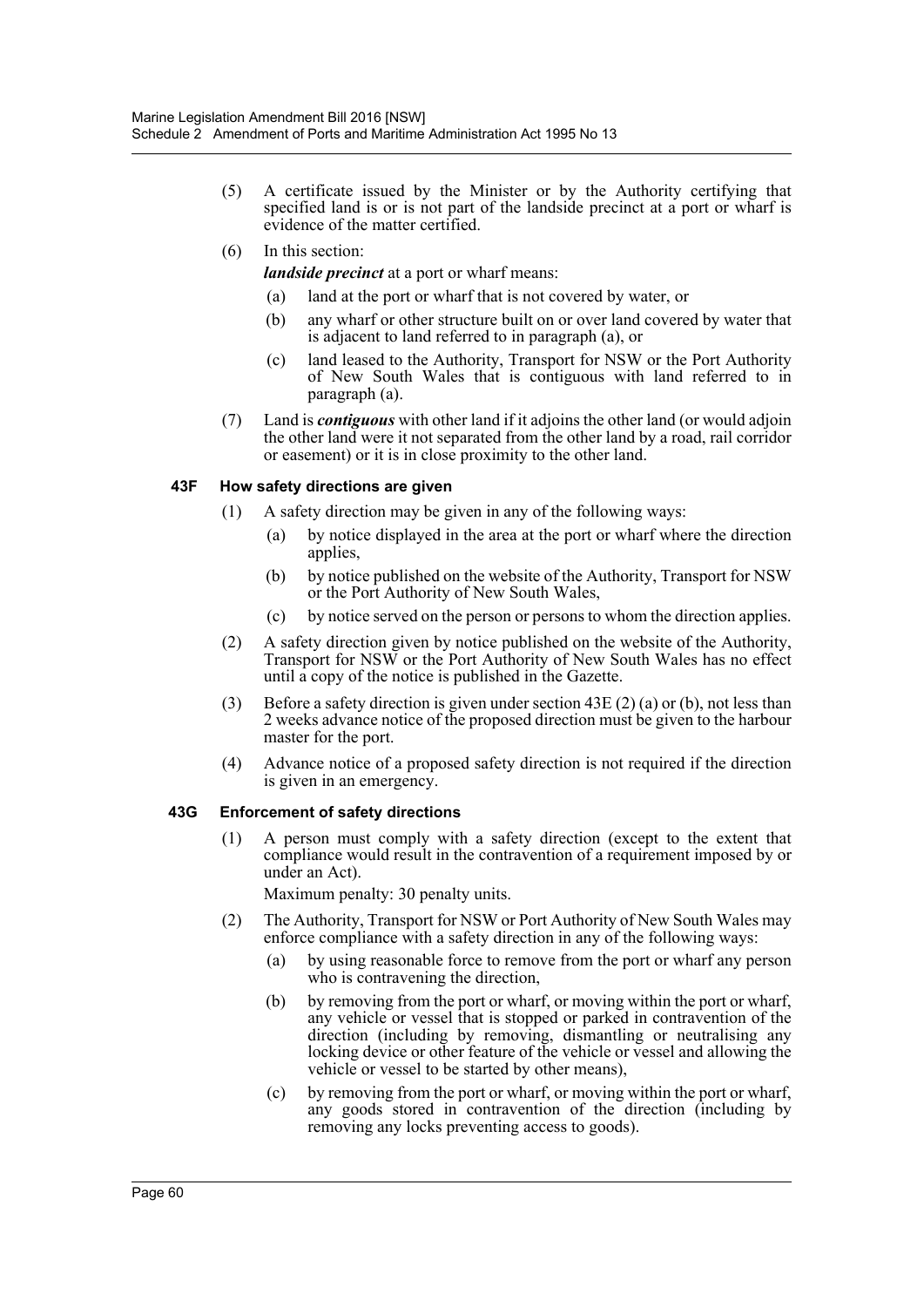- (3) The Authority, Transport for NSW or the Port Authority of New South Wales may authorise the enforcement powers in subsection (2) to be exercised by an authorised officer, a delegate of the Authority, Transport for NSW or the Port Authority of New South Wales or any other person specifically authorised for the purposes of this section.
- (4) The power to remove or move a vehicle, vessel or goods from or within the port or wharf includes the power to place the vehicle, vessel or goods in secure storage pending return of the vehicle, vessel or goods to their owner.
- (5) The Authority, Transport for NSW or the Port Authority of New South Wales is entitled to recover as a debt the reasonable costs incurred by the Authority, Transport for NSW or the Port Authority of New South Wales in enforcing compliance with a safety direction. Those costs are recoverable from the person whose contravention of the direction resulted in those costs being incurred. The costs are a charge on any vehicle, vessel or goods removed under this section.
- (6) The Authority, Transport for NSW or the Port Authority of New South Wales must take all reasonable steps to secure any vehicle, vessel or goods that are removed or moved under this section against theft or damage.
- (7) The Authority, Transport for NSW or the Port Authority of New South Wales must take all reasonable steps to limit any damage to any vehicle, vessel or goods that are removed or moved under this section.
- (8) A certificate issued by the Authority, Transport for NSW or the Port Authority of New South Wales certifying as to the reasonable costs incurred by the Authority, Transport for NSW or the Port Authority of New South Wales in enforcing compliance with a safety direction is evidence of the matters certified.
- (9) Anything done by or on behalf of the Authority, Transport for NSW or the Port Authority of New South Wales reasonably and in good faith to enforce compliance with a safety direction as permitted by this Part does not subject the Authority, Transport for NSW or the Port Authority of New South Wales or any other person to any action, liability, claim or demand.

# **[5] Part 6A**

Insert after section 85:

# **Part 6A Management of wharves, moorings, port facilities and works**

# **85A Access to wharves**

- (1) A person must not secure a commercial vessel, or cause a commercial vessel to be secured, to a wharf of the Authority unless the person:
	- (a) is authorised to do so by a wharf authorisation, and

(b) complies with the conditions (if any) of the wharf authorisation.

Maximum penalty: 100 penalty units.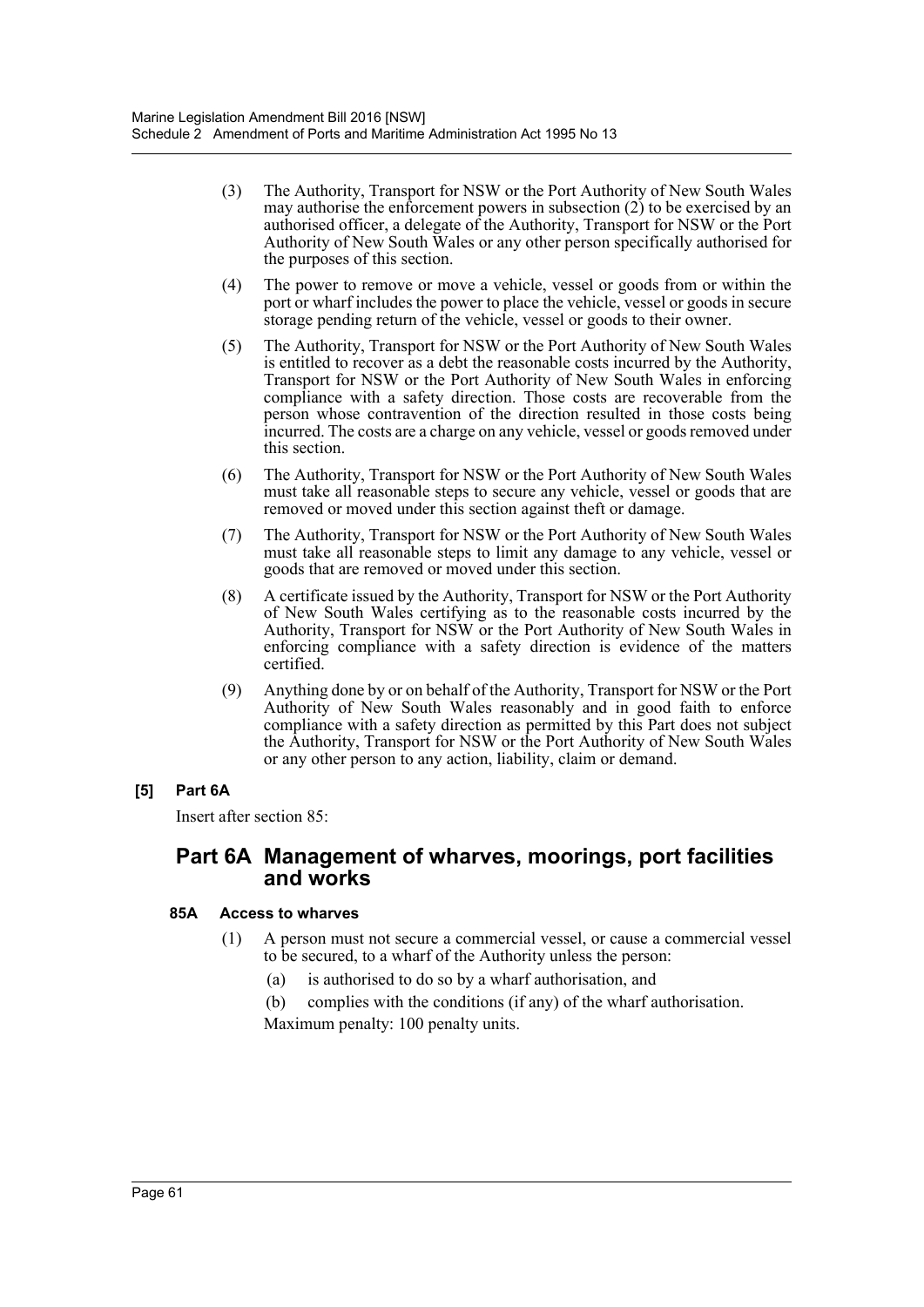(2) In this section:

*wharf authorisation* means an authorisation (however described) given by the Authority or Transport for NSW that permits a person to secure a vessel to a wharf of the Authority.

**Note.** A wharf authorisation includes the following:

- (a) a contract or agreement between a person and the Authority or Transport for NSW that authorises the person to secure a commercial vessel to a wharf,
- (b) a permit issued under the Commuter Wharf Permit Scheme administered by the Authority,
- (c) a booking made through the Charter Wharf Booking System administered by the Authority.

*wharf of the Authority* means a wharf, pier, jetty, landing stage or dock owned by the Authority within Sydney Harbour or its tributaries.

#### **85B Use of moorings by vessels**

A person must not cause a vessel to occupy a mooring in any navigable waters except in accordance with a mooring licence issued by the Authority in accordance with the regulations.

Maximum penalty: 50 penalty units.

# **85C Use of port facilities by vessels**

(1) A person must not establish any port facilities for use by commercial vessels, foreign vessels or regulated Australian vessels in or in the vicinity of any pilotage port that affects the safety of navigation except in accordance with an approval from the Authority, Transport for NSW or the Port Authority of New South Wales.

Maximum penalty: 100 penalty units.

(2) A person must not permit any port facility that has not been used for the berthing, docking or mooring of a commercial vessel, foreign vessel or regulated Australian vessel for 2 years or more to be used except in accordance with an approval from the Authority, Transport for NSW or the Port Authority of New South Wales.

Maximum penalty: 100 penalty units.

#### **85D Investigation of port facilities**

- (1) The Authority, Transport for NSW or the Port Authority of New South Wales may investigate existing or proposed port facilities for use by vessels.
- (2) The Authority, Transport for NSW or the Port Authority of New South Wales may, with the approval of the Minister, make an order prohibiting:
	- (a) the construction of any embankment, retaining wall, reclamation, wharf or a structure of any kind, or
	- (b) the carrying out of any dredging operations,

in any specified area of water affected by an investigation under subsection (1) except in accordance with an approval given by the Authority, Transport for NSW or the Port Authority of New South Wales.

- (3) An order under subsection (2) must be published in the Gazette.
- (4) The Authority, Transport for NSW or the Port Authority of New South Wales is only to prohibit works referred to in subsection (2) if those works would adversely affect the port facilities under investigation or adversely affect the subsequent operation of the port facilities.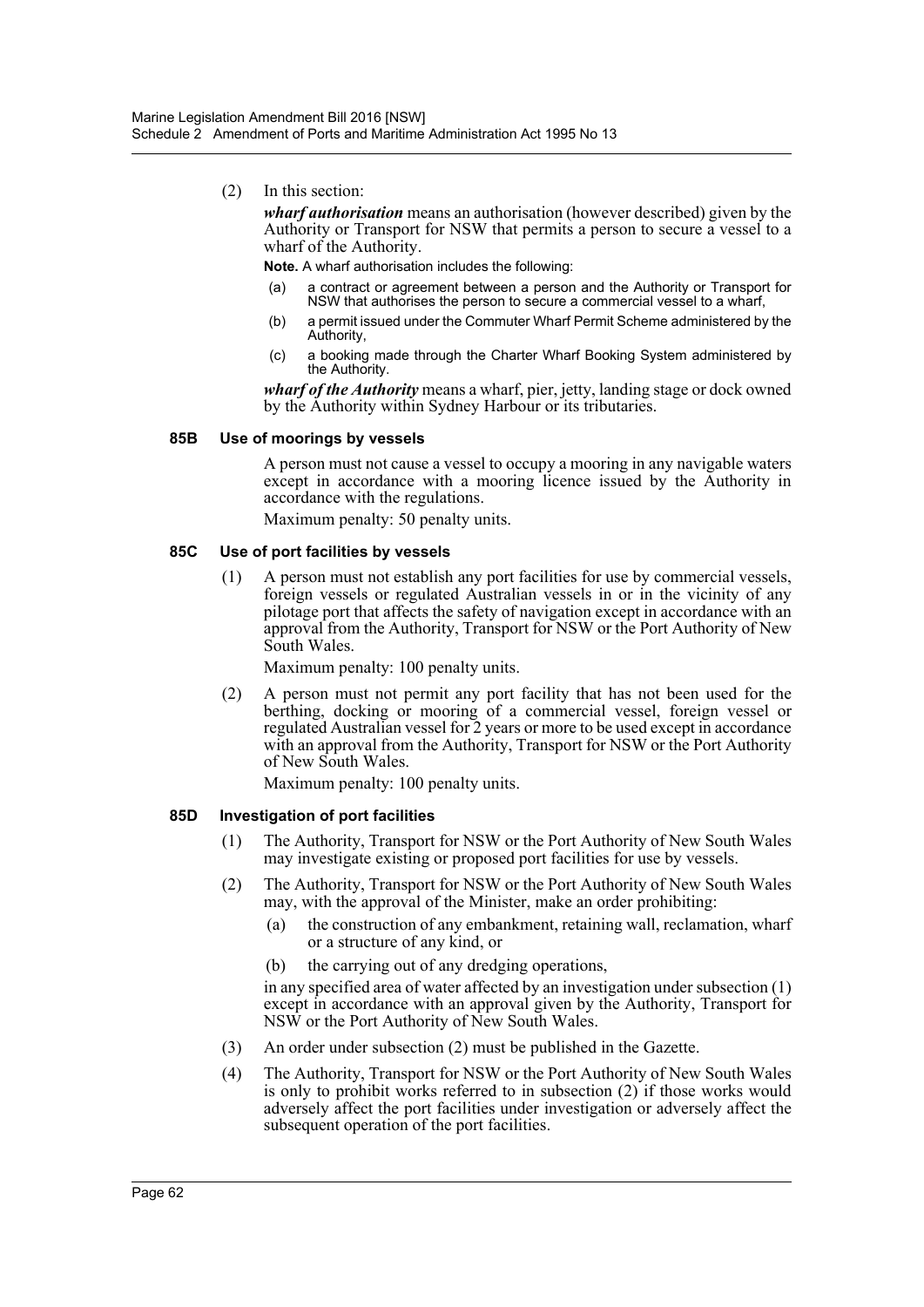(5) A person must not carry out any work that is prohibited by an order in force under this section.

Maximum penalty: 100 penalty units.

(6) Nothing in this section enables the prohibition of the carrying out of work pursuant to an aquaculture lease under Part 6 of the *Fisheries Management Act 1994*, a lease under the *Mining Act 1992* or a licence under the *Offshore Minerals Act 1999*.

# **85E Removal of unauthorised works**

- (1) The Authority, Transport for NSW or the Port Authority of New South Wales may give notice to a person who is making use of any work carried out in contravention of section 85C or 85D requiring the person to stop making use of that work by a specified date.
- (2) A person must not fail to comply with a notice given in accordance with subsection  $(1)$ .

Maximum penalty: 50 penalty units.

- (3) The Authority, Transport for NSW or the Port Authority of New South Wales may remove, or authorise the removal of, any work carried out in contravention of section 85C or 85D.
- (4) The Authority, Transport for NSW or the Port Authority of New South Wales may cause or authorise any work or any thing removed in accordance with subsection (3) to be destroyed, stored or sold, or may sell the work on condition that it be removed.
- (5) The Authority, Transport for NSW or the Port Authority of New South Wales may recover as a debt in a court of competent jurisdiction the costs and expenses incurred by it in the removal, destruction, storage or sale of any work under this section from the person who carried out the work or who has made use of it after the receipt of a notice referred to in subsection (1).

# **85F Proof of certain matters not required**

A certificate signed or purporting to be signed by the Authority or an officer prescribed by the regulations and stating that:

- (a) a person named in the certificate did or did not at a specified time hold a commuter wharf permit issued by the Authority in accordance with the regulations, or
- (b) any such permit was or was not suspended or cancelled at a specified time, or
- (c) a vessel named in the certificate did or did not at a specified time have a booking under the wharf booking system established by the Authority in accordance with the regulations, or
- (d) a person named in the certificate was or was not at a specified time the holder of a mooring licence issued by the Authority in accordance with the regulations, or
- (e) any such licence was or was not suspended or cancelled at a specified time or was or was not subject to a specified condition at a specified time,

is admissible in any legal proceedings and is evidence of the matters stated in the certificate.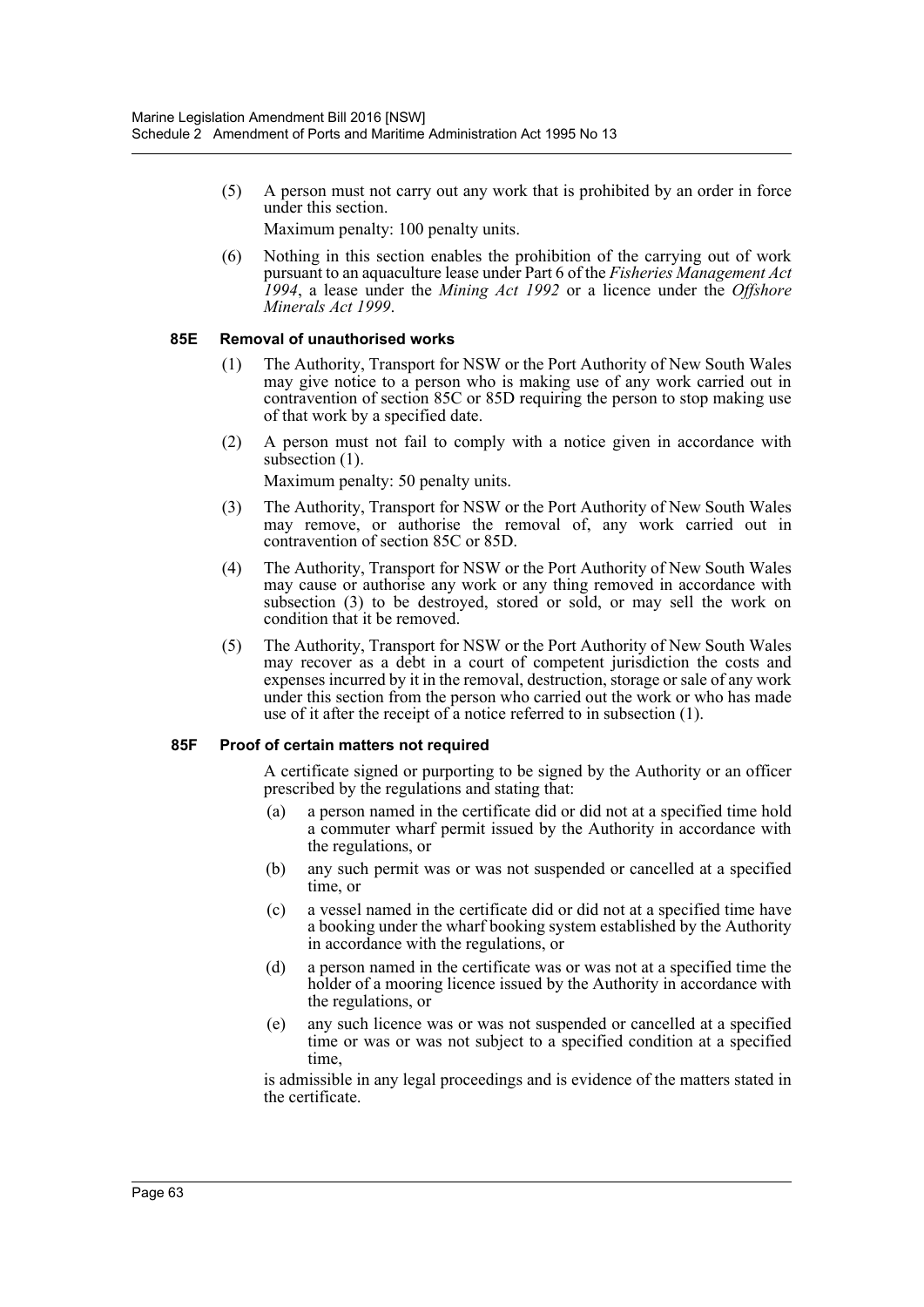# **85G Regulations under this Part**

- (1) The regulations may make provision for or with respect to access to wharves, mooring licences and removal of unauthorised works under this Part.
- (2) In particular, the regulations may make provision for or with respect to the following:
	- (a) the establishment of a commuter wharf permit system to control access to wharves,
	- (b) the establishment, administration, operation and enforcement of a wharf booking system and mooring licensing system,
	- (c) the approval, refusal, issue, duration and renewal of permits and licences under such systems,
	- (d) the imposition of conditions on permits and licences,
	- (e) the variation, suspension or cancellation of permits and licences,
	- (f) the application requirements for permits and licences,
	- (g) the fees payable in relation to permits, licences and bookings under a wharf booking system,
	- (h) classes of permits and licences,
	- (i) the equipment, or type of equipment, that must be used to secure a vessel to a mooring,
	- (j) the exemption of any person, vessel or other thing from this Part or any provisions of this Part.

#### **85H Administrative reviews by NCAT**

- (1) The regulations may provide that a person may apply to the Civil and Administrative Tribunal for the administrative review under the *Administrative Decisions Review Act 1997* of a decision made in respect of the person under the regulations under section 85G in relation to a mooring licence issued by the Authority.
- (2) The Minister is not to recommend the making of a regulation containing provisions for the purposes of subsection (1) unless the Minister certifies that the Minister administering the *Civil and Administrative Tribunal Act 2013* has agreed to the provisions.

# **[6] Part 7A Occupation of navigable waters**

Omit the Part.

# **[7] Sections 105A–105C**

Insert after section 105:

# **105A Erosion or siltation in certain ports**

(1) In this section:

*prescribed land* means land that is within a distance of 10 metres measured horizontally on the landward side:

- (a) from the top of the bank of any non-tidal waters, or
- (b) from high water mark on the shore of any tidal waters,

being in each case waters of which the bed is vested in the Authority.

# *prescribed work* means:

(a) excavation, or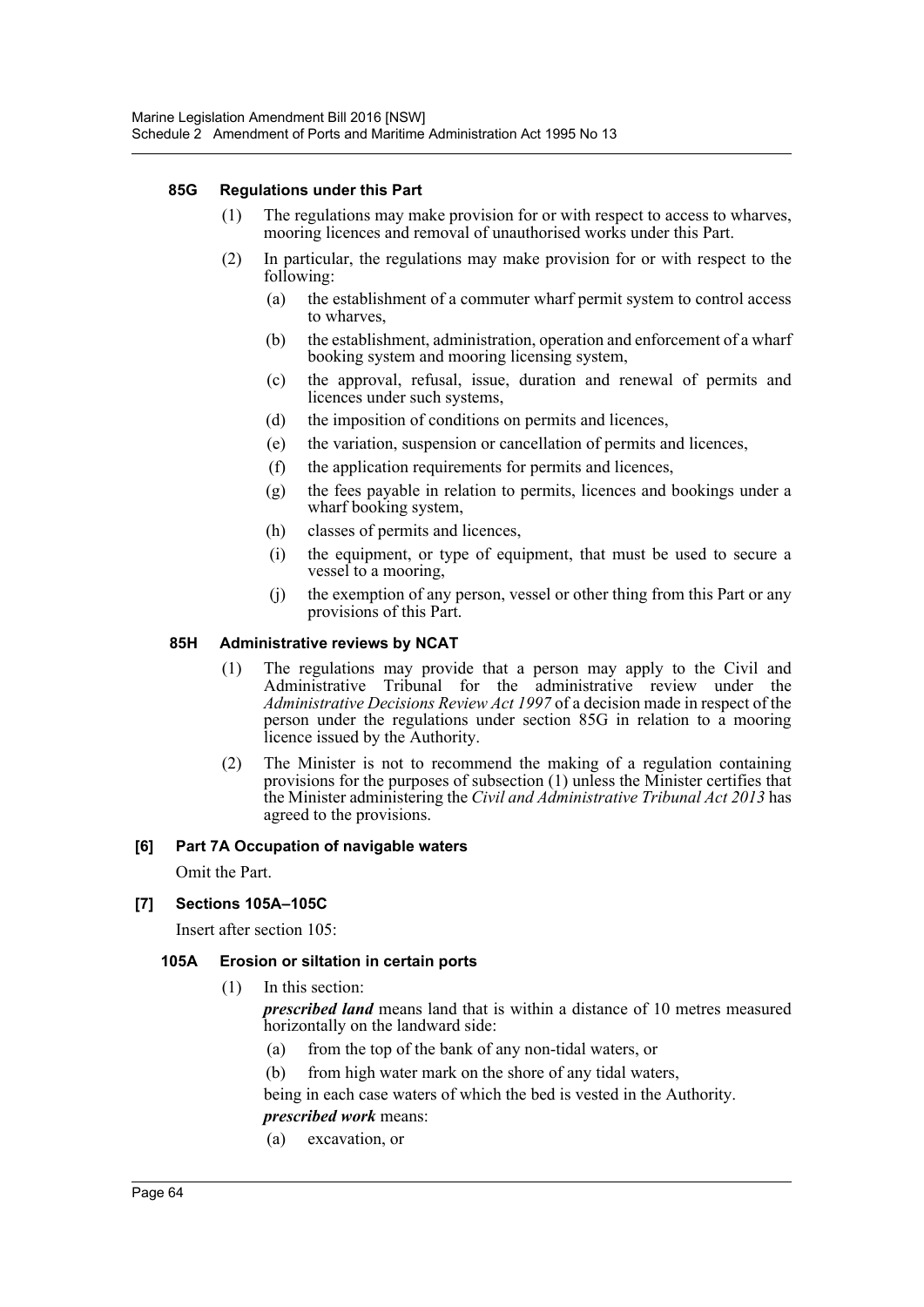(b) removal of soil, sand, gravel, stone, rock or other material from land, or (c) removal of a retaining wall.

# *public authority* means:

- (a) the Authority, or
- (b) any other body, corporate or unincorporate, constituted by an Act where the Governor or a Minister of the Crown appoints one or more of the members of the body, or
- (c) a corporation constituted by an Act, or
- (d) a council or a county council within the meaning of the *Local Government Act 1993*.
- (2) A person (other than a public authority) must not carry out any prescribed work on prescribed land except in accordance with an approval (and any conditions of the approval) in writing from the Authority.

Maximum penalty: 100 penalty units.

- (3) If the Authority is satisfied:
	- (a) that the bank or shore of any waters of which the bed is vested in the Authority is being eroded or is likely to be eroded, or
	- (b) that any material of any kind is being deposited, or is likely to be deposited, on the bed or shore of any such waters,

by reason of or as a result of:

- (c) the carrying out on any land of any prescribed work (whether or not the person carrying out the work is liable to a penalty under subsection (2)), or
- (d) the demolition, collapse, partial collapse or disrepair of or any damage to, a retaining wall or other structure on any land,

the Authority may give to the prescribed person in relation to the land the notice specified in subsection  $(5)$ .

- (4) The person prescribed by this subsection in relation to any land (the *prescribed person*) is:
	- (a) where the land is not vested in the Crown or a public authority—the owner of the land, or
	- (b) where the land is vested in the Crown or a public authority and work referred to in subsection (3) (c) has been carried out on the land in connection with land not so vested:
		- (i) the person who carried out the work, or
		- (ii) the owner of the land not so vested.
- (5) The notice prescribed by this subsection is a notice in writing requiring the person to whom it is given to take within a reasonable time specified in the notice such measures as are necessary to ensure:
	- (a) in the case referred to in subsection (3) (a)—that the erosion ceases or is prevented and that any erosion that has occurred is made good, or
	- (b) in the case referred to in subsection  $(3)$  (b)—that the deposit of material ceases or is prevented and that any deposited material is removed.
- (6) If any material of any kind escapes from, or is carried by natural forces from, any land on which a person:
	- (a) stored or accumulated that material, or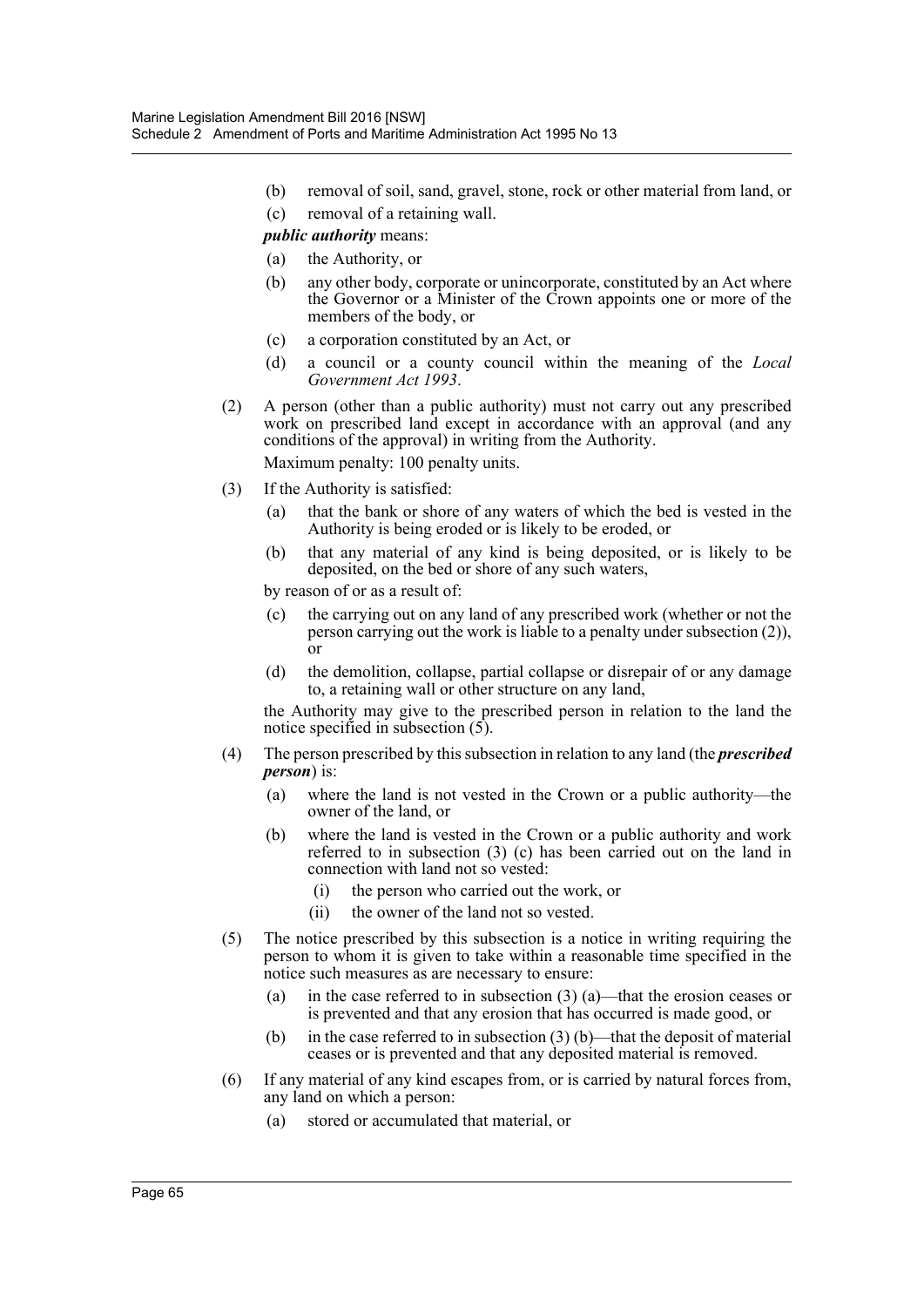(b) carried on any work of excavation, earthmoving, material extraction, demolition, engineering or building construction,

and the material is deposited on the bed or shore of any waters of which the bed is vested in the Authority, the Authority may give to that person with respect to that land the notice specified in subsection (7).

- (7) The notice prescribed by this subsection is a notice in writing requiring the person to whom it is given to take within a reasonable time specified in the notice such measures as are necessary to ensure:
	- (a) the prevention of any further deposit on the bed or shore of any waters (the bed of which is vested in the Authority) of any material escaping, or carried by natural forces, from the land in respect of which it is given, and
	- (b) that any such material so deposited is removed.
- (8) The Authority may amend or revoke a notice given under this section.
- (9) A person who is given a notice specified in subsection (5) or (7) must comply with the notice.

Maximum penalty: 100 penalty units.

#### **105B Liability of owners and masters of vessels for damage to certain property**

- (1) If a vessel damages any wharf, structure or fixed or movable property of any kind vested in or in the possession of a relevant authority, the owner or master of the vessel must pay to the relevant authority the costs and expenses incurred in the repair and reinstatement of the wharf, structure or property damaged.
- (2) Any amount payable under subsection (1) that is not paid may be recovered by the relevant authority as a debt in any court of competent jurisdiction.
- (3) In this section, a *relevant authority* means the Authority, Transport for NSW or the Port Authority of New South Wales.

#### **105C Obstructions and encroachments in waters**

- (1) In this section, *structure* includes any swimming pool, pontoon, jetty, shed or any other structure.
- (2) For the purposes of this section a reference to the bed of any waters vested in a relevant authority includes a reference to any land that, but for the existence of a structure, would be covered by any such waters.
- (3) A person must not erect a structure in, on or over the bed of any waters vested in a relevant authority without first obtaining the permission of the relevant authority.

Maximum penalty: 100 penalty units.

- (4) A person who erects a structure in, on or over the bed of any waters vested in a relevant authority must not use the structure after the expiration of the time specified in a written notice from the relevant authority served on the person and requiring the person to remove the structure. Maximum penalty: 100 penalty units.
- (5) A relevant authority may remove or authorise the removal of any structure, erected without its permission in, on or over the bed of any waters vested in it or not removed in accordance with any notice given under subsection (4).
- (6) The relevant authority may cause or authorise any structure or part of a structure removed in accordance with this section to be destroyed or stored or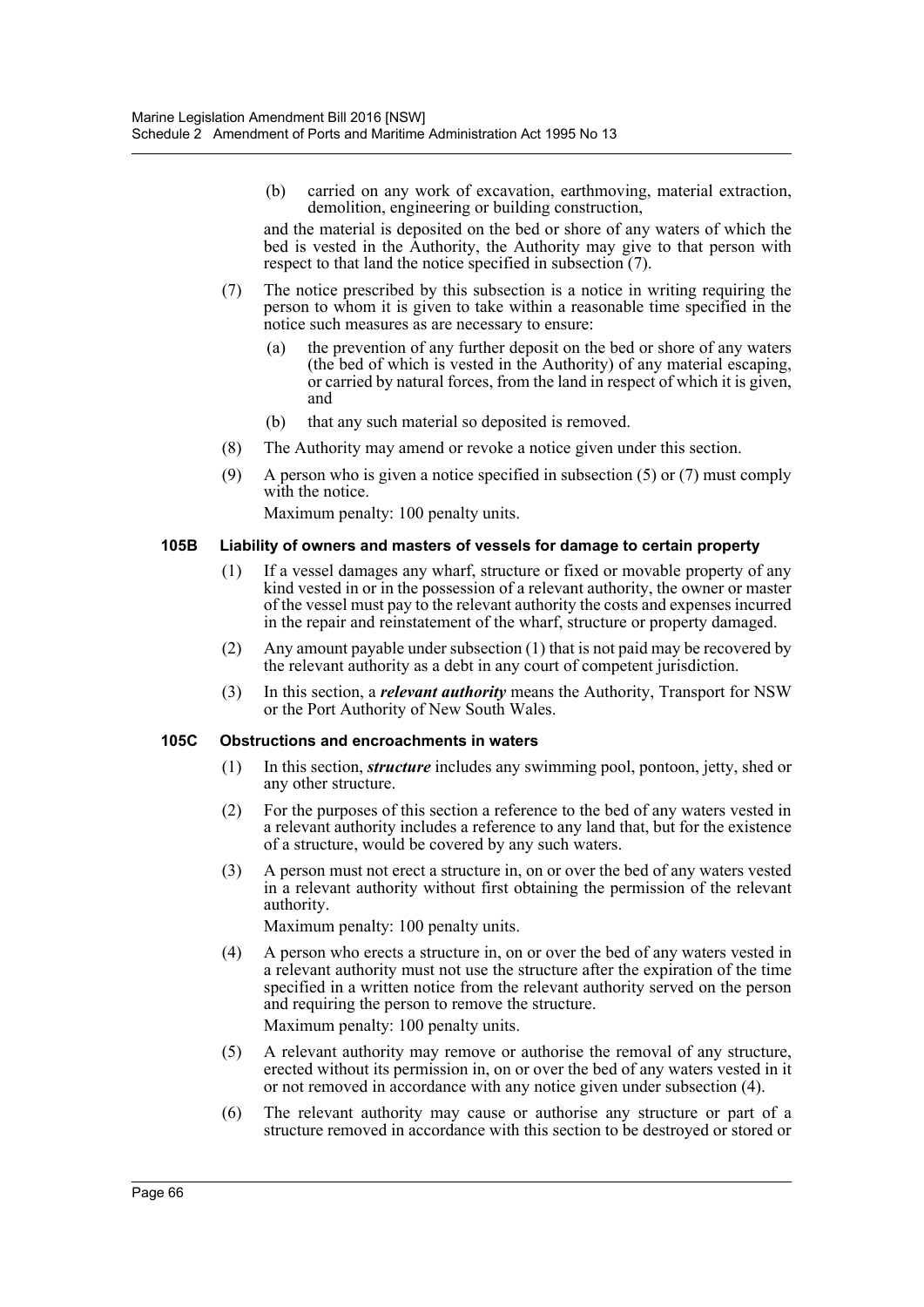sold, or may sell the structure on condition that it be removed, and may recover in any court of competent jurisdiction the expenses incurred in the removal, destruction, storage or sale from the person who erected the structure or caused the structure to be erected or has made use of it after service on the person of a notice referred to in subsection (4).

(7) In this section, a *relevant authority* means the Authority, Transport for NSW or Port Authority of New South Wales.

# **[8] Section 110 Regulations**

Insert after section 110 (1):

(1A) Without limiting subsection (1), the regulations may make provision for or with respect to the driving, stopping and parking of vehicles at a port (other than a private port) or wharf owned by the Authority or the Port Authority of New South Wales.